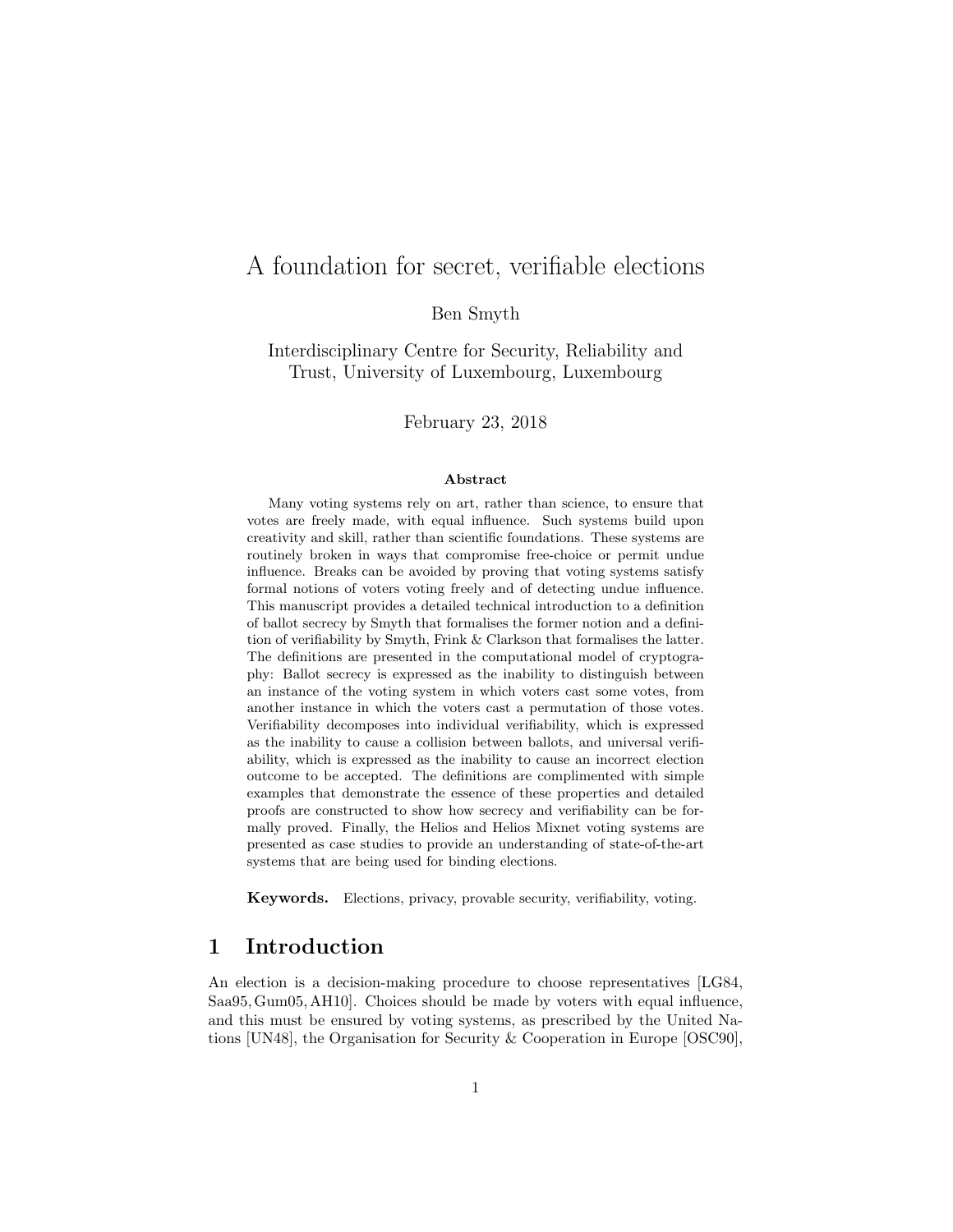and the Organization of American States [OAS69]. Historically, "Americans [voted] with their voices – *viva voce* – or with their hands or with their feet. Yea or nay. Raise your hand. All in favor of Jones, stand on this side of the town common; if you support Smith, line up over there" [Lep08]. Thus, ensuring that only voters voted and did so with equal influence was straightforward. Indeed, the election outcome could be determined by anyone present, simply by considering at most one vote per voter and disregarding non-voters. Yet, voting systems must also ensure choices are made freely, as prescribed by the aforementioned organisations [UN48,OSC90,OAS69]. Mill eloquently argues that choices cannot be expressed freely in public: "The unfortunate voter is in the power of some opulent man; the opulent man informs him how he must vote. Conscience, virtue, moral obligation, religion, all cry to him, that he ought to consult his own judgement, and faithfully follow its dictates. The consequences of pleasing, or offending the opulent man, stare him in the face...the moral obligation is disregarded, a faithless, a prostitute, a pernicious vote is given" [Mil30].

The need for free-choice started a movement towards voting as a private act, i.e., "when numerous social constraints in which citizens are routinely and universally enmeshed – community of religious allegiances, the patronage of big men, employers or notables, parties, 'political machines' – are kept at bay," and "this idea has become the current doxa of democracy-builders worldwide" [BBP07]. The most widely used embodiment of this idea is the Australian system, which demands that votes be marked on uniform ballots in polling booths and deposited into ballot boxes. Uniformity is intended to enable freechoice during distribution, collection and tallying of ballots, and the isolation of polling booths is intended to facilitate free-choice whilst marking.<sup>1</sup> Moreover, the Australian system can assure that only voters vote and do so with equal influence. Indeed, observers can check that ballots are only distributed to voters and at most one ballot is deposited by each voter. Furthermore, observers can check that spoiled ballots are discarded and that votes expressed in the remaining ballots correspond to the election outcome. Albeit, assurance is limited by an observer's ability to monitor [Bjo04, Kel12, Nor15] and the ability to transfer that assurance is limited to the observer's "good word or sworn testimony" [NA03].

Many electronic voting systems – including systems that have been used in large-scale, binding elections – rely on art, rather than science, to ensure that votes are freely made, with equal influence. Such systems build upon creativity and skill, rather than scientific foundations. These systems are routinely broken in ways that violate free-choice, e.g., [KSRW04, GH07, Bow07, WWH<sup>+</sup>10, WWIH12,  $SFD+14$ , or permit undue influence, e.g., [KSRW04, UK07, Bow07, Ger09, JS12]. Breaks can be avoided by proving that systems satisfy formal notions of voters voting freely and of detecting undue influence. Smyth, Frink & Clarkson [SFC17] propose a definition of verifiability that formalises the latter notion, and Smyth [Smy18a] proposes a definition of ballot secrecy that for-

<sup>&</sup>lt;sup>1</sup>Earlier systems merely required ballots to be marked in polling booths and deposited into ballot boxes, which permitted non-uniform ballots, including ballots of different colours and sizes, that could be easily identified as party tickets [Bre06].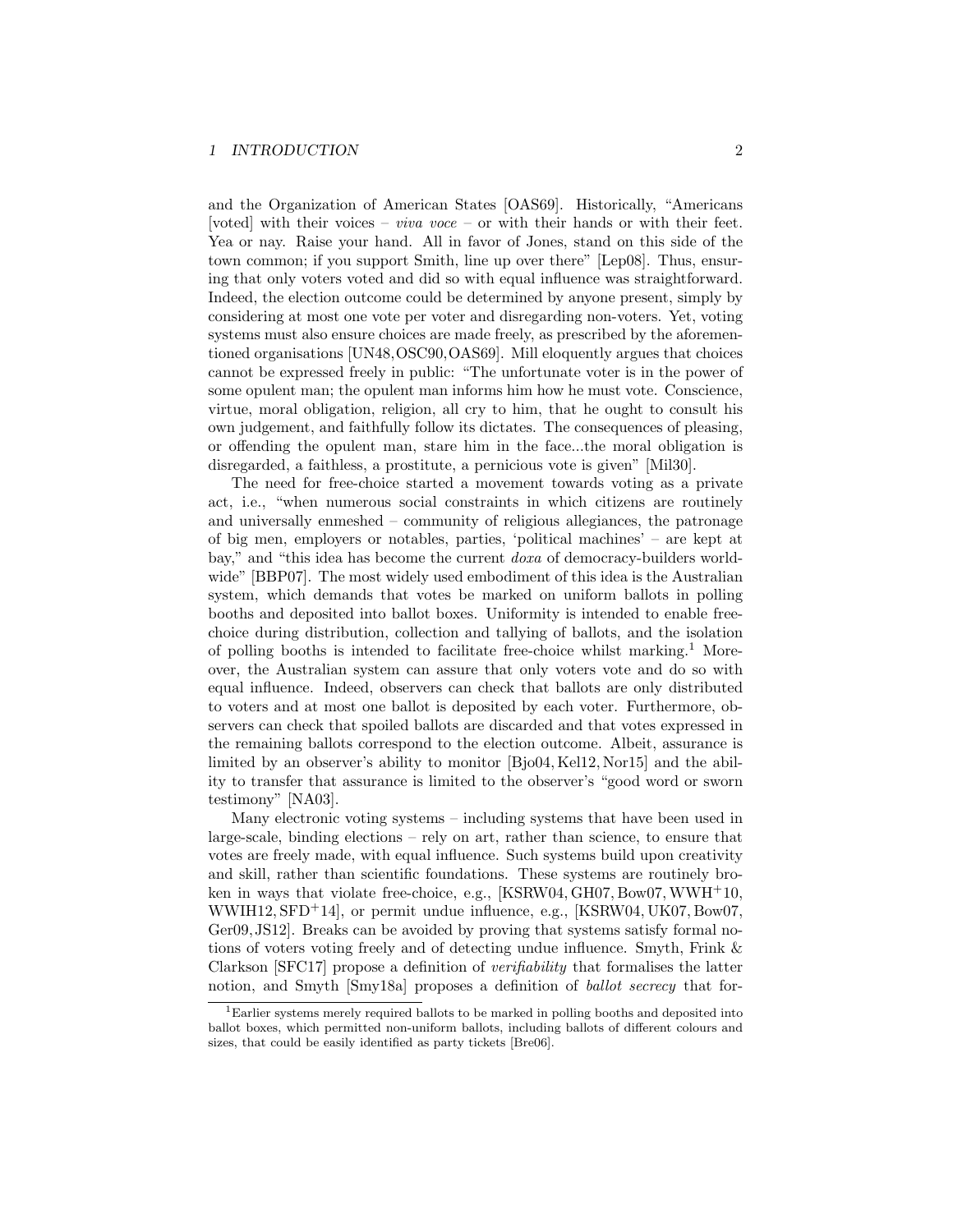malises the former. This manuscript provides a detailed technical introduction to those definitions. The definitions are presented in the computational model of cryptography using games, whereby a benign challenger, a malicious adversary and a voting system engage in a series of interactions which task the adversary to break security.

Verifiability. Verifiability requires voting systems to produce evidence of correct operation. Such evidence can be checked to determine whether the selection of representatives has been unduly influenced. Hence, breaks permitting undue influence can be eradicated, moreover, the aforementioned limitations of observers can be overcome. Indeed, universal verifiability formalises a notion of checking whether votes expressed in ballots correspond to the election outcome. Thus, undue influence can be detected, without monitoring.

• Universal verifiability. Anyone can check whether an outcome corresponds to votes expressed in collected ballots.

Smyth, Frink & Clarkson capture universal verifiability as a game that tasks the adversary to falsify evidence that causes checks to succeed when the outcome does not correspond to the votes expressed in collected ballots, or that cause checks to fail when the outcome does correspond to the votes expressed. Hence, winning signifies the existence of a scenario in which a spurious outcome will be accepted or a legitimate outcome rejected, i.e., a security breach. By comparison, when no winning adversary exists, anyone can determine whether the election outcome is correct.

Voting systems must ensure outcomes include only voters' votes, which can be achieved by collecting only voters' ballots. Moreover, only one ballot should be collected from each voter, to ensure equal influence. Alternatively, voting systems may satisfy a stronger notion universal verifiability (whereby, anyone can check whether an outcome corresponds to votes expressed in collected ballots that are authorised, except votes cast by the same voter) and a notion of unforgeability, i.e., only voters can construct authorised ballots.<sup>2</sup> Unforgeability seems to require expensive infrastructures for voter credentials and some systems – including Helios and Helios Mixnet – forgo unforgeability in favour of cheaper, non-verifiable ballot authentication mechanisms. We focus on voting systems with such non-verifiable mechanisms.

Merely casting a ballot is insufficient to ensure it is collected, because an adversary may discard or modify ballots. Hence, evidence produced by voting systems should include the set of collected ballots and voters should check that their ballot has not been omitted. Yet, this is insufficient, because two ballots may collide and an adversary may discard just one ballot. Thus, voters must uniquely identify their ballot. Individual verifiability formalises a notion of voters convincing themselves that their ballot is amongst those collected, assuming ballots are constructed in the prescribed manner.

<sup>&</sup>lt;sup>2</sup>I have previously used 'eligibility verifiability' as a synonym for 'unforgeability' [SFC17], despite the absence of any checks in the corresponding security definition. In hindsight, unforgeability is a better name.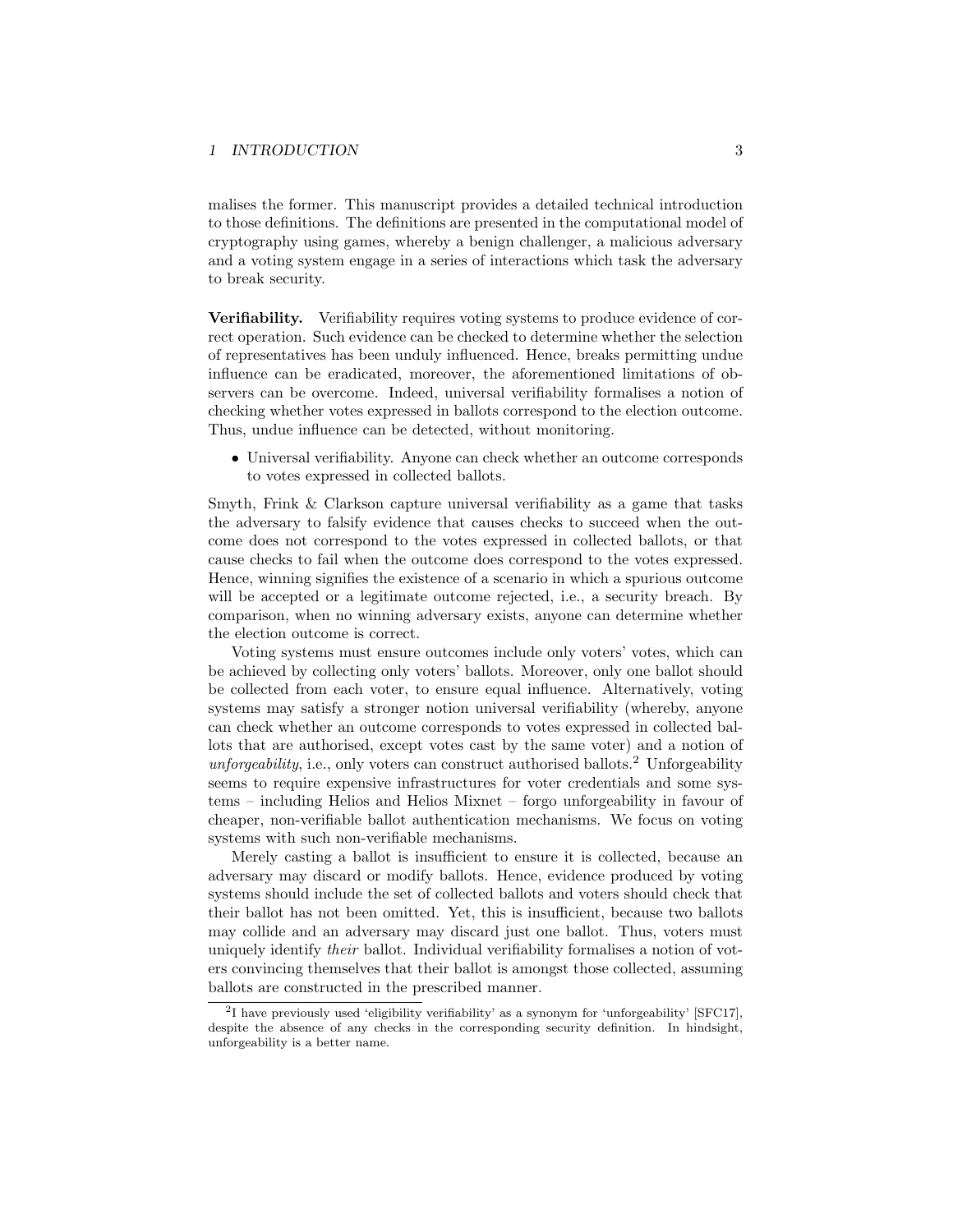#### 1 INTRODUCTION 4

• Individual verifiability. A voter can check whether their ballot is collected.

Smyth, Frink & Clarkson capture individual verifiability as a game that tasks the adversary to cause a collision between ballots constructed in the manner prescribed by the voting system. The game proceeds as follows: First, the adversary provides any inputs necessary to construct a ballot. Secondly, the challenger constructs a ballot using those inputs, in the manner prescribed by the voting system. Finally, the adversary and the challenger repeat the process to construct a second ballot. The adversary wins if the two independently constructed ballots are equal. Hence, winning signifies the existence of a scenario in which voters cannot uniquely identify their ballot, thus voters cannot be convinced that their ballot is collected. By comparison, when no winning adversary exists, voters can determine whether their ballot is collected.

Privacy. Privacy requires voting systems to ensure free-choice. Formulations of privacy differ depending on the adversary's capabilities and any operational assumptions. Ballot secrecy formalises a notion of free-choice assuming the adversary's capabilities are limited to controlling ballot collection and assuming voters' ballots are constructed and tallied in the prescribed manner.<sup>3</sup>

• Ballot secrecy. A voter's vote is not revealed to anyone.

Smyth captures ballot secrecy as a game that proceeds as follows. First, the adversary picks a pair of votes  $v_0$  and  $v_1$ . Secondly, the challenger constructs a ballot for vote  $v_\beta$ , in the manner prescribed by the voting system, where  $\beta$  is a bit chosen uniformly at random. That ballot is given to the adversary. The adversary and challenger repeat the process to construct further ballots, using the same bit  $\beta$ . Thirdly, the adversary constructs a set of ballots, which may include ballots constructed by the adversary and ballots constructed by the challenger. Thus, the game captures a setting where the adversary casts ballots on behalf of some voters and controls the distribution of votes cast by the remaining voters. Fourthly, the challenger tallies the set of ballots, in the manner prescribed by the voting system, to determine the election outcome, which is given to the adversary. Finally, the adversary is tasked with determining if  $\beta = 0$  or  $\beta = 1$ . To avoid trivial distinctions, we require that the aforementioned distribution of votes cast (which the adversary controls) remains constant regardless of whether  $\beta = 0$  or  $\beta = 1$ . If the adversary wins, then a voter's vote can be revealed, otherwise, it cannot, i.e., the voting system provides ballot secrecy.

Equipped with definitions of ballot secrecy and verifiability, we can analyse existing voting systems to determine whether they are secure and we can build new systems that can be proven secure.

We introduce two voting systems to demonstrate how secrecy and verifiability can be achieved. The first (Nonce) instructs each voter to pair their vote with

 $3$ Ballot secrecy and privacy occasionally appear as synonyms in the literature. We favour ballot secrecy to avoid confusion with other privacy notions, such as receipt-freeness and coercion resistance.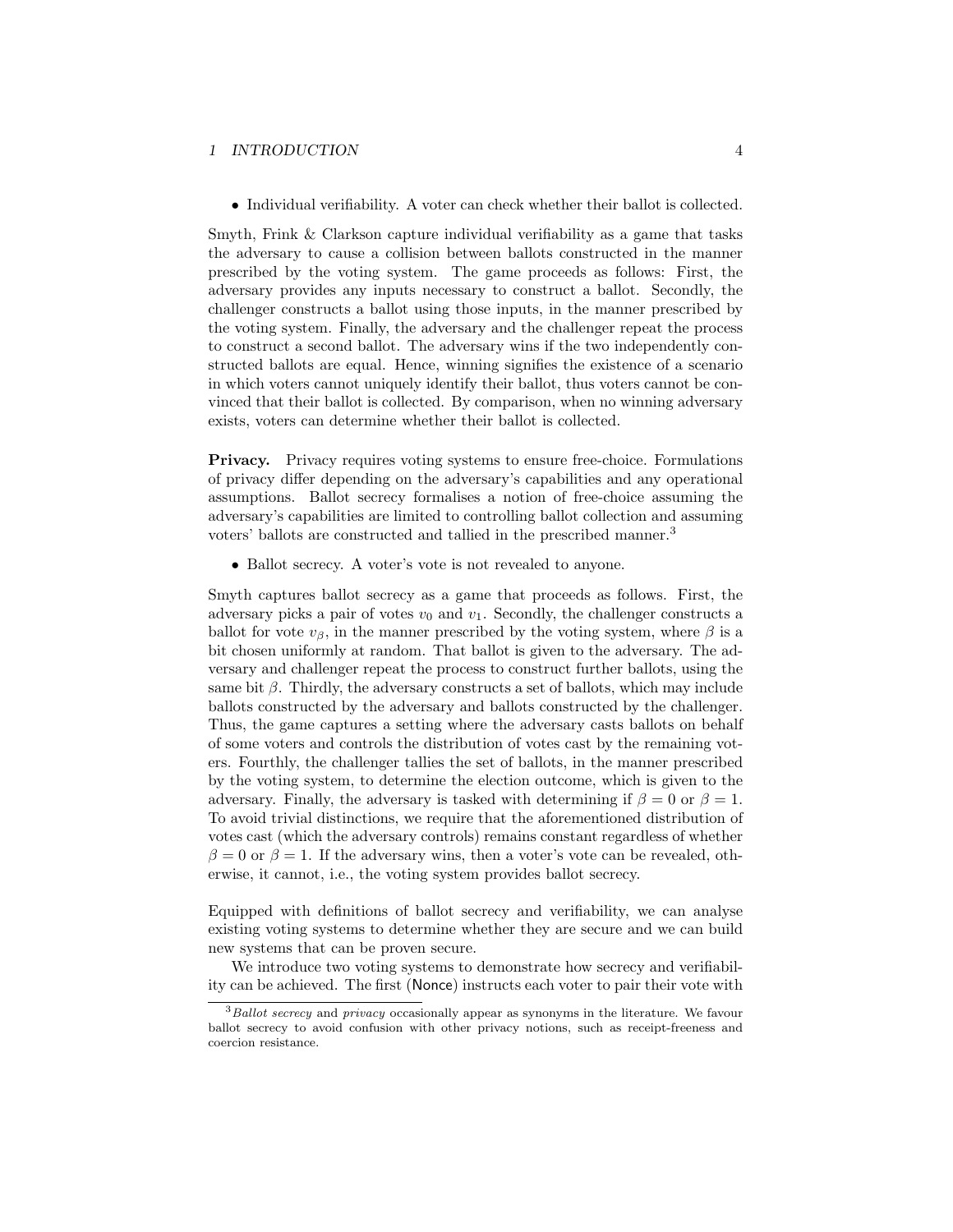a nonce and instructs the tallier to publish the distribution of votes. The second (Enc2Vote) instructs each voter to encrypt their vote using an asymmetric encryption scheme and instructs the tallier to decrypt the encrypted votes and publish the distribution of votes. Verifiability is ensured by the former system, because voter's can use their nonce to check that their ballot is collected (individual verifiability) and anyone can recompute the election outcome to check that it corresponds to votes expressed in collected ballots (universal verifiability). But, ballot secrecy is not ensured, because voters' votes are revealed. By comparison, secrecy is ensured by the latter system, because asymmetric encryption can ensure that votes cannot be recovered from ballots and the tallying procedure ensures that individual votes are not revealed. But, verifiability is not ensured. Indeed, spurious election outcomes need not correspond to the encrypted votes, which violates universal verifiability, and public keys can be maliciously constructed such that ciphertexts collide, which violates individual verifiability. Thus, Enc2Vote ensures secrecy not verifiability, and Nonce achieves the reverse. More advanced voting systems must simultaneously satisfy both secrecy and verifiability, and we will consider the Helios voting system.

Helios is an open-source, web-based electronic voting system, which has been used in binding elections. In particular, the International Association of Cryptologic Research (IACR) has used Helios annually since 2010 to elect board members [BVQ10, HBH10], the Association for Computing Machinery (ACM) used Helios for their 2014 general election [Sta14], the Catholic University of Louvain used Helios to elect their university president in 2009 [AMPQ09], and Princeton University has used Helios since 2009 to elect student governments. Helios is intended to satisfy verifiability whilst maintaining ballot secrecy. For ballot secrecy, each voter is instructed to encrypt their vote using an asymmetric homomorphic encryption scheme. Encrypted votes are homomorphically combined and the homomorphic combination is decrypted to reveal the outcome [AMPQ09]. Alternatively, a mixnet is applied to the encrypted votes and the mixed encrypted votes are decrypted to reveal the outcome [Adi08,BGP11]. We refer to the former voting system as *Helios* and the latter as *Helios Mixnet*. For verifiability, the encryption step is accompanied by a non-interactive zeroknowledge proof demonstrating correct computation. This ensures homomorphic combinations of encrypted votes and mixed encrypted votes can be decrypted, hence, the outcome can be recovered. Helios additionally requires proof that ciphertexts encrypt votes. This prevents an adversarial voter crafting a ciphertext that could be combined with others to derive an election outcome in the voter's favour. (E.g., votes might be switched between candidates.) The decryption step is similarly accompanied by a non-interactive zero-knowledge proof to prevent spurious outcomes.

Structure. Figure 1 introduces notation and games-based security definitions. Section 2 presents the syntax we will use to model voting systems and to define their properties. Section 3 introduces definitions of universal (§3.1) and individual (§3.2) verifiability by Smyth, Frink & Clarkson, models the Nonce voting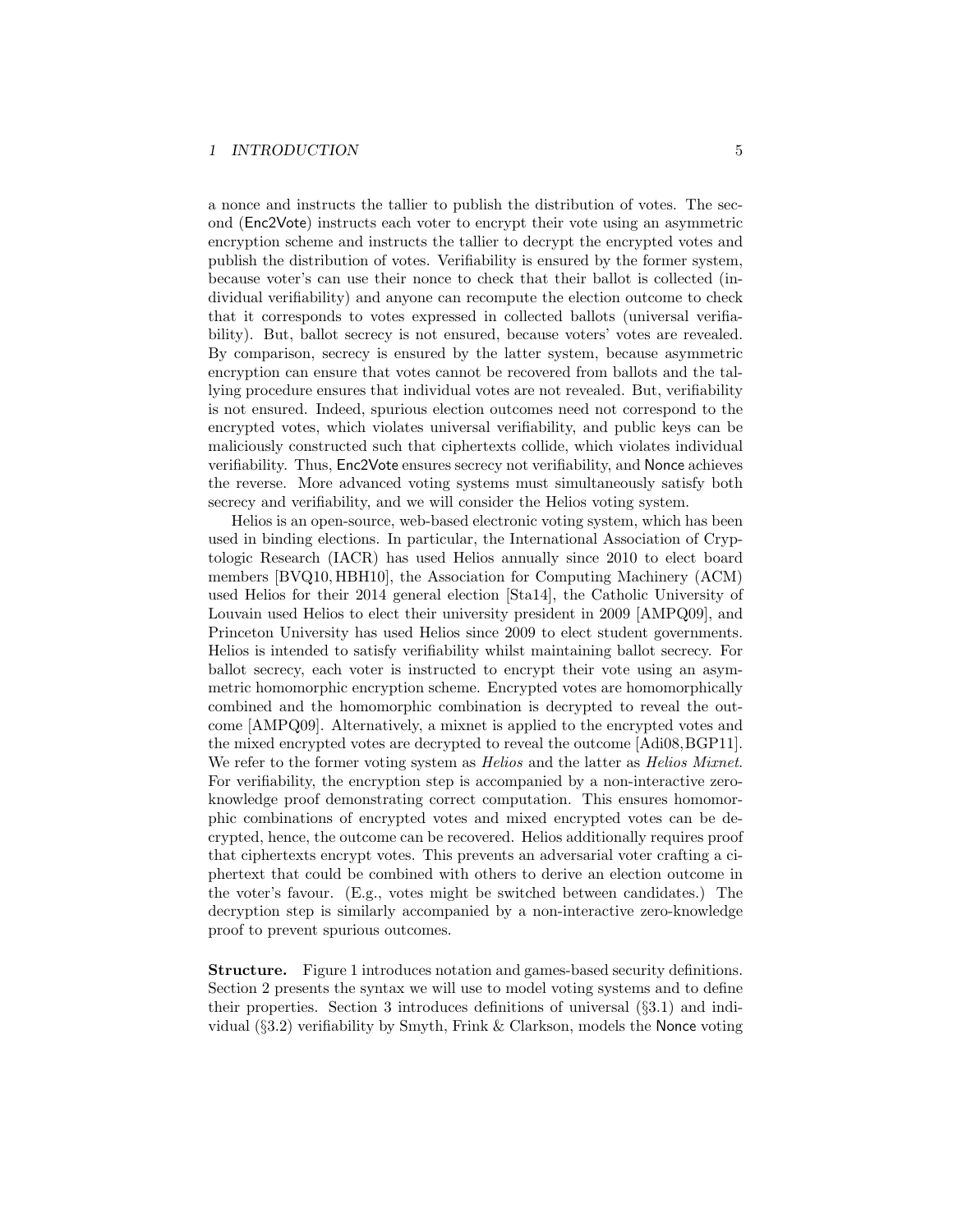#### 2 ELECTION SCHEME SYNTAX 6

system and proves that verifiability definitions are satisfied (§3.3), contextualises our definitions of verifiability (§3.4), and provides insights into further aspects of verifiability  $(\S3.5)$ . Section 4 introduces the definition of ballot secrecy by Smyth  $(\S 4.1)$ , models the Enc2Vote voting system  $(\S 4.2)$ , introduces sufficient conditions for ballot secrecy that simplify proofs and proves that Enc2Vote satisfies secrecy  $(\S4.3)$ , contextualises our definition of ballot secrecy  $(\S4.4)$ , and provides insights into further aspects of secrecy (§4.5). Section 5 introduces Helios; shows how our definitions of secrecy and universal verifiability detect known vulnerabilities against the initial Helios release  $(\S 5.1)$ , the current release  $(\S 5.2)$ , and the next release  $(\S5.3)$ , and discusses fixes; and proves that a variant of Helios satisfies our secrecy and verifiability definitions (§5.4). Section 6 introduces Helios Mixnet, detects a universal verifiability vulnerability using our definition, discusses a fix, and proves secrecy and verifiability are satisfied when the fix is applied. Finally, Section 7 presents a brief reflection. (The manuscript is intended to be read sequentially, but Sections  $3 \& 4$  can be studied in any order, Figure 1 can be skipped by readers familiar with games, Sections 3.4, 3.5 & 4.3–4.5 can be skipped by readers uninterested in the broader literature, and Sections 5 & 6 can be read in any order too.)

# 2 Election scheme syntax

We recall *election scheme* syntax (Definition 1), which captures voting systems that consist of the following four steps. First, a tallier generates a key pair. Secondly, each voter constructs and casts a ballot for their vote. These ballots are collected and recorded on a bulletin board. Thirdly, the tallier tallies the collected ballots and announces an outcome, i.e., a distribution of votes. The chosen representative is derived from this distribution, e.g., as the candidate with the most votes. $4$  Finally, voters and other interested parties check that the outcome corresponds to votes expressed in collected ballots.

Definition 1 (Election scheme [SFC17]). An election scheme is a tuple of probabilistic polynomial-time algorithms (Setup, Vote, Tally, Verify) such that:<sup>5</sup>

- Setup, denoted  $(pk, sk, mb, mc) \leftarrow$  Setup $(\kappa)$ , is run by the tallier. The algorithm takes a security parameter  $\kappa$  as input and outputs a key pair pk, sk, a maximum number of ballots mb, and a maximum number of candidates mc.
- Vote, denoted  $b \leftarrow \text{Vote}(pk, v, nc, \kappa)$ , is run by voters. The algorithm takes as input a public key  $pk$ , a voter's vote  $v$ , some number of candidates  $nc$ , and

<sup>4</sup>Beyond first-past-the-post voting systems, Smyth shows the syntax can model rankedchoice voting systems too [Smy17].

<sup>&</sup>lt;sup>5</sup>The syntax bounds the number of ballots  $mb$ , respectively candidates mc, to broaden the correctness definition's scope (indeed, Helios requires  $mb$  and  $mc$  to be less than or equal to the size of the underlying encryption scheme's message space); represents votes as integers, rather than alphanumeric strings, for brevity; and omits algorithm Verify, because we focus on ballot secrecy, not verifiability.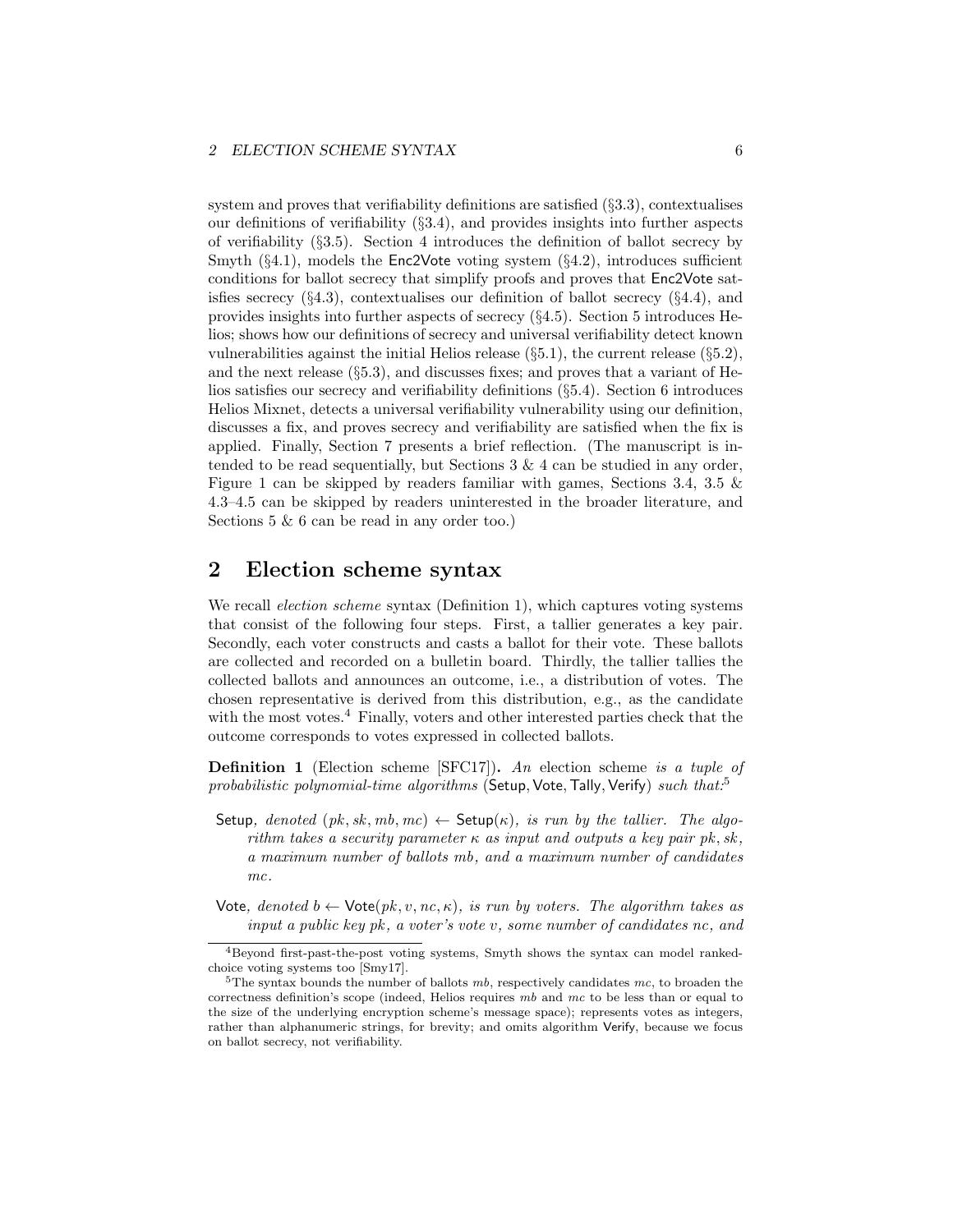#### 2 ELECTION SCHEME SYNTAX 7

#### Figure 1 Preliminaries: Games and notation

A game formulates a series of interactions between a benign challenger, a malicious adversary, and a cryptographic scheme. The adversary wins by completing a task that captures an execution of the scheme in which security is broken, i.e., winning captures what should be unachievable. Tasks can generally be expressed as indistinguishability or reachability requirements. For example, universal verifiability can be expressed as the inability to reach a state that causes a voting system's checks to succeed for invalid election outcomes, or fail for valid outcomes. Moreover, ballot secrecy can be expressed as the inability to distinguish between an instance of a voting system in which voters cast some votes, from another instance in which the voters cast a permutation of those votes.

Formally, games are probabilistic algorithms that output booleans. We let  $A(x_1, \ldots, x_n; r)$  denote the output of probabilistic algorithm A on inputs  $x_1, \ldots, x_n$  and random coins r, and we let  $A(x_1, \ldots, x_n)$  denote  $A(x_1, \ldots, x_n; r)$ , where coins r are chosen uniformly at random. Moreover, we let  $x \leftarrow T$  denote assignment of T to x, and  $x \leftarrow_R S$  denote assignment to x of an element chosen uniformly at random from set S. Using our notation, we can formulate the following game  $Exp(H, S, A)$  that tasks an adversary A to distinguish between a function H and a simulator S:  $m \leftarrow \mathcal{A}(\cdot; \beta \leftarrow_R \{0, 1\};$  if  $\beta = 0$  then  $x \leftarrow H(m)$ ; else  $x \leftarrow S(m)$ ;  $g \leftarrow \mathcal{A}(x)$ ; return  $g = \beta$ . Adversaries are stateful, i.e., information persists across invocations of an adversary in a game. In particular, adversaries can access earlier assignments. For instance, the adversary's second instantiation in game Exp has access to any assignments made during its first instantiation. An adversary wins a game by causing it to output true  $(\top)$ and the adversary's success in a game  $Exp(\cdot)$ , denoted  $Succ(Exp(\cdot))$ , is the probability that the adversary wins, that is,  $Succ(Exp(\cdot)) = Pr[x \leftarrow Exp(\cdot) : x = \top]$ . We focus on computational security, rather than information-theoretic security, and tolerate breaks by adversaries in non-polynomial time and breaks with negligible success, since such breaks are infeasible in practice.

Game Exp captures a single interaction between the challenger and the adversary. We can extend games with oracles to capture arbitrarily many interactions. For instance, we can formulate a strengthening of Exp as follows:  $\beta \leftarrow_R \{0,1\}; g \leftarrow \mathcal{A}^{\mathcal{O}}(x);$  return  $g = \beta$ , where  $\mathcal{A}^{\mathcal{O}}$  denotes A's access to oracle O and  $\mathcal{O}(m)$  computes if  $\beta = 0$  then  $x \leftarrow H(m)$ ; else  $x \leftarrow S(m)$ ; return x. Oracles may access game parameters such as bit  $\beta$ .

Beyond the above notation, we let  $x[i]$  denote component i of vector x and let |x| denote the length of vector x. Moreover, we write  $(x_1, \ldots, x_{|T|}) \leftarrow T$  for  $x \leftarrow T; x_1 \leftarrow x[1]; \ldots; x_{|T|} \leftarrow x[|T|],$  when T is a vector, and  $x, x' \leftarrow_R S$  for  $x \leftarrow_R S; x' \leftarrow_R S$ .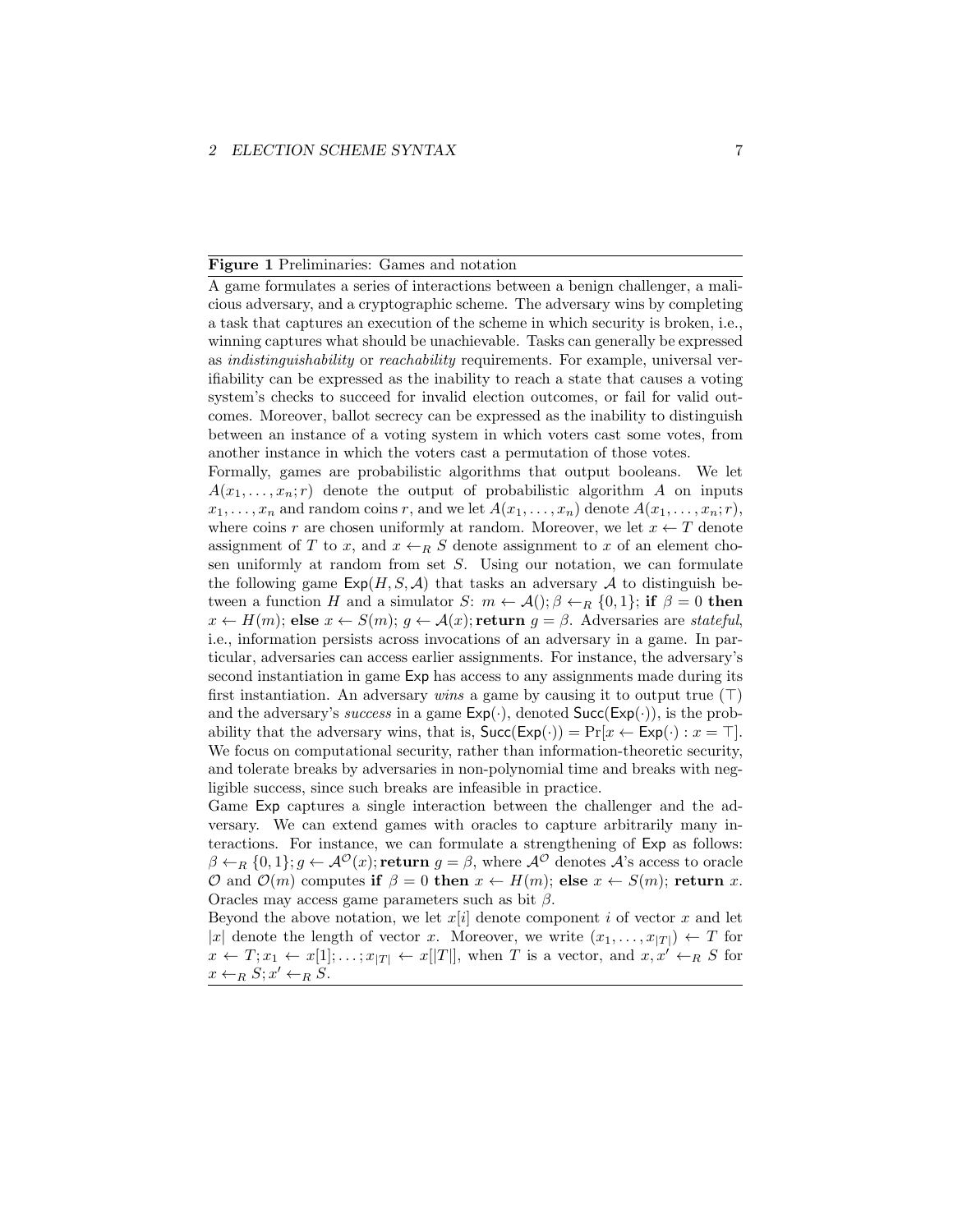#### 3 VERIFIABILITY 8

a security parameter  $\kappa$ . Vote v should be selected from a sequence  $1, \ldots, nc$ of candidates. The algorithm outputs a ballot b or error symbol  $\bot$ .

- Tally, denoted  $(\mathfrak{v}, pf) \leftarrow \text{Tally}(sk, \mathfrak{bb}, nc, \kappa)$ , is run by the tallier. The algorithm takes as input a private key  $sk$ , a bulletin board  $\mathfrak{bb}$ , some number of candidates nc, and a security parameter  $\kappa$ , where bb is a set. And outputs an election outcome **v** and a non-interactive tallying proof pf. The election outcome must be a vector of length nc and each index v of that vector should indicate the number of votes for candidate v. Moreover, the tallying proof should demonstrate that the outcome corresponds to votes expressed in ballots on the bulletin board.
- Verify, denoted  $s \leftarrow$  Verify(pk, bb, nc, v, pf,  $\kappa$ ), is run to audit an election. The algorithm takes as input a public key  $pk$ , a bulletin board  $bb$ , some number of candidates nc, an election outcome  $v$ , a tallying proof pf, and a security parameter  $\kappa$ . And outputs a bit s, which is 1 if the outcome should be accepted and 0 otherwise. We require the algorithm to be deterministic.

Election schemes must satisfy correctness: there exists a negligible function negl, such that for all security parameters  $\kappa$ , integers nb and nc, and votes  $v_1, \ldots, v_{nb} \in \{1, \ldots, nc\},$  it holds that, given a zero-filled vector **v** of length nc, we have:

 $Pr[(pk, sk, mb, mc) \leftarrow$  Setup $(\kappa);$ for  $1 \leq i \leq nb$  do  $b_i \leftarrow \mathsf{Vote}(pk, v_i, nc, \kappa);$  $\mathfrak{v}[v_i] \leftarrow \mathfrak{v}[v_i] + 1;$  $(\mathfrak{v}', pf) \leftarrow \mathsf{Tally}(sk, \{b_1, \ldots, b_{nb}\}, nc, \kappa)$ :  $nb \leq mb \land nc \leq mc \Rightarrow \mathfrak{v} = \mathfrak{v}' > 1 - \mathsf{negl}(\kappa).$ 

The syntax provides a language to model voting systems and the correctness condition ensures that such systems function. That is, election outcomes correspond to votes expressed in ballots, when ballots are constructed and tallied in the prescribed manner. We will use our syntax to express verifiability and secrecy properties of election schemes, moreover, we will model and analyse voting systems, including Helios and Helios Mixnet.

# 3 Verifiability

The Australian system is reliant on monitoring to ensure election outcomes correspond to votes expressed in collected ballots, moreover, depositing ballots into ballot boxes suffices to ensure they collected. By comparison, election schemes compute outcomes in a manner that should not be monitored. Indeed, such monitoring would reveal the tallier's private key, which would compromise ballot secrecy. Furthermore, casting a ballot is insufficient to ensure it is collected, because an adversary may discard or modify ballots. Nevertheless,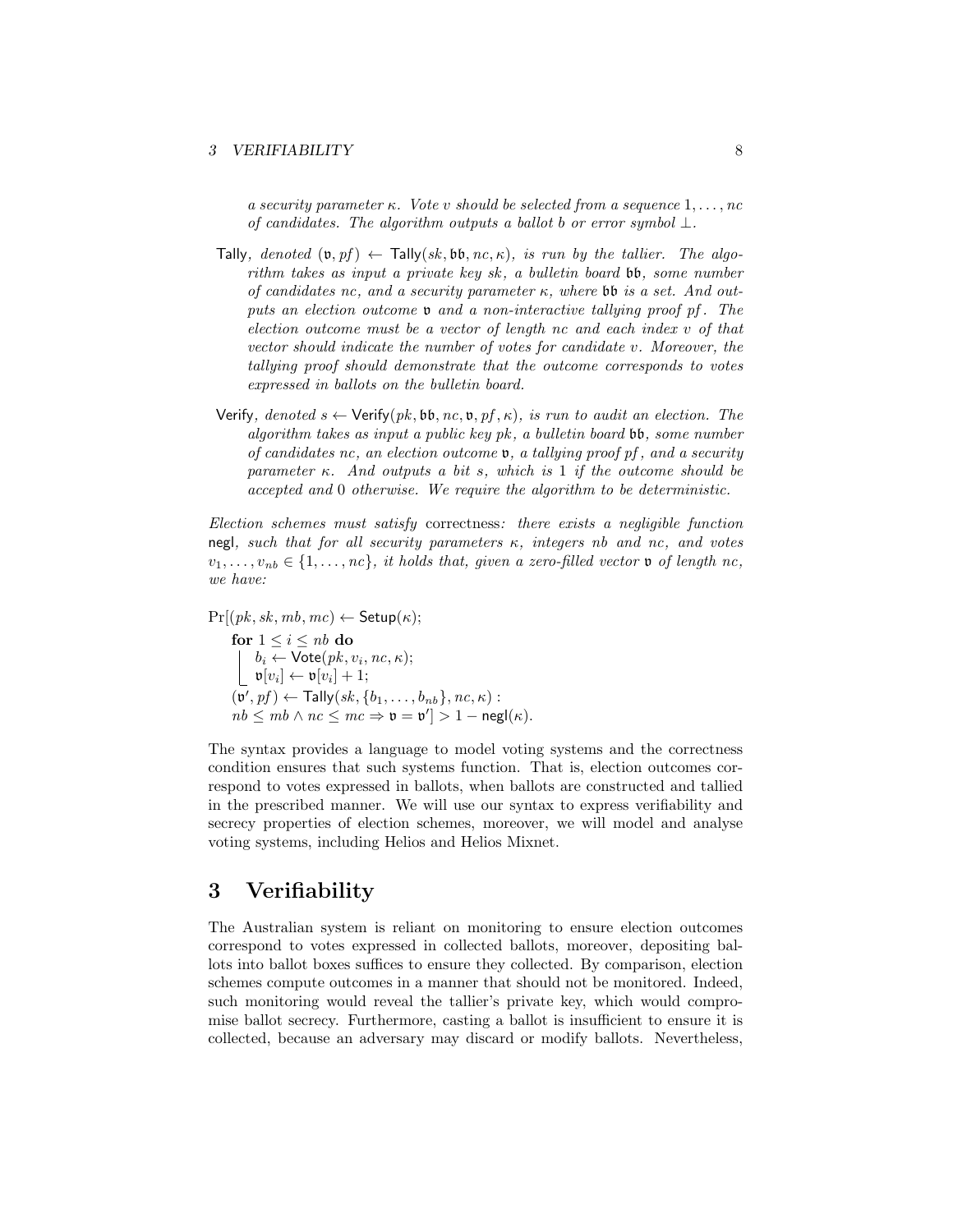election schemes produce tallying proofs to provide evidence that outcomes are correctly computed and voters can check whether their ballot is collected. The former notion is formalised by universal verifiability and the latter by individual verifiability.

## 3.1 Universal verifiability

Universal verifiability asserts that anyone must be able to check whether an election outcome corresponds to votes expressed in collected ballots. Since checks can be performed by algorithm Verify, it suffices that Verify accept if and only if the outcome corresponds to votes expressed in collected ballots. The only if requirement is captured by soundness, which requires algorithm Verify to only accept correct outcomes, and the if requirement is captured by completeness, which requires election outcomes produced by algorithm Tally to be accepted by algorithm Verify.

Soundness. Correct outcomes are formalised using function correct-outcome. That function uses a predicate  $(\exists^{=\ell} x : P(x))$  that holds exactly when there are  $\ell$  distinct values of x for which  $P(x)$  is satisfied [Sch05]. (Variable x is bound by the predicate and integer  $\ell$  is free.) Using the predicate, function correct-outcome is defined such that

correct-outcome(pk, nc,  $\mathfrak{bb}, \kappa$ )[v] =  $\ell$  iff  $\exists^{=\ell} b \in \mathfrak{bb} \setminus \{\bot\} : \exists r : b = \mathsf{Vote}(pk, v, nc, \kappa; r),$ 

where correct-outcome(pk, nc, bb,  $\kappa$ ) is a vector of length nc and  $1 \le v \le nc$ . Hence, component v of vector correct-outcome(pk, nc,  $\mathfrak{bb}, \kappa$ ) equals  $\ell$  iff there exist  $\ell$  ballots for vote v on the bulletin board. The function requires that ballots be interpreted for only one candidate, which can be ensured by injectivity.

Definition 2 (Injectivity [SFC17, Smy18b]). An election scheme (Setup, Vote, Tally, Verify) satisfies Injectivity, if for all probabilistic polynomial-time adversaries A, security parameters  $\kappa$  and computations  $(pk, nc, v, v') \leftarrow A(\kappa); b \leftarrow$  $\mathsf{Vote}(pk, v, nc, \kappa); b' \leftarrow \mathsf{Vote}(pk, v', nc, \kappa) \text{ such that } v \neq v' \land b \neq \bot \land b' \neq \bot, \text{ we}$ have  $b \neq b'$ .

Our definition of injectivity ensures that a ballot for vote  $v$  can never be interpreted for a distinct vote  $v'$ , hence, votes expressed in ballots correspond to unique outcomes.

Equipped with a notion of correct outcomes, we formalise soundness (Definition 3) as a game that tasks the adversary to compute inputs to algorithm Verify (Line 1), including an election outcome and some ballots, that cause the algorithm to accept when the outcome does not correspond to the votes expressed in those ballots (Line 2).

**Definition 3** (Soundness [SFC17]). Let  $\Gamma$  = (Setup, Vote, Tally, Verify) be an election scheme, A be an adversary,  $\kappa$  be a security parameter, and Soundness( $\Gamma$ ,  $(A, \kappa)$  be the following game.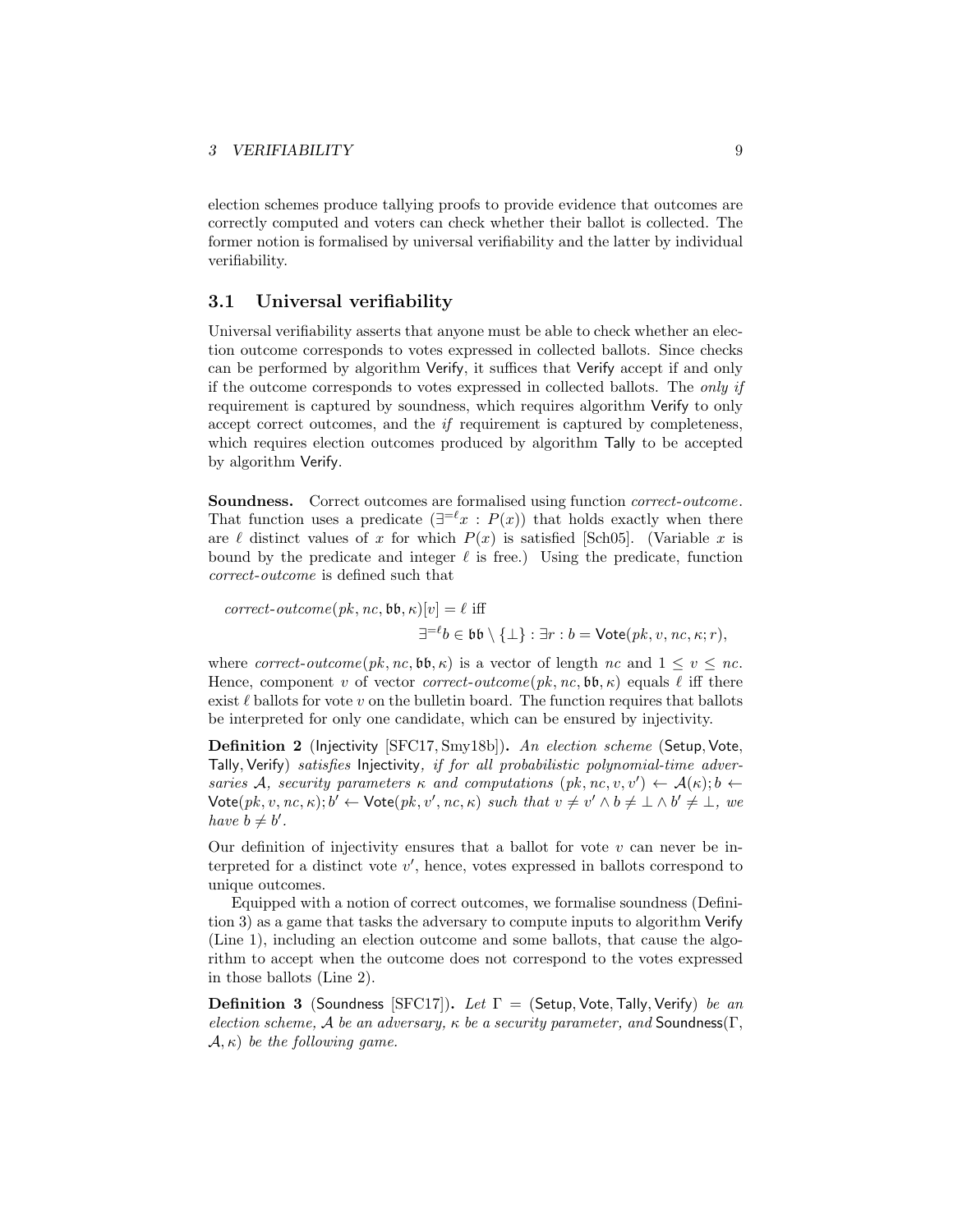Soundness( $\Gamma$ ,  $\mathcal{A}$ ,  $\kappa$ ) =

1  $(pk, bb, nc, v, pf) \leftarrow \mathcal{A}(\kappa);$ 

**2** return Verify(pk, bb, nc,  $v$ , pf,  $\kappa$ ) = 1  $\wedge v \neq correct\text{-}outcome(pk, nc, bb, \kappa);$ 

We say  $\Gamma$  satisfies Soundness, if  $\Gamma$  satisfies injectivity and for all probabilistic polynomial-time adversaries A, there exists a negligible function negl, such that for all security parameters  $\kappa$ , we have Succ(Soundness( $[\Gamma, \mathcal{A}, \kappa)$ )  $\leq$  negl( $\kappa$ ).

An election scheme satisfies Soundness when algorithm Verify only accepts outcomes that correspond to votes expressed in collected ballots.

Design guideline 1. Verification must only accept outcomes that correspond to votes expressed in collected ballots.

Completeness. We formalise completeness (Definition 4) as a game that tasks the adversary to compute a bulletin board and some number of candidates (Line 2) such that the corresponding election outcome computed by algorithm Tally (Line 3) is rejected by algorithm Verify (Line 4), when the key pair is computed by algorithm Setup (Line 1).

**Definition 4** (Completeness [SFC17]). Let  $\Gamma$  = (Setup, Vote, Tally, Verify) be an election scheme,  $A$  be an adversary,  $\kappa$  be a security parameter, and Completeness( $\Gamma$ ,  $\mathcal{A}$ ,  $\kappa$ ) be the following game.

Completeness( $\Gamma$ ,  $\mathcal{A}$ ,  $\kappa$ ) =

- 1  $(pk, sk, mb, mc) \leftarrow$  Setup $(\kappa);$
- 2 (bb,  $nc$ )  $\leftarrow$   $\mathcal{A}(pk, \kappa);$
- $\mathbf{s}$   $(\mathfrak{v}, pf) \leftarrow \text{Tally}(sk, \mathfrak{bb}, nc, \kappa);$
- 4 return Verify(pk, bb, nc,  $\mathfrak{v}, pf, \kappa) \neq 1 \wedge |\mathfrak{bb}| \leq mb \wedge nc \leq mc;$

We say  $\Gamma$  satisfies Completeness, if for all probabilistic polynomial-time adversaries A, there exists a negligible function negl, such that for all security parameters κ, we have Succ(Completeness(Γ,  $A, \kappa$ ))  $\leq$  negl( $\kappa$ ).

An election scheme satisfies Completeness when algorithm Verify accepts outcomes computed by algorithm Tally, for key pairs computed by algorithm Setup. It follows that completeness implies an aspect of accountability. Indeed, if verification fails, then the tallier is responsible for that failure, in particular, they must have incorrectly computed their key pair or the election outcome.

Design guideline 2. Tallying must produce outcomes that will be accepted during verification.

We formalise universal verifiability by combining the above notions.

Definition 5 (Universal-Verifiability [SFC17, Smy18b]). An election scheme Γ satisfies Universal-Verifiability, if Soundness and Completeness are satisfied.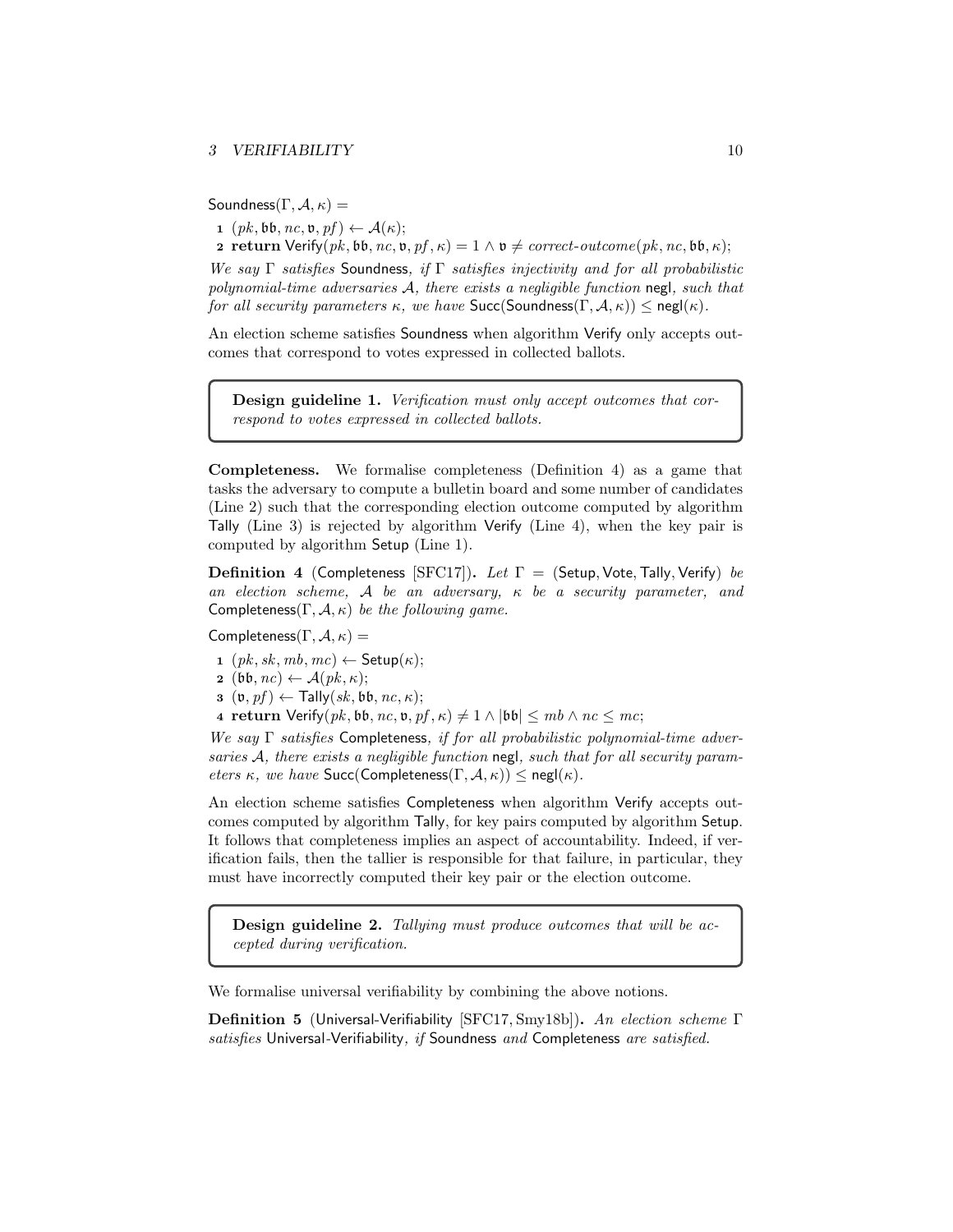## 3.2 Individual verifiability

Individual verifiability asserts that voters must be able to check whether their ballot is amongst those collected. Since ballots should be collected and recorded on a bulletin board, and since the board must be available to everyone, it suffices for voters to check that their ballot (i.e., the ballot they constructed) is on the bulletin board. Hence, it is necessary for voters to check that their ballot has not been omitted from the bulletin board. Yet, this is insufficient, because the presence of a ballot identical to a voter's ballot, does not imply the presence of the ballot constructed by the voter. Indeed, such a ballot might have been constructed by another voter. Thus, individual verifiability requires that voters must be able to uniquely identify their ballot, i.e., ballots do not collide. We formalise individual verifiability (Definition 6) as a game that tasks the adversary to compute inputs to algorithm Vote (Line 1) that cause the algorithm to output ballots (Lines  $2 \& 3$ ) that collide (Line 4).

**Definition 6** (Individual verifiability [SFC17]). Let  $\Gamma$  = (Setup, Vote, Tally, Verify) be an election scheme, A be an adversary,  $\kappa$  be a security parameter, and Individual-Verifiability( $[\Gamma, \mathcal{A}, \kappa]$  be the following game.

Individual-Verifiability( $\Gamma$ ,  $\mathcal{A}$ ,  $\kappa$ ) =

1  $(pk, nc, v, v') \leftarrow \mathcal{A}(\kappa);$  $2 \; b \leftarrow \text{Vote}(pk, nc, v, \kappa);$  $\mathbf{3} \ \ b' \leftarrow \mathsf{Vote}(pk, nc, v', \kappa);$ 4 return  $b = b' \wedge b \neq \bot \wedge b' \neq \bot;$ 

We say  $\Gamma$  satisfies Individual-Verifiability, if for all probabilistic polynomial-time adversaries  $A$ , there exists a negligible function negl, such that for all security parameters  $\kappa$ , we have Succ(Individual-Verifiability(Γ,  $\mathcal{A}, \kappa$ ))  $\leq$  negl( $\kappa$ ).

An election scheme satisfies Individual-Verifiability when algorithm Vote generates uniquely identifiable ballots, i.e., ballots that do not collide.<sup>6</sup>

Design guideline 3. Ballots must be distinct.

## 3.3 Example

We model our Nonce voting system (§1) as the following election scheme.

Definition 7 (Nonce [SFC17]). Nonce is defined as follows:

 $6$ Correctness, individual verifiability and injectivity all require that ballots do not collide, albeit under different assumptions. Indeed, correctness requires that ballots do not collide, with overwhelming probability, for public keys computed by algorithm Setup; Injectivity requires that ballots for distinct votes never collide; and Individual-Verifiability requires that ballots do not collide with overwhelming probability. Hence, Individual-Verifiability implies that ballots do not collide in the context of correctness. But, Individual-Verifiability and Injectivity are orthogonal, in particular, Individual-Verifiability permits collisions with negligible probability and Injectivity permits collisions between ballots for the same vote.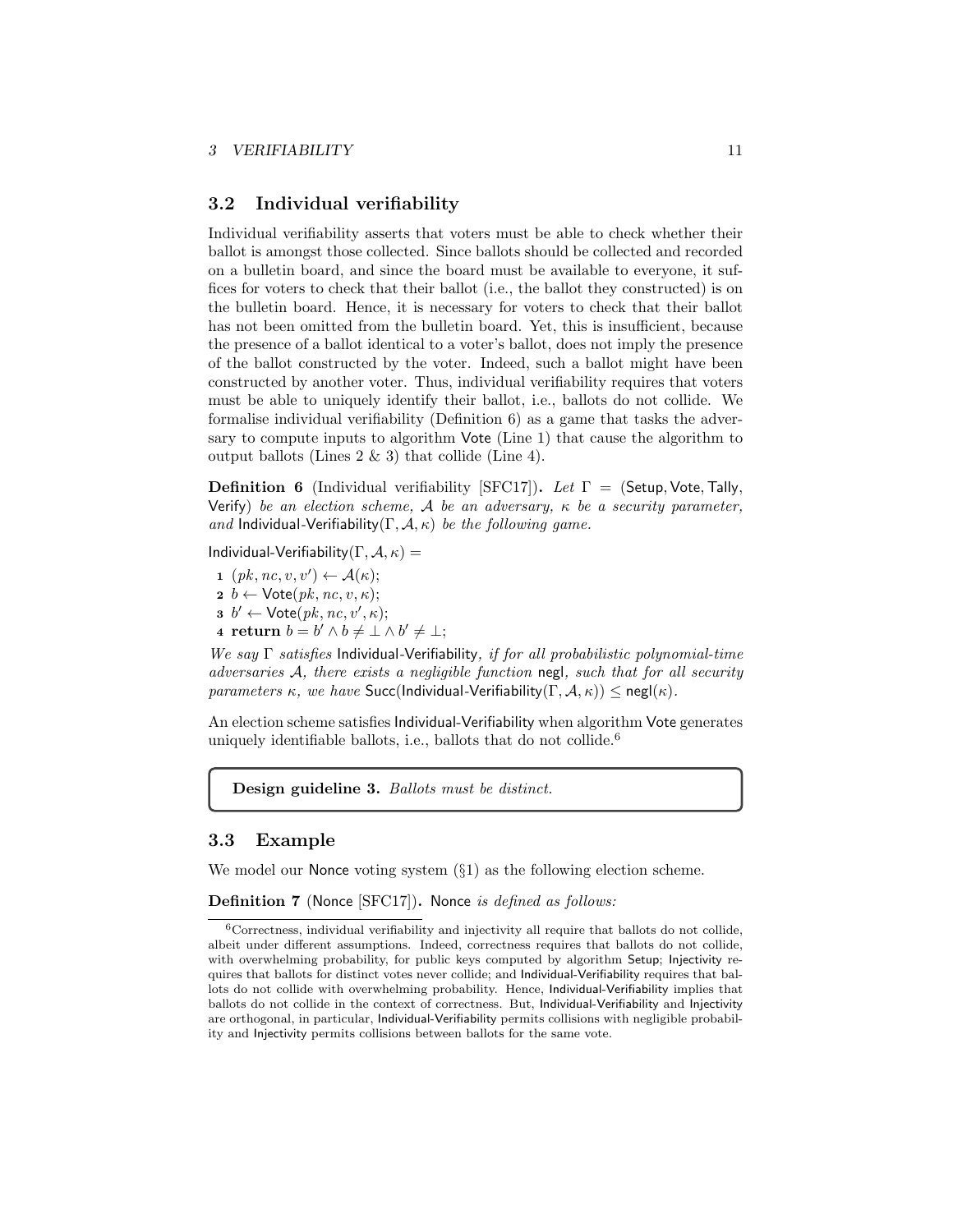- Setup( $\kappa$ ) outputs  $(\perp, \perp, p_1(k), p_2(k))$ , where  $p_1$  and  $p_2$  are some polynomial functions.
- Vote( $pk, v, nc, \kappa$ ) samples nonce  $r \leftarrow_R \mathbb{Z}_{2^{\kappa}}$  and outputs  $(r, v)$ .
- Tally(sk, bb, nc,  $\kappa$ ) computes a vector v of length nc, such that v is the tally of each vote in set bb which is paired with a nonce from  $\mathbb{Z}_{2^{\kappa}}$ , and outputs  $(\mathfrak{v}, \perp).$
- Verify(pk, bb, nc, v, pf,  $\kappa$ ) outputs 1 if  $(v, pf) = \text{Tally}(\perp, bb, nc, \kappa)$  and 0 otherwise.

Lemma 1. Nonce is an election scheme.

To prove our lemma, we show that Nonce satisfies the correctness property of Definition 1.

*Proof.* Let Nonce = (Setup, Vote, Tally, Verify). Moreover, let  $\kappa$  be a security parameter, nb and nc be integers,  $v_1, \ldots, v_{nb} \in \{1, \ldots, nc\}$  be votes, and  $\mathfrak v$  be a zero-filled vector of length nc. Suppose  $(pk, sk, mb, mc)$  is an output of  $Setup(\kappa)$ such that  $nb \le mb \land nc \le mc$ . Further suppose we compute for  $1 \le i \le nb$  $\mathbf{do} \; b_i \leftarrow \mathsf{Vote}(pk, v_i, nc, \kappa); \mathfrak{v}[v_i] \leftarrow \mathfrak{v}[v_i] + 1.$  Moreover, suppose  $(\mathfrak{v}', pf)$  is an output of Tally $(sk, \{b_1, \ldots, b_{nb}\}, nc, \kappa)$ . To prove correctness, it suffices to prove  $v = v'$ , with overwhelming probability. We have that v is the election outcome corresponding to votes  $v_1, \ldots, v_{nb}$ . Moreover, by definition of algorithms Vote and Tally, we have  $\mathfrak{v}'$  is the tally of the votes in set  $\{(r_1, v_1), \ldots, (r_{nb}, v_{nb})\},\$ where  $r_1, \ldots, r_{nb}$  are nonces chosen uniformly at random from  $\mathbb{Z}_{2^k}$ . Hence,  $\mathfrak{v}'$  is the election outcome corresponding to votes  $v_1, \ldots, v_{nb}$ , i.e.,  $\mathfrak{v} = \mathfrak{v}'$ , assuming nonces  $r_1, \ldots, r_{nb}$  are pairwise distinct, which holds with overwhelming probability, thereby concluding our proof.  $\Box$ 

Intuitively, election scheme Nonce satisfies Individual-Verifiability, because nonces collide with negligible probability, hence, ballots collide with negligible probability too, which suffices for Individual-Verifiability. Moreover, Universal-Verifiability is satisfied too, because outcomes correspond to votes expressed in collected ballots (Soundness) and such outcomes are accepted (Completeness).

Proposition 2. Nonce satisfies Individual-Verifiability and Universal-Verifiability.

*Proof.* Let Nonce  $=$  (Setup, Vote, Tally, Verify). We proceed by proving that Individual-Verifiability, Injectivity (which is a prerequisite for Soundness), Soundness, and Completeness are satisfied.

For individual verifiability, suppose an adversary outputs public key  $pk$ , some number of candidates nc, and votes  $v$  and  $v'$ . Further suppose  $b$  is an output of  $\mathsf{Vote}(pk, nc, v, \kappa)$  and b' is an output of  $\mathsf{Vote}(pk, nc, v', \kappa)$ , for some security parameter  $\kappa$ . By definition of algorithm Vote, we have  $b = (r, v)$  and  $b' = (r', v')$ , where r and r' are nonces chosen uniformly at random from  $\mathbb{Z}_{2^{\kappa}}$ . Hence, r and r' are distinct with overwhelming probability, thus,  $b \neq b'$  with overwhelming probability, as required.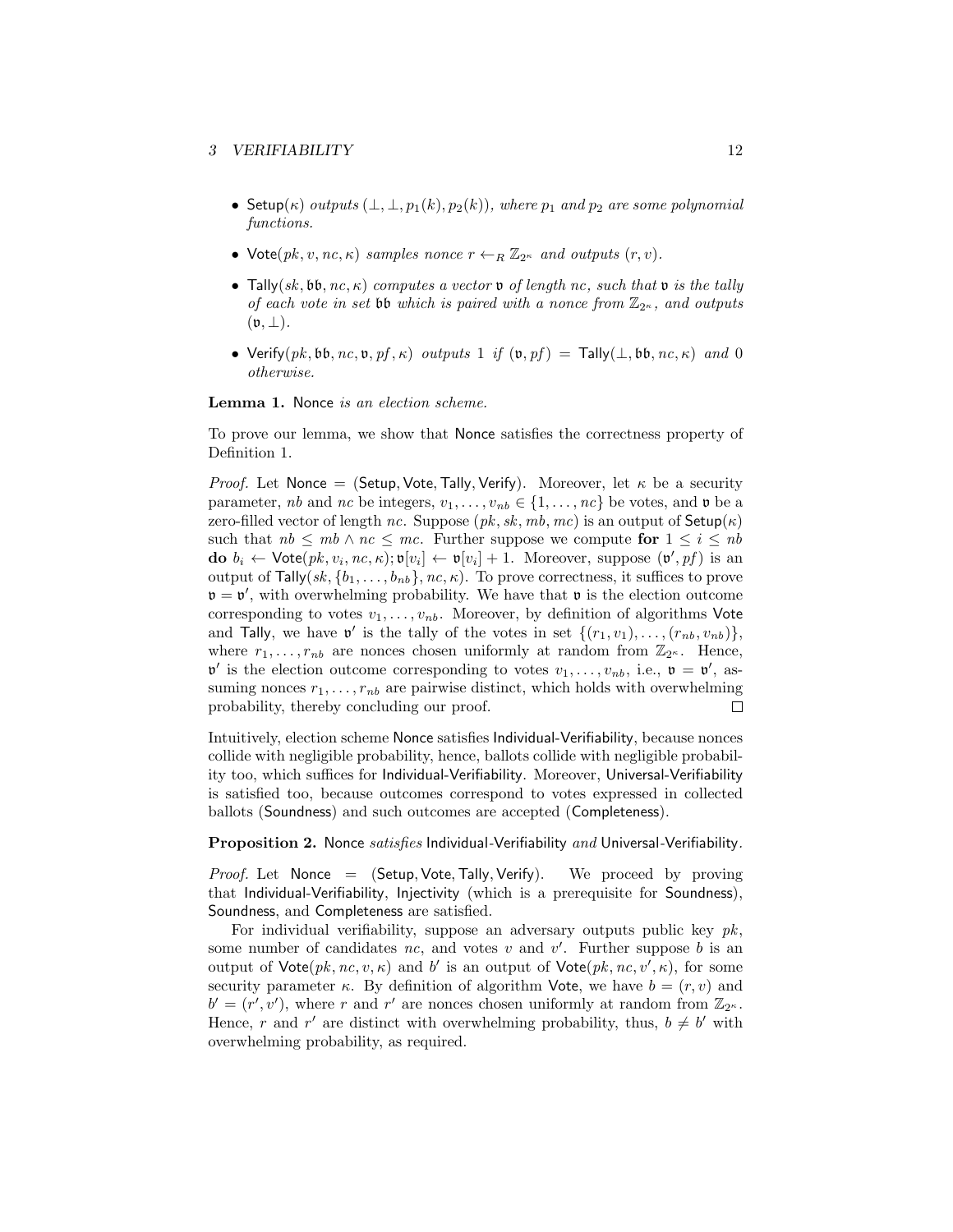#### 3 VERIFIABILITY 13

Our proof of injectivity is similar to our proof of individual verifiability, except we require  $v \neq v'$ , which ensures  $b \neq b'$ .

For soundness, let  $\mathcal A$  be an adversary and  $\kappa$  be a security parameter. Suppose  $(pk, bb, nc, v, pf)$  is an output of  $\mathcal{A}(\kappa)$  such that Verify $(pk, bb, nc, v, pf, \kappa) = 1$ . By definition of algorithm Verify, we have  $(\mathfrak{v}, pf) = \text{Tally}(\perp, \mathfrak{bb}, nc, \kappa)$  and, by definition of algorithm Tally, we have  $v$  is a vector of length nc such that  $v$  is the tally of each vote in set bb which is paired with a nonce from  $\mathbb{Z}_{2^{\kappa}}$ . Hence, for each  $v \in \{1, \ldots, nc\}$  we have

$$
\mathfrak{v}[v] = \ell \Leftrightarrow \exists^{=\ell} b \in \mathfrak{bb} : \exists r \in \mathbb{Z}_{2^\kappa} : b = (v,r)
$$

and, by definition of algorithm Vote and since  $\perp$  is not a pair, we have

$$
\Leftrightarrow \exists^{= \ell} b \in \mathfrak{bb} \setminus \{\bot\} : \exists r : b = \mathsf{Vote}(pk, v, nc, \kappa; r)
$$

Thus,  $\mathfrak{v} = correct\text{-}outcome(pk, nc, \mathfrak{bb}, \kappa)$ , as required.

For completeness, let  $\mathcal A$  be an adversary and  $\kappa$  be a security parameter. Suppose  $(pk, sk, mb, mc)$  is an output of  $Setup(\kappa)$ ,  $(bb, nc)$  is an output of  $A(pk, \kappa)$ , and  $(\mathfrak{v}, pf)$  is an output of Tally(sk,  $\mathfrak{bb}, nc, \kappa$ ). By definition of algorithm Setup, we have  $pk = \perp$ , hence,  $(\mathfrak{v}, pf) = \mathsf{Tally}(\perp, \mathfrak{bb}, nc, \kappa)$ . It follows by the definition of algorithm Verify that Verify $(pk, bb, nc, v, pf, \kappa) = 1$ , as required.  $\Box$ 

## 3.4 Related definitions of verifiability

Discussion of verifiability originates from Cohen & Fischer [CF85] and is advanced by Fujioka, Okamoto & Ohta [FOO92], Benaloh & Tuinstra [BT94a] and Sako & Kilian [SK95]. More recently, definitions of universal verifiability have been proposed by Juels, Catalano & Jakobsson [JCJ10], Cortier et al. [CGGI14] and Kiayias, Zacharias & Zhang [KZZ15]. Smyth, Frink & Clarkson [SFC17, §7] show that definitions by Juels, Catalano & Jakobsson and Cortier et al. do not detect vulnerabilities that arise when tallying and verification procedures are corrupt nor when verification procedures reject legitimate outcomes. Moreover, they show that the definition by Kiayias, Zacharias & Zhang does not detect the latter class of vulnerabilities. By comparison, the definition of universal verifiability that we consider (Definition 5) detects these vulnerabilities and appears to be the strongest definition in the literature.

Küsters et al. [KTV10, KTV11, KTV12b] propose an alternative, holistic notion of verifiability called global verifiability, which must be instantiated with a goal. Smyth, Frink  $& Clarkson$  [SFC17,  $\S 8$ ] show that goals proposed by Küsters et al. [KTV15,  $\S 5.2$ ] and by Cortier et al. [CGK+16,  $\S 10.2$ ] are too strong (in the sense that they cannot be satisfied by some verifiable voting systems, including Helios). Moreover, Smyth, Frink & Clarkson propose a slight weakening of the goal by Küsters  $et \ al.$  and prove that their notion of verifiability is strictly stronger than global verifiability with that goal. Nonetheless, the "gap" is due to an uninteresting technical detail and those definitions might coincide if the gap is filled.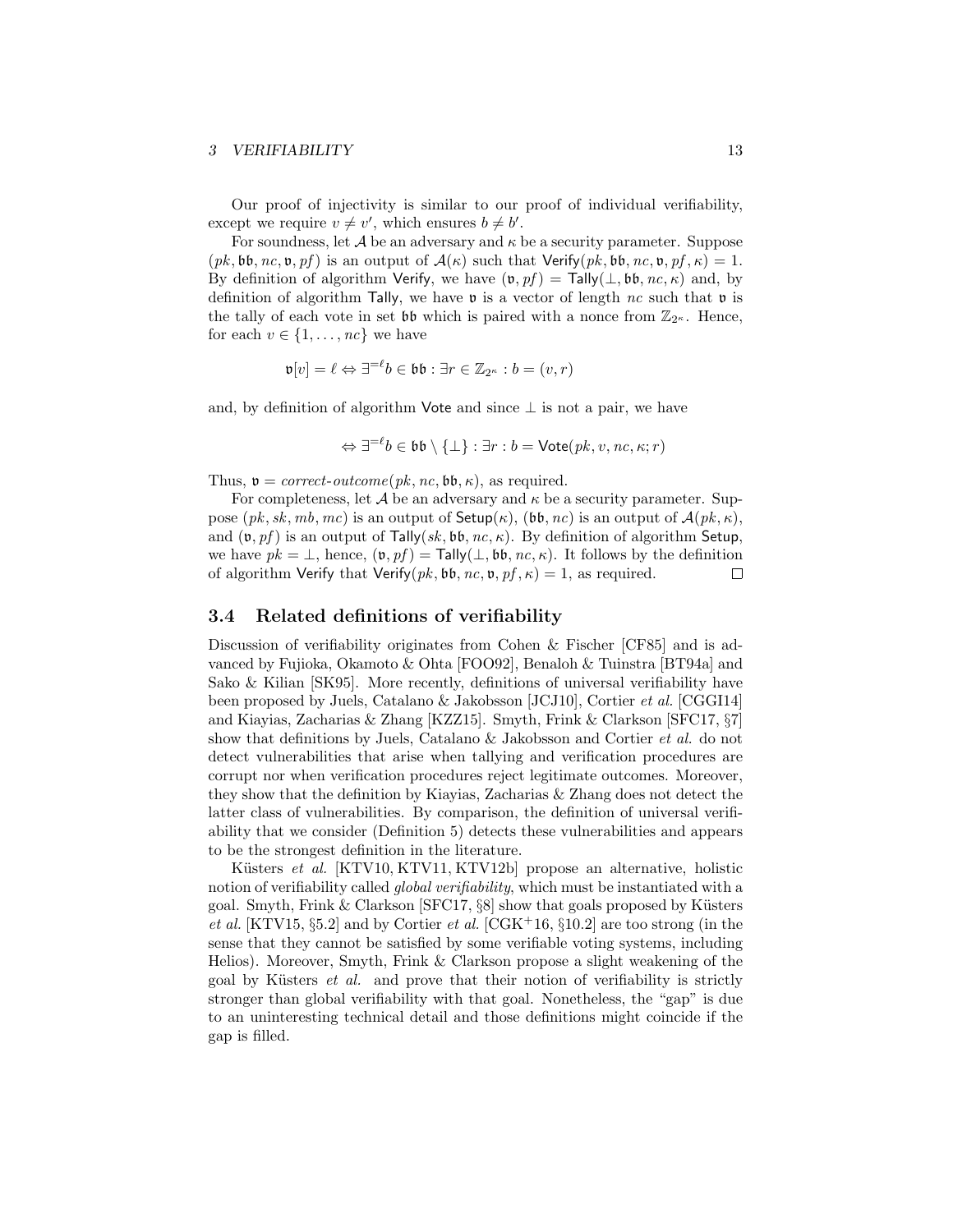Beyond the computational model of security, Smyth et al. [SRKK10] formulate a definition of verifiability in the applied pi calculus. The definition is amenable to automated reasoning, but it is stronger than necessary and cannot be satisfied by many election schemes, including Helios. Kremer et al. [KRS10] overcome this limitation with a weaker definition that sacrifices amenability to automated reasoning, and Smyth [Smy11, §3] extends this definition.

## 3.5 Further notions of verifiability

Individual verifiability formalises a notion of uniquely identifiable ballots, assuming ballots are constructed in the prescribed manner. We have seen that voting system Nonce satisfies this notion, but individual verifiability does not ensure ballots are unique when voters deviate from the prescribed voting procedure. Indeed, a ballot's nonce serves as its unique identifier in Nonce and substituting that nonce for some other value may compromise individual verifiability. Further notions of verifiability, such as cast-as-intended [AN06], are needed when deviations from the voting procedure are possible, e.g., when the voting procedure is subverted by an adversary.

The soundness aspect of universal verifiability formalises a notion of only accepting election outcomes that correspond to votes expressed in collected ballots. Our definition does not ensure outcomes include only voters' votes and at most one vote each. Indeed, an adversary that controls ballot collection can "stuff" the bulletin board with ballots and the corresponding votes will be included in the election outcome. Some voting systems rely on a trusted third party to authenticate ballots and only tally ballots that have been authenticated. E.g., Helios supports authentication via Facebook, Google and Twitter using OAuth.<sup>7</sup> Other voting systems use cryptography to ensure that only voters can construct authorised ballots. E.g., the voting system by Juels, Catalano  $\&$  Jakobsson uses a combination of encrypted nonces and plaintext equality tests for authentication [JCJ10]. Albeit such systems seem to require expensive infrastructures for voter credentials and are reliant on a trusted third party to certify credentials. Our soundness definition is suitable for analysing the former class of voting systems, and Smyth, Frink & Clarkson [SFC17] formulate an alternative soundness definition to analyse the latter class. (Quaglia & Smyth [QS18a] define a transformation from schemes satisfying our soundness definition to schemes satisfying the alternative soundness definition.) Ultimately, we would prefer not to trust any third party, but that does not seem possible in a scalable manner.

## 4 Ballot secrecy

The Australian system is reliant on uniform ballots to ensure voters' votes are not revealed. Indeed, uniformity ensures ballots are indistinguishable during distribution and the isolation of polling booths ensures votes are not revealed whilst marking. Moreover, folded ballots are indistinguishable during collection

<sup>7</sup>Meyer & Smyth describe the application of OAuth in Helios [MS17].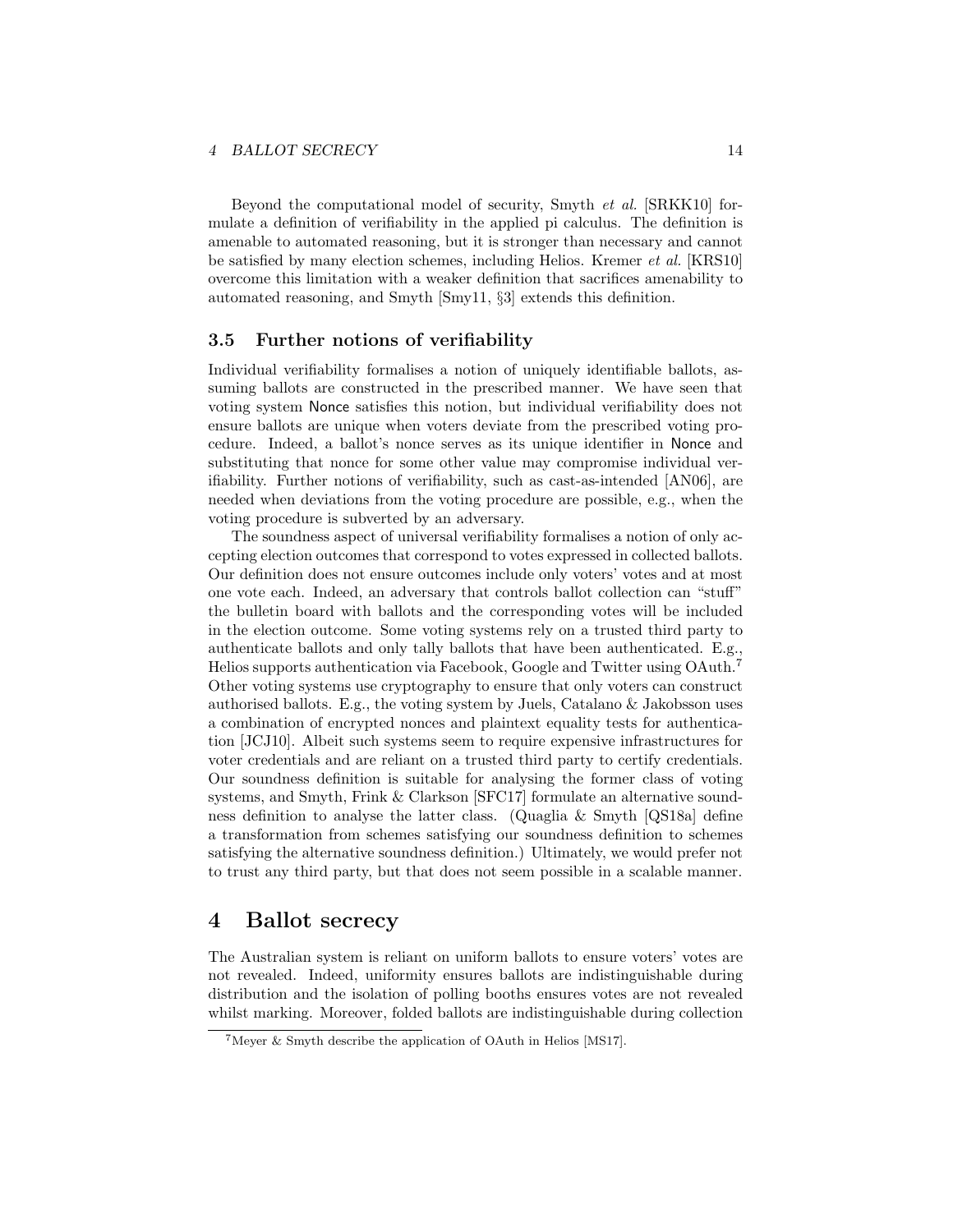and indistinguishability of markings can ensure votes are not revealed whilst tallying. Hence, the Australian system derives ballot secrecy from physical characteristics of the world. By comparison, election schemes cannot rely on such physical characteristics,<sup>8</sup> they must rely on cryptography to ensures voters' votes are not revealed.

Some scenarios inevitably reveal voters' votes: Unanimous election outcomes reveal how everyone voted and, more generally, election outcomes can be coupled with partial knowledge on the distribution of voters' votes to deduce voters' votes. For example, suppose Alice, Bob and Mallory participate in a referendum and the outcome has frequency two for 'yes' and one for 'no.' Mallory and Alice can deduce Bob's vote by pooling knowledge of their own votes. Similarly, Mallory and Bob can deduce Alice's vote. Furthermore, Mallory can deduce that Alice and Bob both voted yes, if she voted no. For simplicity, our informal definition of ballot secrecy (§1) deliberately omitted side-conditions which exclude these inevitable revelations and which are necessary for satisfiability. We now refine that definition as follows:

A voter's vote is not revealed to anyone, except when the vote can be deduced from the election outcome and any partial knowledge on the distribution of votes.

This refinement ensures the aforementioned examples are not violations of ballot secrecy. By comparison, if Mallory votes yes and she can deduce the vote of Alice, without knowledge of Bob's vote, then ballot secrecy is violated.

## 4.1 Security definition

We formalise ballot secrecy (Definition 8) as a game that tasks the adversary to select two distributions of votes, construct a bulletin board from ballots for one distribution, which is decided by a coin flip, and (non-trivially) determine the result of the coin flip from the resulting election outcome and tallying proof. That is, the game tasks the adversary to distinguish between an instance of the voting system for one distribution, from another instance with the other distribution, when the votes cast from each distribution are permutations of each other (hence, the distinction is non-trivial). The game proceeds as follows: The challenger generates a key pair (Line 1), the adversary chooses some number of candidates (Line 2), and the challenger flips a coin (Line 3). The adversary computes a bulletin board from ballots for one of two possible distributions (Line 5), where the distributions are chosen by the adversary, the choice between distributions is determined by the coin flip, and the ballots (for one of the distributions) are constructed by an oracle (further ballots may be constructed by the adversary). The challenger tallies the bulletin board to derive the election

<sup>8</sup>Some electronic voting systems are reliant on physical characteristics of the world. For instance, MarkPledge [Nef04], Pret à Voter [CRS05], Remotegrity [ $ZCC+13$ ], Scantegrity II  $[CCC+08]$  and Three Ballot  $[RS07]$  are reliant on features implemented with paper, such as scratch-off surfaces and detachable columns. But these systems fall outside the scope of our election scheme syntax.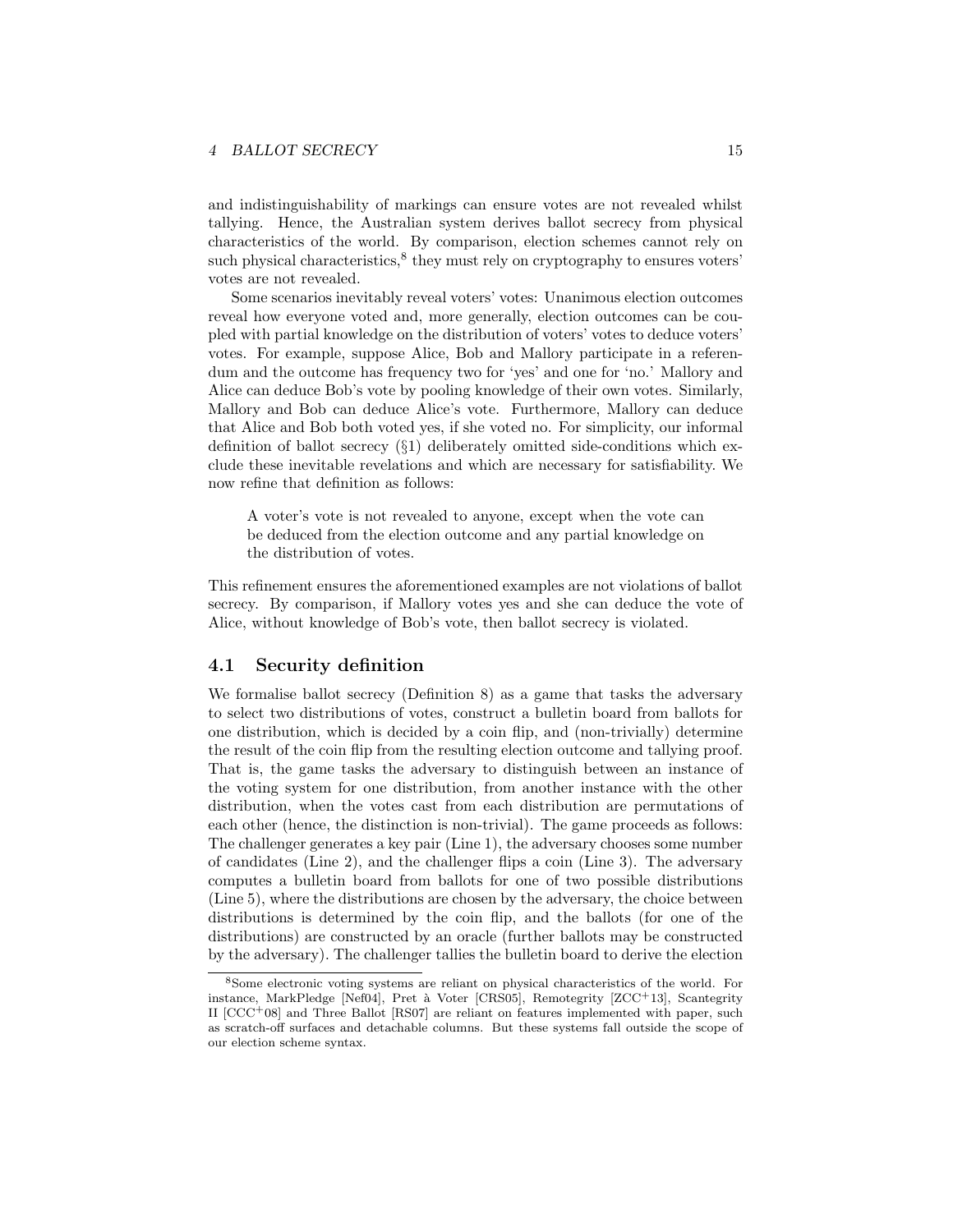outcome and tallying proof (Line 6), which are given to the adversary and the adversary is tasked with determining the result of the coin flip (Line 7 & 8).

**Definition 8** (Ballot-Secrecy [Smy18a]). Let  $\Gamma$  = (Setup, Vote, Tally, Verify) be an election scheme, A be an adversary,  $\kappa$  be a security parameter, and Ballot-Secrecy(Γ,  $A, \kappa$ ) be the following game.

Ballot-Secrecy(Γ,  $A, \kappa$ ) =

1  $(pk, sk, mb, mc) \leftarrow$  Setup $(\kappa);$ 2  $nc \leftarrow \mathcal{A}(pk, \kappa);$  $\mathbf{3} \ \beta \leftarrow_R \{0,1\};$  $4 L \leftarrow \emptyset;$ 5  $\mathfrak{bb} \leftarrow \mathcal{A}^{\mathcal{O}}$ ();  $\mathfrak{g}$   $(\mathfrak{v}, pf) \leftarrow \textsf{Tally}(sk, \mathfrak{bb}, nc, \kappa);$  $\tau \, g \leftarrow \mathcal{A}(\mathfrak{v}, pf);$ 8 return  $g = \beta \wedge balanced(b\mathfrak{b}, nc, L) \wedge 1 \leq nc \leq mc \wedge |b\mathfrak{b}| \leq mb;$ Predicate balanced(bb, nc, L) holds when: for all votes  $v \in \{1, \ldots, nc\}$  we have

 $|\{b \mid b \in \mathfrak{bb} \land \exists v_1 \cdot (b, v, v_1) \in L\}| = |\{b \mid b \in \mathfrak{bb} \land \exists v_0 \cdot (b, v_0, v) \in L\}|$ . And oracle  $\mathcal O$  is defined as follows:

•  $\mathcal{O}(v_0, v_1)$  computes  $b \leftarrow \text{Vote}(pk, v_\beta, nc, \kappa); L \leftarrow L \cup \{(b, v_0, v_1)\}$  and outputs b, where  $v_0, v_1 \in \{1, ..., nc\}$ .

We say  $\Gamma$  satisfies Ballot-Secrecy, if for all probabilistic polynomial-time adversaries A, there exists a negligible function negl, such that for all security *parameters*  $\kappa$ , we have  $\mathsf{Succ}(\mathsf{Ballot\text{-}Secrecy}(\Gamma,\mathcal{A},\kappa)) \leq \frac{1}{2} + \mathsf{negl}(\kappa)$ .

An election scheme satisfies ballot secrecy when algorithm Vote outputs ballots that do not reveal votes and algorithm Tally outputs election outcomes and proofs that do not reveal the relation between votes expressed in collected ballots and the outcome.

Game Ballot-Secrecy tasks the adversary to compute a bulletin board, from ballots constructed by an oracle for one of two possible distributions, and determine which distribution was used from the election outcome and proof generated from tallying that board. The choice between distributions is determined by the result  $\beta$  of a coin flip, and the oracle outputs a ballot for vote  $v_{\beta}$  on input of a pair of votes  $v_0, v_1$ . Hence, the oracle constructs ballots for one of two possible distributions, where the distributions are chosen by the adversary, and the bulletin board may contain those ballots in addition to ballots constructed by the adversary.

Election schemes reveal the number of votes for each candidate (i.e., the election outcome). Hence, to avoid trivial distinctions in game Ballot-Secrecy, we require that runs of the game are balanced: "left" and "right" inputs to the oracle are equivalent, when the corresponding outputs appear on the bulletin board. For example, suppose the inputs to the oracle are  $(v_{1,0}, v_{1,1}), \ldots, (v_{n,0}, v_{n,1})$  and the corresponding outputs are  $b_1, \ldots, b_n$ , further suppose the bulletin board is  $\{b_1, \ldots, b_\ell\}$  such that  $\ell \leq n$ . That game is balanced if the "left" inputs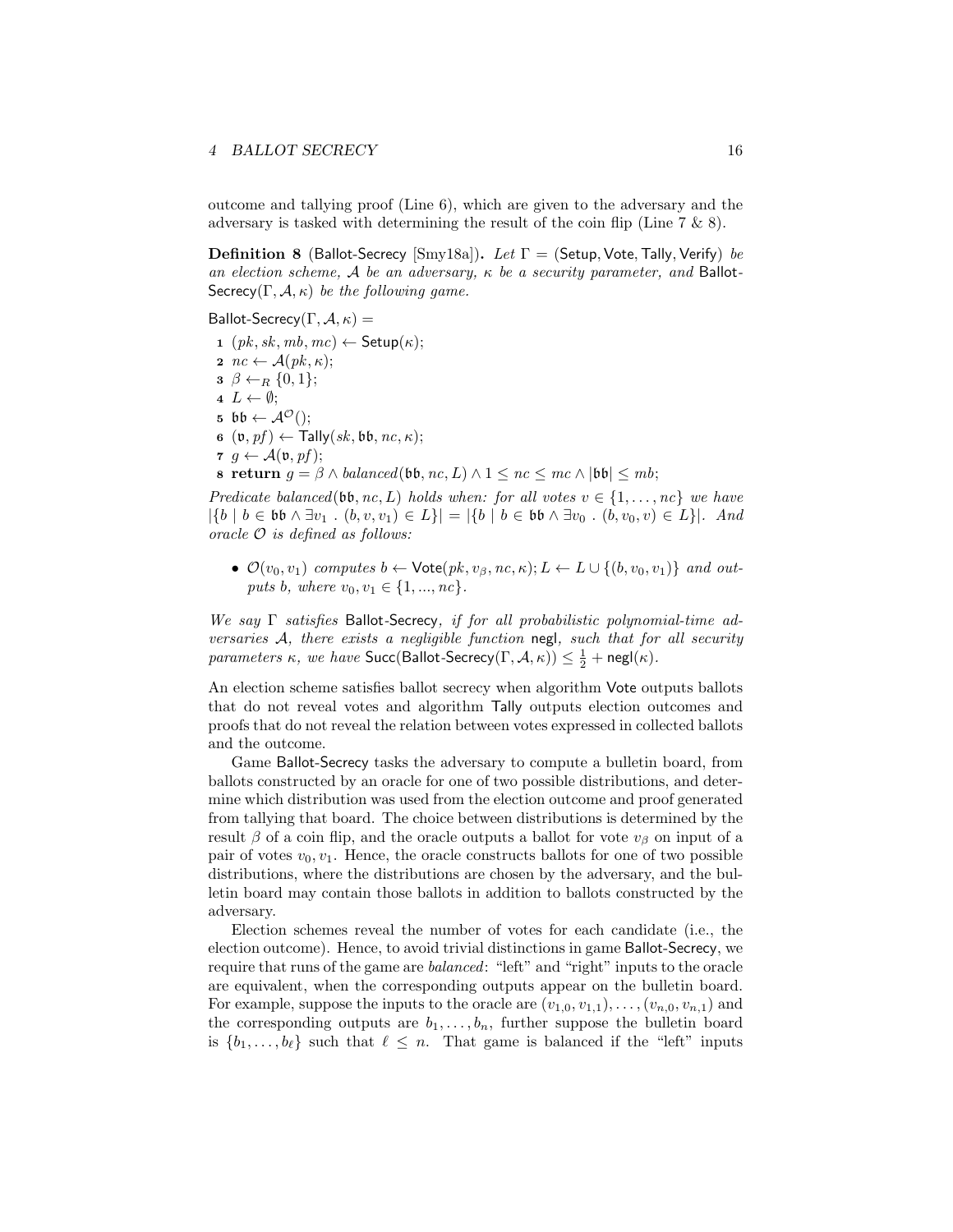$v_{1,0}, \ldots, v_{\ell,0}$  are a permutation of the "right" inputs  $v_{1,1}, \ldots, v_{\ell,1}$ . The balanced condition prevents trivial distinctions. For instance, an adversary that computes a bulletin board containing only the ballot output by an oracle query with input  $(1, 2)$  cannot win the game, because it is unbalanced. Albeit, that adversary could trivially determine whether  $\beta = 0$  or  $\beta = 1$ , given the tally of that bulletin board. (Formally defining a winning adversary is left as an exercise for the reader.)

Intuitively, if the adversary wins game Ballot-Secrecy, then there exists a strategy to distinguish ballots. Indeed, such an adversary can distinguish between an instance of the voting system in which voters cast some votes, from another instance in which voters cast a permutation of those votes, thus, voters' votes are revealed. Otherwise, the adversary is unable to distinguish between a voter casting a ballot for vote  $v_0$  and another voter casting a ballot for vote  $v_1$ , hence, voters' votes cannot be revealed.

### 4.2 Example

We recall syntax for asymmetric encryption scheme in the appendix and model our Enc2Vote voting system (§1) as the following election scheme.

Definition 9 (Enc2Vote [Smy18a]). Given an asymmetric encryption scheme  $\Pi = (Gen, Enc, Dec),$  we define  $Enc2Vote(\Pi) = (Setup, Vote, Tally, Verify)$  such that:

- Setup(κ) computes  $(pk, sk, m) \leftarrow Gen(\kappa); pk' \leftarrow (pk, m); sk' \leftarrow (pk, sk),$ derives mc as the largest integer such that  $\{0, \ldots, mc\} \subseteq \{0\} \cup \mathfrak{m}$  and for all  $m_0, m_1 \in \{1, ..., mc\}$  we have  $|m_0| = |m_1|$ , and outputs  $(pk', sk',$  $p(\kappa), mc$ , where p is a polynomial function.
- Vote( $pk', v, nc, \kappa$ ) parses pk' as pair (pk, m), outputting  $\perp$  if parsing fails or  $v \notin \{1, \ldots, nc\} \vee \{1, \ldots, nc\} \not\subseteq \mathfrak{m}$ , computes  $b \leftarrow \mathsf{Enc}(pk, v)$ , and outputs b.
- Tally(sk', bb,  $nc, \kappa$ ) initialises v as a zero-filled vector of length nc, parses sk' as pair  $(pk, sk)$ , outputting  $(v, \perp)$  if parsing fails, computes for  $b \in \mathfrak{bb}$ do  $v \leftarrow \text{Dec}(sk, b)$ ; if  $1 \le v \le nc$  then  $\mathfrak{v}[v] \leftarrow \mathfrak{v}[v] + 1$ , and outputs  $(\mathfrak{v}, \epsilon)$ , where  $\epsilon$  is a constant symbol.
- Verify $(pk, bb, nc, v, pf, \kappa)$  outputs 1.

To ensure  $Enc2Vote(\Pi)$  is an election scheme, we require asymmetric encryption scheme Π to produce distinct ciphertexts with overwhelming probability, otherwise correctness cannot be satisfied, as the following lemma demonstrates.

Lemma 3. There exists an asymmetric encryption scheme Π such that  $Enc2Vote(\Pi)$  is not an election scheme.

To prove our lemma, we show that colliding ciphertexts suffice to ensure that election scheme Enc2Vote cannot satisfy the correctness property of Definition 1.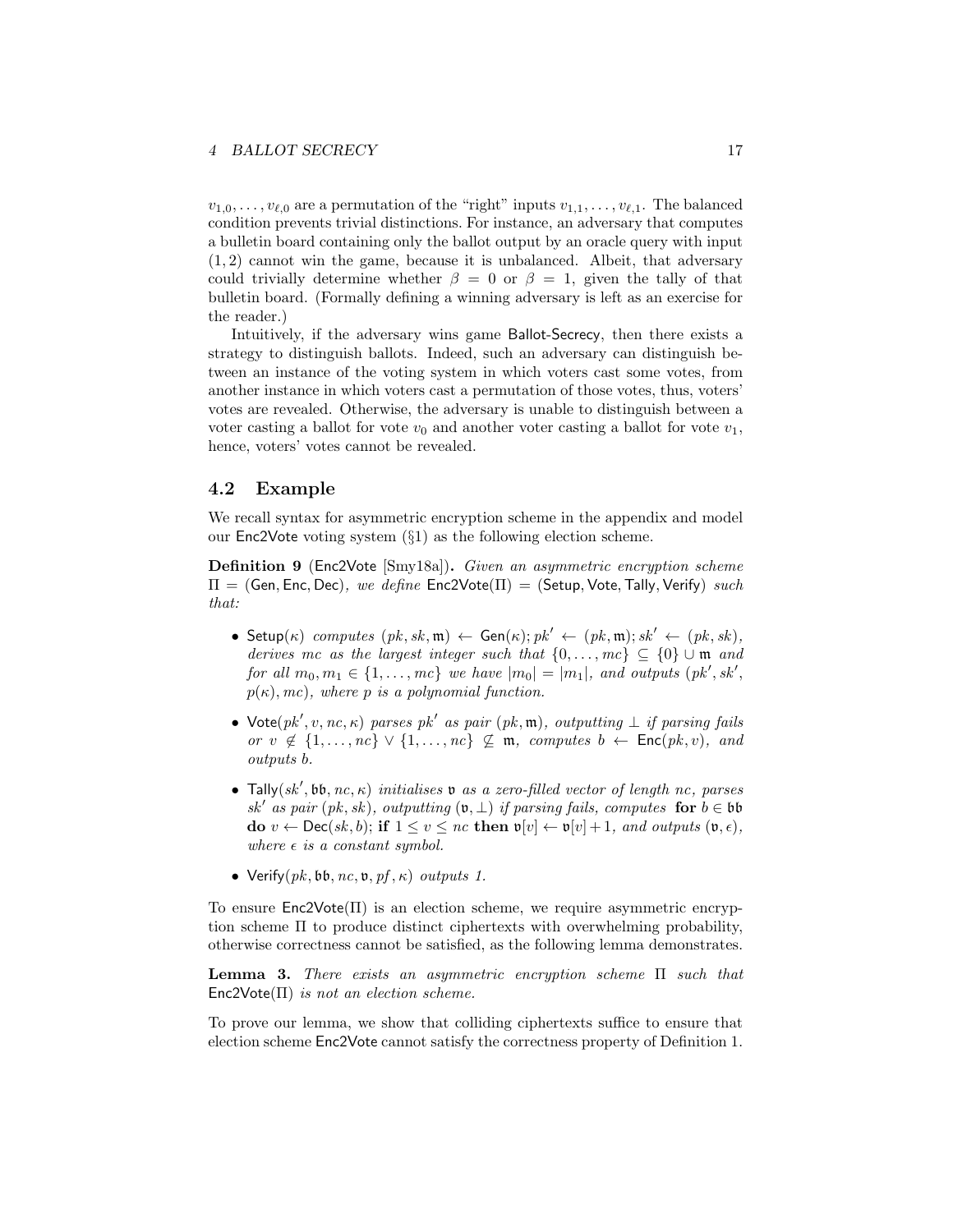*Proof.* Let  $Enc2Vote(\Pi) = (Setup, Vote, Tally, Verify)$ . Suppose  $(pk, sk, mb, mc)$ is an output of  $\mathsf{Setup}(\kappa)$  and b and b' are outputs of  $\mathsf{Vote}(pk, v, nc, \kappa)$  such that  $2 \leq mb \wedge 1 \leq v \leq nc \leq mc$ , where  $\kappa$  is a security parameter. Further suppose  $\nu$  is a zero-filled vector of length nc, except for index v which contains two. Moreover, suppose  $(\mathfrak{v}', pf)$  is an output of Tally $(sk, \{b, b'\}, nc, \kappa)$ . If b and b' collide, then outcome  $v'$  is computed from set  $\{b, b'\} = \{b\}$ , therefore, the correct outcome cannot have been computed, we have  $\mathfrak{v} \neq \mathfrak{v}'$ , with non-negligible probability, hence, correctness is not satisfied. By definition of algorithm Setup, we have  $pk$  is a pair and, by definition of algorithm Vote, we have  $b$  and  $b'$  are ciphertexts on plaintext  $v$ . Thus, it remains to show that asymmetric encryption schemes can produce ciphertexts that collide. Indeed, they can: Consider  $\Pi = (Gen, Enc, Dec)$  such that  $Enc(pk, m)$  outputs m and  $Dec(sk, c)$  outputs c. Although  $\Pi$  is clearly not secure, it is straightforward to see that  $\Pi$  satisfies correctness, because  $\text{Dec}(sk, \text{Enc}(pk, m; r)) = m$  for all key pairs  $(pk, sk)$ , plaintexts  $m$ , and coins  $r$ , which concludes our proof.  $\Box$ 

It follows from Lemma 3 that we must restrict the class of asymmetric encryption schemes used to instantiate Enc2Vote. We could consider a broad class of schemes that produce distinct ciphertexts with overwhelming probability, but we favour the narrower class of non-malleable schemes, since we require nonmalleability for ballot secrecy. Definitions of non-malleability are complex and proofs of non-malleability are relatively difficult, so we adopt the definition of indistinguishability under parallel attack (IND-PA0) by Bellare & Sahai [BS99], which is simpler, yet equivalent to their definition of comparison based nonmalleability (CNM-CPA). We recall the definition of IND-PA0 in the appendix.

Lemma 4. Given an asymmetric encryption scheme Π satisfying IND-PA0, we have  $Enc2Vote(\Pi)$  is an election scheme.

To prove our lemma, we show that Enc2Vote satisfies the correctness property of Definition 1 when ciphertexts do not collide.

*Proof.* Let  $Enc2Vote(\Pi) = (Setup, Vote, Tally, Verify)$  and  $\Pi = (Gen, Enc, Dec)$ . Moreover, let  $\kappa$  be a security parameter, nb and nc be integers,  $v_1, \ldots, v_{nb} \in$  $\{1, \ldots, nc\}$  be votes, and **v** be a zero-filled vector of length nc. Suppose  $(pk',$  $sk', mb, mc)$  is an output of  $\mathsf{Setup}(\kappa)$  such that  $nb \le mb \wedge nc \le mc$ . Further suppose we compute for  $1 \leq i \leq nb$  do  $b_i \leftarrow \text{Vote}(pk, v_i, nc, \kappa); \mathfrak{v}[v_i] \leftarrow \mathfrak{v}[v_i] +$ 1. Moreover, suppose  $(\mathfrak{v}', pf)$  is an output of Tally $(sk, \{b_1, \ldots, b_{nb}\}, nc, \kappa)$ . To prove correctness, it suffices to prove  $\mathfrak{v} = \mathfrak{v}'$ , with overwhelming probability.

By definition of algorithm Setup, we have  $pk'$  is a pair  $(pk, \mathfrak{m})$  and  $sk'$  is a pair  $(pk, sk)$  such that  $(pk, sk, \mathfrak{m})$  was output by  $Gen(\kappa)$ . Moreover, mc is the largest integer such that  $\{0, \ldots, mc\} \subseteq \{0\} \cup \mathfrak{m}$ , hence,  $\{1, \ldots, nc\} \subseteq \mathfrak{m}$ . It follows by definition of algorithm Vote that for each  $i \in \{1, \ldots, nb\}$  we have  $b_i$ is an output of  $Enc(pk, v_i)$ . Moreover, by definition of algorithm Tally, outcome  $v'$  is initialised as a zero-filled vector of length nc and computed as follows:

for  $b \in \{b_1, \ldots, b_{nb}\}$  do  $v \leftarrow \mathsf{Dec}(sk, b)$ ; if  $1 \le v \le nc$  then  $\mathfrak{v}'[v] \leftarrow \mathfrak{v}'[v] + 1$ .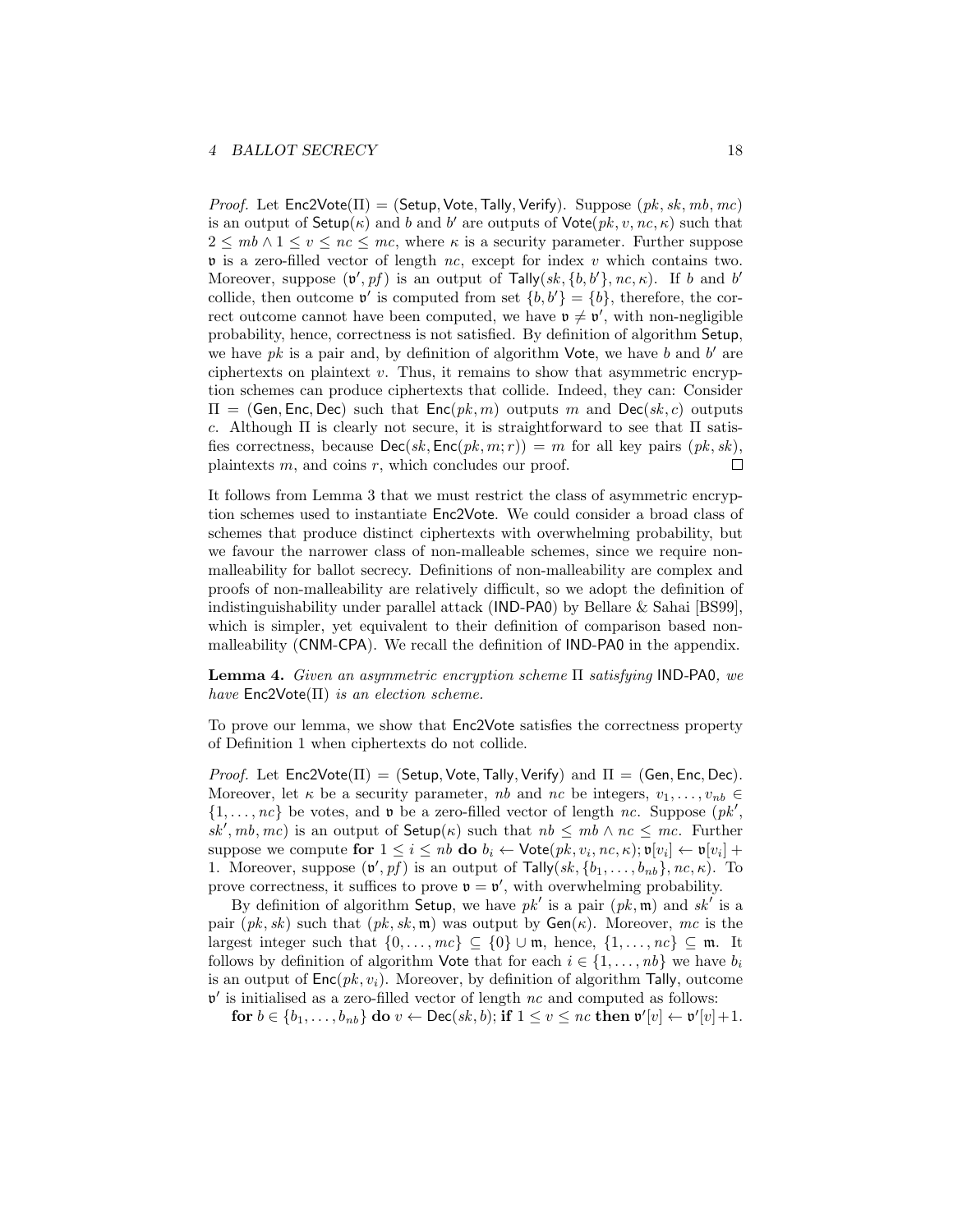Since  $\Pi$  satisfies IND-PA0, ciphertexts  $b_1, \ldots, b_{nb}$  are distinct with overwhelming probability, hence, that computation is equivalent to the following:

for  $1 \leq i \leq nb$  do  $v \leftarrow \mathsf{Dec}(sk, b_i)$ ; if  $1 \leq v \leq nc$  then  $\mathfrak{v}'[v] \leftarrow \mathfrak{v}'[v] + 1$ . Moreover, by correctness of  $\Pi$ , we have  $\mathsf{Dec}(sk, b_i) = v_i$  for all  $i \in \{1, \ldots, nb\}$ , with overwhelming probability. Thus, the above computation is equivalent to computing

for  $1 \leq i \leq nb$  do  $\mathfrak{v}'[v_i] \leftarrow \mathfrak{v}'[v_i] + 1$ ,

with overwhelming probability. It follows that outcomes  $\nu$  and  $\nu'$  are computed identically, with overwhelming probability, thereby concluding our proof.  $\Box$ 

Intuitively, scheme  $Enc2Vote(\Pi)$  satisfies ballot secrecy until tallying, because asymmetric encryption scheme Π can ensure that voters' votes are not revealed, and tallying maintains ballot secrecy by revealing only the election outcome.

Proposition 5. Given an asymmetric encryption scheme Π satisfying IND-PA0, election scheme Enc2Vote(Π) satisfies Ballot-Secrecy.

Proving this proposition and other ballot secrecy results is time consuming. Indeed, Quaglia & Smyth's proof of ballot secrecy for our simple Enc2Vote voting system fills over six and a half pages [QS18b, Appendix C.6] and Cortier et al. devoted one person-year to their proof of ballot secrecy for Helios [CSD+17]. To reduce the expense of ballot-secrecy proofs, the following section introduces sufficient conditions that enable the simplification of game Ballot-Secrecy, which gives way to simpler proofs. Indeed, we prove Proposition 5 in just over a page.

## 4.3 Simplifying proofs

Tallying proofs may reveal voters' votes. For example, a variant of Enc2Vote might define tallying proofs that map ballots to votes. Hence, such proofs are rightly provided to the adversary in game Ballot-Secrecy (Line 7). Nevertheless, if tallying proofs reveal nothing about the votes expressed in ballots on the bulletin board, then they can be omitted from the game. This precondition is ensured by election schemes that use zero-knowledge tallying proofs. Thus, the adversary need not be provided with such proofs in game Ballot-Secrecy when analysing such schemes, which achieves our first reduction in the expense of ballot-secrecy proofs. Our second reduction involves modifying the computation of election outcomes.

Game Ballot-Secrecy computes the election outcome from ballots constructed by the oracle and ballots constructed by the adversary (Line 6). Intuitively, such an outcome can be equivalently computed as follows:

 $(v, pf) \leftarrow \textsf{Tally}(sk, bb \setminus \{b \mid (b, v_0, v_1) \in L\}, nc, \kappa);$  $(\mathfrak{v}', pf') \leftarrow \mathsf{Tally}(sk, \mathfrak{bb} \cap \{b \mid (b, v_0, v_1) \in L\}, nc, \kappa);$  $\mathfrak{v} \leftarrow \mathfrak{v} + \mathfrak{v}';$ 

Yet, a poorly designed tallying algorithm might not ensure equivalence. In particular, ballots constructed by the adversary can cause the algorithm to behave unexpectedly. (Such algorithms are nonetheless compatible with our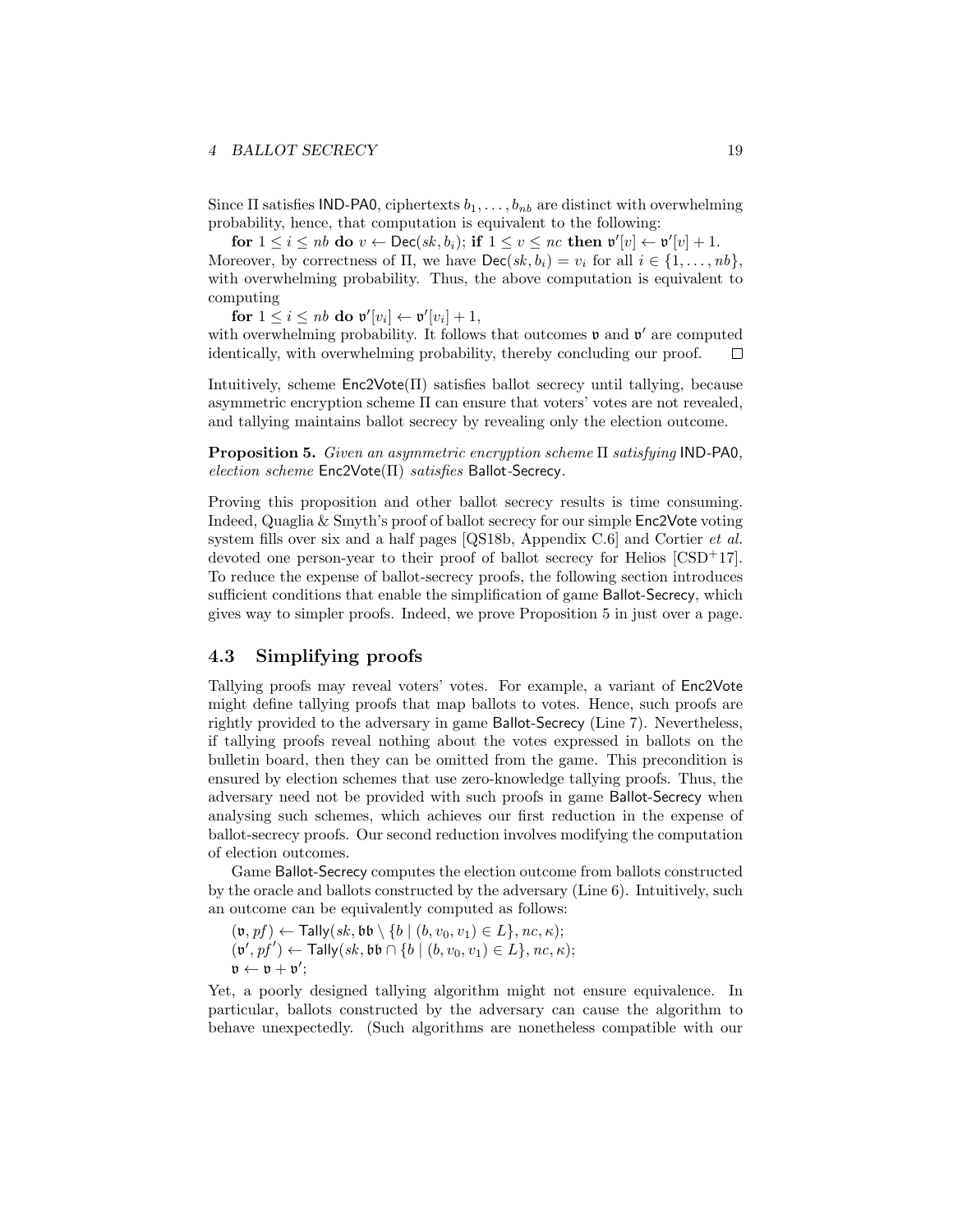correctness requirement, because correctness does not consider an adversary.) Nevertheless, the equivalence holds when individual ballots are tallied correctly. Moreover, the above computation is equivalent to the following:

$$
(\mathfrak{v}, pf) \leftarrow \text{Tally}(sk, \mathfrak{bb} \setminus \{b \mid (b, v_0, v_1) \in L\}, nc, \kappa);
$$
  
for  $b \in \mathfrak{bb} \land (b, v_0, v_1) \in L$  do  

$$
\begin{cases} (\mathfrak{v}', pf') \leftarrow \text{Tally}(sk, \{b\}, nc, \kappa); \\ \mathfrak{v} \leftarrow \mathfrak{v} + \mathfrak{v}'; \end{cases}
$$

Furthermore, by correctness of the election scheme, the above for-loop can be equivalently computed as follows:

$$
\begin{array}{l}\n\textbf{for } b \in \mathfrak{bb} \land (b, v_0, v_1) \in L \textbf{ do} \\
\downarrow \mathfrak{v}[v_\beta] \leftarrow \mathfrak{v}[v_\beta] + 1;\n\end{array}
$$

Indeed, for each  $b \in \mathfrak{bb} \wedge (b, v_0, v_1) \in L$ , we have b is an output of  $\mathsf{Vote}(pk, v_\beta, nc,$  $\kappa$ ), hence, Tally(sk, {b}, nc,  $\kappa$ ) outputs (v, pf) such that v is a zero-filled vector, except for index  $v<sub>β</sub>$  which contains one, and this suffices to ensure equivalence. In addition, for any adversary that wins game Ballot-Secrecy, we are assured that *balanced*( $\mathfrak{bb}, n_c, L$ ) holds, hence, the above for-loop can be computed as

**for** 
$$
b \in \mathfrak{bb} \wedge (b, v_0, v_1) \in L
$$
 **do**  $\vert \mathfrak{v}[v_0] \leftarrow \mathfrak{v}[v_0] + 1;$ 

or

for  $b \in \mathfrak{bb} \wedge (b, v_0, v_1) \in L$  do  $\mathfrak{v}[v_1] \leftarrow \mathfrak{v}[v_1] + 1;$ 

without weakening the game. Thus, perhaps surprisingly, tallying ballots constructed by the oracle does not provide the adversary with an advantage (in determining whether  $\beta = 0$  or  $\beta = 1$ ) and we can omit such ballots from tallying in game Ballot-Secrecy. That is, we need only consider the game derived from Ballot-Secrecy by replacing  $A(\mathfrak{v}, pf)$  with  $A(\mathfrak{v})$  and balanced(bb, nc, L) with  $b \notin \mathfrak{bb}$ , where the former modification captures our first reduction in the expense of ballot-secrecy proofs and the latter captures our second.

Smyth [Smy18a] further reduces the expense of ballot-secrecy proofs by removing the oracle in favour of a single challenge ballot:

**Definition 10** (IND-CVA [Smy18a]). Let  $\Gamma$  = (Setup, Vote, Tally, Verify) be an election scheme, A be an adversary,  $\kappa$  be the security parameter, and IND- $\mathsf{CVA}(\Gamma, \mathcal{A}, \kappa)$  be the following game.

#### IND-CVA $(\Gamma, \mathcal{A}, \kappa)$  =

- 1  $(pk, sk, mb, mc) \leftarrow$  Setup $(\kappa)$ ;
- 2  $(v_0, v_1, nc) \leftarrow \mathcal{A}(pk, \kappa);$
- $\mathbf{3} \ \beta \leftarrow_R \{0,1\};$
- 4  $b \leftarrow \text{Vote}(pk, v_{\beta}, nc, \kappa);$
- 5  $\mathfrak{bb} \leftarrow \mathcal{A}(b);$
- $\mathfrak{g}$   $(\mathfrak{v}, pf) \leftarrow \text{Tally}(sk, \mathfrak{bb}, nc, \kappa);$
- $\tau$   $g \leftarrow \mathcal{A}(\mathfrak{v});$
- **8 return**  $g = \beta \land b \notin \mathfrak{bb} \land 1 \leq v_0, v_1 \leq nc \leq mc \land |\mathfrak{bb}| \leq mb;$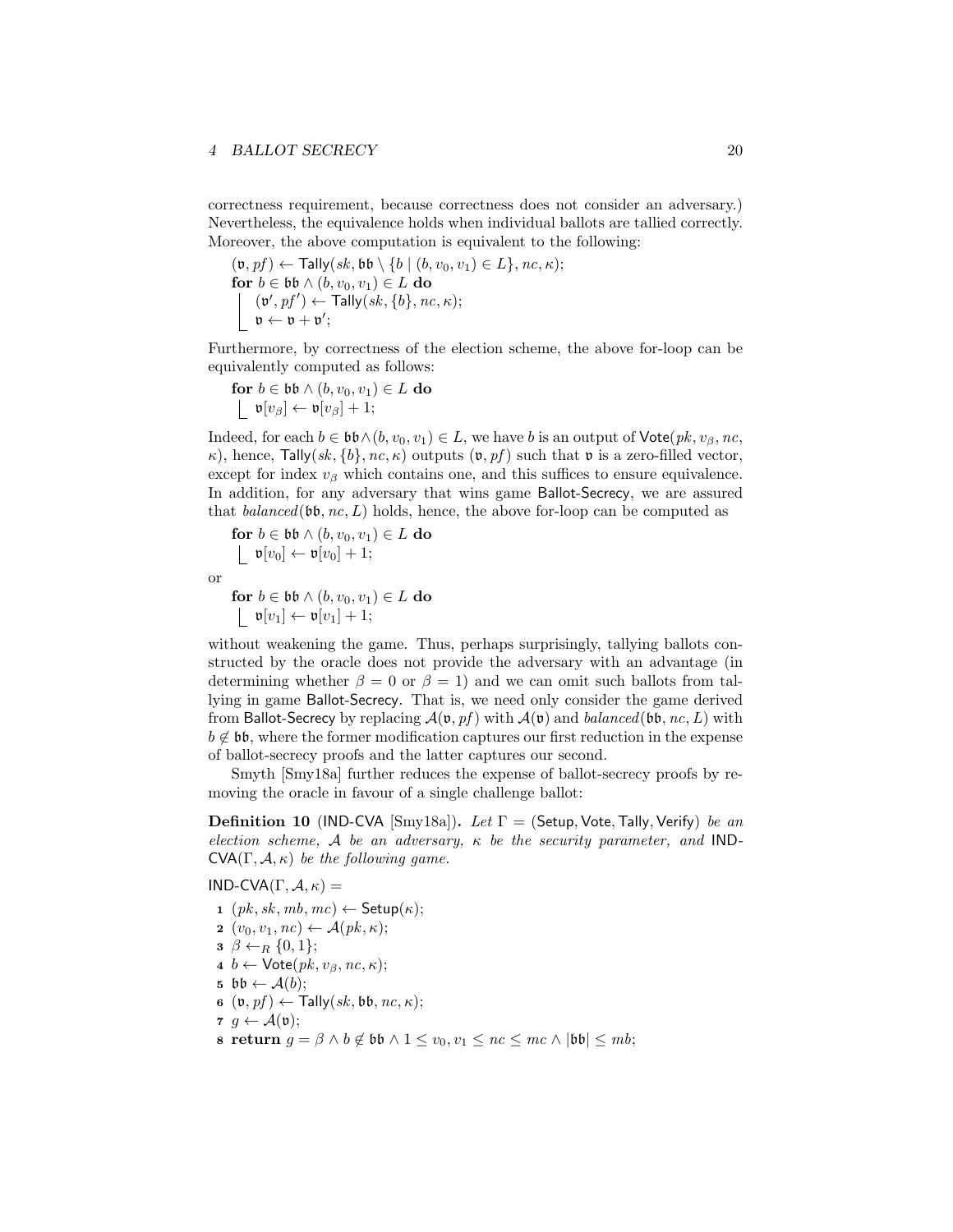We say  $\Gamma$  satisfies IND-CVA, if for all probabilistic polynomial-time adversaries A, there exists a negligible function negl, such that for all security parameters  $\kappa$ , we have Succ(IND-CVA( $\Gamma$ ,  $\mathcal{A}$ ,  $\kappa$ ))  $\leq \frac{1}{2} + \mathsf{negl}(\kappa)$ .

An election scheme satisfies IND-CVA when algorithm Vote outputs non-malleable ballots. Smyth proves that game Ballot-Secrecy is strictly stronger than game IND-CVA, moreover, he proves that the games coincide for election schemes with zero-knowledge tallying proofs that tally individual ballots correctly [Smy18a, Theorems  $2 \& 5$ . Furthermore, he proves that universally-verifiable election schemes tally individual ballots correctly [Smy18a, Lemmata 9 & 28].

#### Design guideline 4. Ballots must be non-malleable.

These results significantly reduce the expense of ballot-secrecy proofs and we now use them to prove Proposition 5.

Proof of Proposition 5. We proceed by contradiction: Suppose election scheme Enc2Vote(Π) does not satisfy Ballot-Secrecy. Since Ballot-Secrecy is strictly stronger than IND-CVA [Smy18a, Theorem 2], scheme Enc2Vote(Π) does not satisfy IND-CVA either, hence, there exists a probabilistic polynomial-time adversary A that wins IND-CVA( $\text{Enc2Vote}(\Pi)$ ,  $\mathcal{A}, \kappa$ ) with success greater than negligibly better than guessing, for some security parameter  $\kappa$ . From  $\mathcal{A}$ , we construct the following adversary  $\beta$  that wins IND-PA0.

- $\mathcal{B}(pk, \mathfrak{m}, \kappa)$  computes  $pk' \leftarrow (pk, \mathfrak{m}); (v_0, v_1, nc) \leftarrow \mathcal{A}(pk', \kappa)$  and outputs  $(v_0, v_1)$ .
- $\mathcal{B}(b)$  computes  $\mathfrak{bb} \leftarrow \mathcal{A}(b)$ , parses  $\mathfrak{bb}$  as a set  $\{b_1, \ldots, b_{|\mathfrak{bb}|}\}\$ , and outputs vector  $(b_1, \ldots, b_{|\mathfrak{bb}|}).$
- $\mathcal{B}(m)$  initialises v as a zero-filled vector of length nc, computes for  $1 \leq$  $i \leq |\mathbf{m}|$  do  $v \leftarrow \mathbf{m}[i]$ ; if  $1 \leq v \leq nc$  then  $\mathfrak{v}[v] \leftarrow \mathfrak{v}[v] + 1$ ;  $g \leftarrow \mathcal{A}(\mathfrak{v})$  and outputs g.

We prove that the success of adversary  $\beta$  is equivalent to the success of adversary A, which contradicts our assumption that Π satisfies IND-PA0.

Let  $\Pi = (Gen, Enc, Dec)$  and  $Enc2Vote(\Pi) = (Setup, Vote, Tally, Verify)$ . Suppose  $(pk, sk, \mathfrak{m})$  is an output of  $Gen(\kappa), (v_0, v_1)$  is an output of  $B(pk, \mathfrak{m}, \kappa)$ , and b is an output of  $Enc(pk, v_{\beta})$ , for some bit  $\beta$  chosen uniformly at random. Moreover, suppose  $(b_1, \ldots, b_\ell)$  is an output of  $\mathcal{B}(b)$ . By inspection of algorithms Setup and Vote, and of adversary  $\mathcal{B}$ , it is trivial to see that  $\mathcal{B}$  simulates the challenger in IND-CVA to adversary  $A$ . Indeed, adversary  $B$  couples public key pk with message space  $\mathfrak{m}$ , and inputs the resulting pair pk' to A, which corresponds to the public key computed by algorithm Setup, hence, the public key input to A by the challenger in **IND-CVA**. Thus, adversary  $\mathcal A$ behaves as if playing game **IND-CVA** and output  $(v_0, v_1)$  is indistinguishable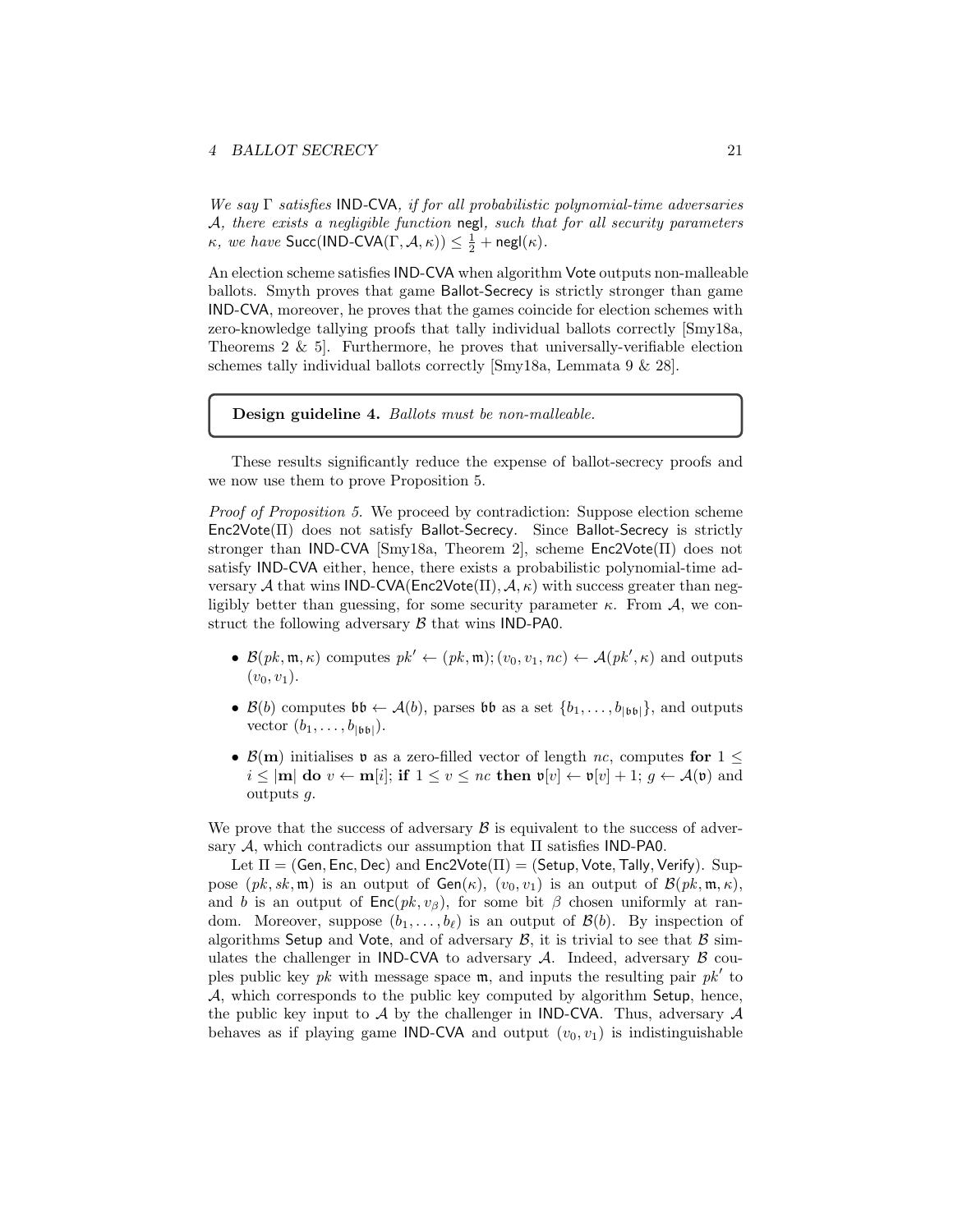from outputs that would be observed whilst playing that game. Moreover, since  $A$  wins with success greater than negligibly better than guessing, we have  $1 \le v_0, v_1 \le nc \le mc$ , furthermore,  $\{1, \ldots, nc\} \subseteq \mathfrak{m}$ , where mc is the largest integer such that  $\{0, \ldots, mc\} \subseteq \{0\} \cup \mathfrak{m}$  and for all  $m_0, m_1 \in \{1, \ldots, mc\}$  we have  $|m_0| = |m_1|$  (hence,  $|v_0| = |v_1|$ , which is required to win **IND-PA0**), with the same probability. It follows that outputs of  $\mathsf{Enc}(pk, v_{\beta})$  and  $\mathsf{Vote}(pk, v_{\beta}, nc, \kappa)$ are indistinguishable. Thus, output  $(b_1, \ldots, b_\ell)$  is indistinguishable from outputs that would be observed in game IND-CVA, with the same probability. Moreover, since A wins, we have  $b \notin \{b_1, \ldots, b_\ell\}$ , hence,  $\bigwedge_{1 \leq i \leq \ell} b \neq b_i$ , again with the same probability.

Let  $\mathbf{m} = (\mathsf{Dec}(sk, b_1), \dots, \mathsf{Dec}(sk, b_\ell))$  and suppose g is an output of  $\mathcal{B}(\mathbf{m})$ . By inspection of algorithm Tally and of adversary  $\beta$ , it is straightforward to see that  $\beta$  simulates the challenger in IND-CVA to adversary  $\mathcal{A}$ . Indeed, both the algorithm and adversary initialise  $\mathfrak v$  as a zero-filled vector of length nc, then the adversary  $\beta$  computes

for  $1 \leq i \leq |\mathbf{m}|$  do  $v \leftarrow \mathbf{m}[i]$ ; if  $1 \leq v \leq nc$  then  $\mathfrak{v}[v] \leftarrow \mathfrak{v}[v] + 1$ ; which is equivalent to algorithm Tally computing

for  $b \in \{b_1, \ldots, b_\ell\}$  do  $v \leftarrow \text{Dec}(sk, b)$ ; if  $1 \le v \le nc$  then  $\mathfrak{v}[v] \leftarrow \mathfrak{v}[v] + 1$ ;

because algorithm Dec is deterministic. Thus, output  $q$  is indistinguishable from outputs that would be observed in game IND-CVA. It follows that the success of adversary  $\beta$  is equivalent to the success of  $\mathcal{A}$ , and we conclude our proof by [Smy18a, Theorem 5], since Smyth proves that games IND-CVA and Ballot-Secrecy coincide for election schemes with zero-knowledge tallying proofs that tally individual ballots correctly. (We omit proving that election scheme  $Enc2Vote(\Pi)$  has zero-knowledge tallying proofs and tallies individual ballots correctly to avoid recalling formal definitions of those properties. Proving the former is trivial, because pf is a constant, hence, it reveals nothing about the votes expressed in ballots  $b_1, \ldots, b_\ell$ . And the latter follows from the definition of algorithm Tally, by correctness of Π, and since Π satisfies IND-PA0, which is required only to ensure ciphertexts do not collide. Formally proving these details is left as an exercise for the reader.)  $\Box$ 

We can exploit Proposition 5 to achieve our fourth and final reduction in the expense of ballot-secrecy proofs. Indeed, if an election scheme tallies sets of ballots correctly (rather than individual ballots, as previously required), then we can compute the election outcome using function correct-outcome in game IND-CVA, rather than the tallying algorithm, i.e., by replacing  $(\mathfrak{v}, pf) \leftarrow \text{Tally}(sk,$  $(b, nc, \kappa)$  with  $v \leftarrow correct-outcome(pk, nc, bb, \kappa)$ . It follows that election scheme (Setup, Vote,Tally, Verify) satisfies Ballot-Secrecy if and only if (Setup, Vote, Tally', Verify') does, assuming algorithms Tally and Tally' both tally sets of ballots correctly. Proposition 5 proves that election scheme  $Enc2Vote(\Pi)$ satisfies Ballot-Secrecy, assuming Π is an asymmetric encryption scheme satisfying IND-PA0, and Smyth [Smy18a, Lemma 14] proves that Enc2Vote(Π) tallies sets of ballots correctly, under the additional assumption that  $\Pi$  satisfies well-definedness, i.e., "ill-formed" ciphertexts are distinguishable from "well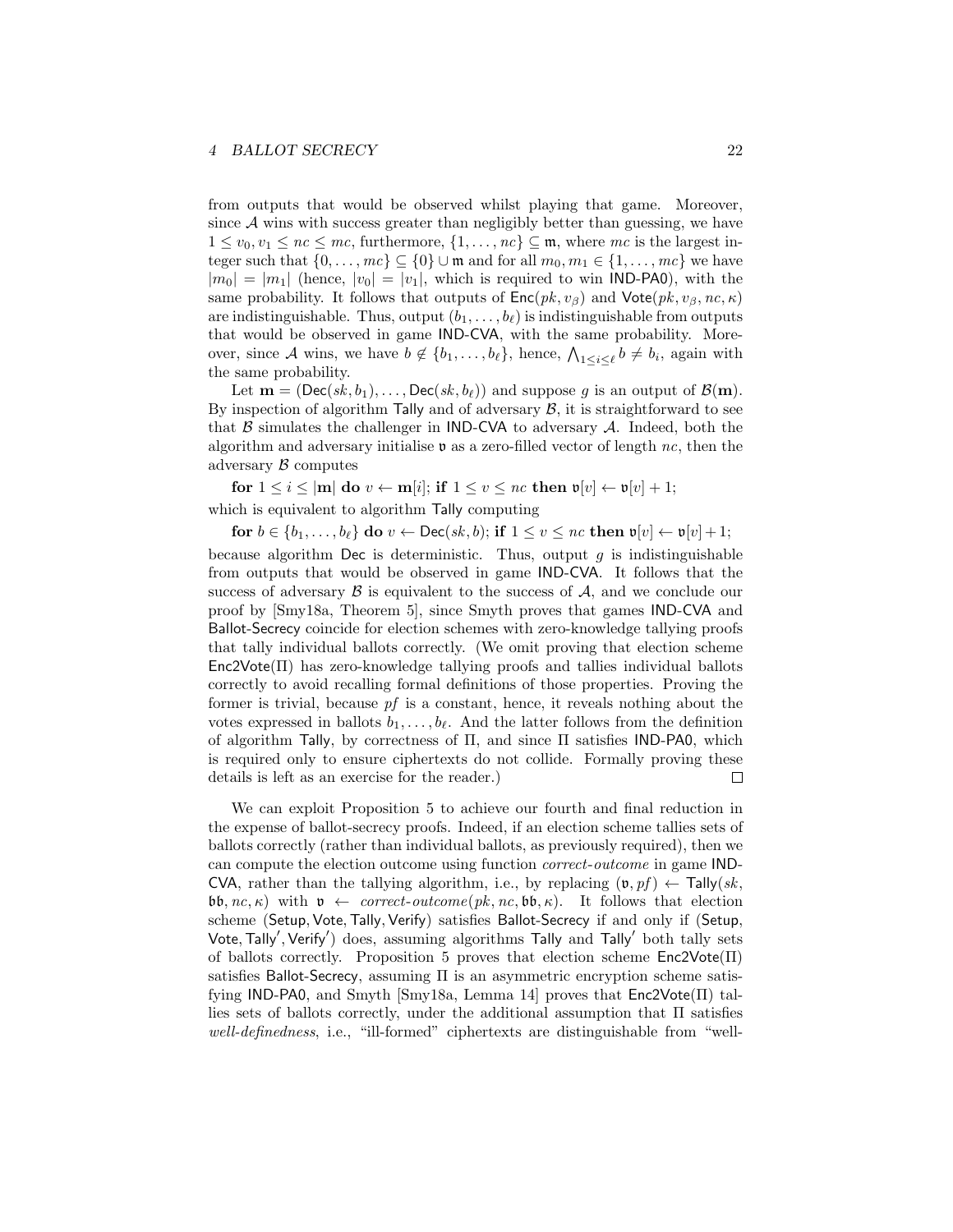formed" ciphertexts. Thus, Ballot-Secrecy is satisfied by any election scheme derived from  $Enc2Vote(\Pi)$  by replacing its tallying and verification algorithms, assuming the replacement tallying algorithm tallies sets of ballots correctly and uses zero-knowledge tallying proofs [Smy18a, Theorem 15]. Moreover, Smyth proves that universally-verifiable election schemes tally sets of ballots correctly [Smy18a, Lemma 28]. It follows that proofs of ballot secrecy are trivial for a class of universally-verifiable, encryption-based voting systems: Any universally-verifiable election scheme derived from Enc2Vote(Π) satisfies Ballot-Secrecy if Π satisfies IND-PA0 and well-definedness, and tallying proofs are zeroknowledge.

We will use our third simplification to prove that a variant of Helios satisfies Ballot-Secrecy and the fourth to prove that a variant of Helios Mixtnet does too (the original schemes have known vulnerabilities and they do not satisfy Ballot-Secrecy), thereby demonstrating the application of these results.

## 4.4 Related definitions of ballot secrecy

Discussion of ballot secrecy originates from Chaum [Cha81] and the earliest definitions of ballot secrecy are due to Benaloh *et al.* [BY86,BT94b,Ben96]. More recently, Bernhard *et al.* propose a series of ballot secrecy definitions [BPW12,  $SB13, SB14, BCG<sup>+</sup>15$ . Smyth [Smy18a] shows that these definitions do not detect vulnerabilities that arise when an adversary controls the bulletin board or the communication channel. By comparison, the definition of ballot secrecy that we consider (Definition 8) detects such vulnerabilities and appears to be the strongest definition in the literature.

Beyond the computational model of security, Delaune, Kremer & Ryan formulate a definition of ballot secrecy in the applied pi calculus [DKR09] and Smyth *et al.* show that this definition is amenable to automated reasoning [DRS08, Smy11, BS16, BS17]. An alternative definition is proposed by Cremers & Hirschi, along with sufficient conditions which are also amenable to automated reasoning [CH17]. Albeit, the scope of automated reasoning is limited by analysis tools (e.g., ProVerif [BSCS16]), because the function symbols and equational theory used to model cryptographic primitives might not be suitable for automated analysis (cf. [DKRS11,PB12, ABR12]).

## 4.5 Further notions of privacy

Ballot secrecy formalises a notion of free-choice assuming ballots are constructed and tallied in the prescribed manner. Moreover, Smyth's definition assumes the adversary's capabilities are limited to casting ballots on behalf of some voters and controlling the distribution of votes cast by the remaining voters. We have seen that voting system Enc2Vote satisfies this definition, but ballot secrecy does not ensure free-choice when adversaries are able to communicate with voters nor when voters deviate from the prescribed voting procedure to follow instructions provided by adversaries. Indeed, the coins used for encryption serve as proof of how a voter voted in Enc2Vote and the voter may communicate those coins to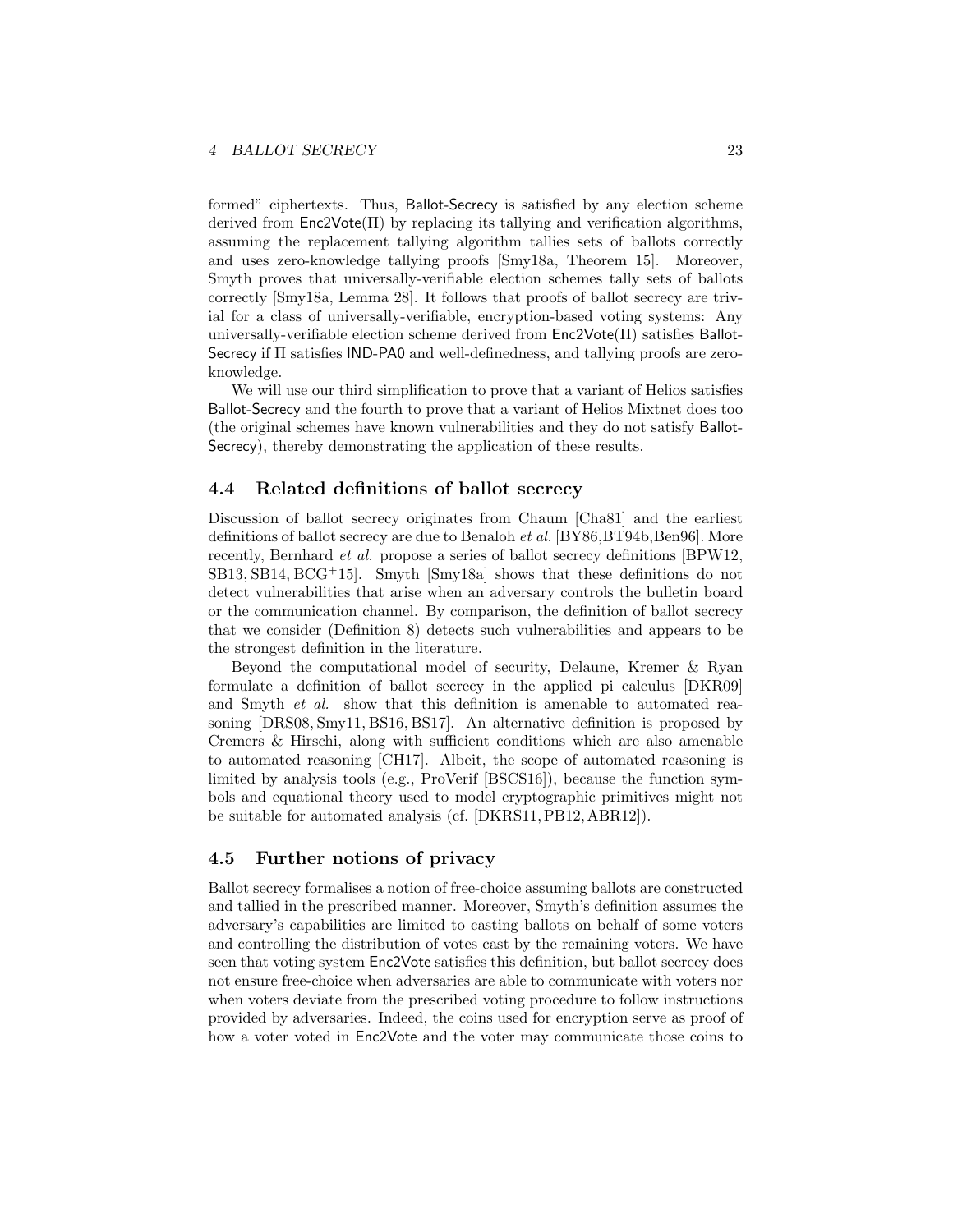the adversary. Stronger notions of free-choice, such as receipt-freeness [MN06, KZZ15, CCFG16] and coercion resistance [JCJ05,GGR09, UM10,KTV12a], are needed in the presence of such adversaries.

Ballot secrecy does not provide assurances when deviations from the prescribed tallying procedure are possible. Indeed, ballots can be tallied individually to reveal votes. Hence, the tallier must be trusted. Alternatively, we can design election schemes that distribute the tallier's role amongst several talliers and ensure free-choice assuming at least one tallier tallies ballots in the prescribed manner. Extending results in this direction is an opportunity for future work. Ultimately, we would prefer not to trust talliers. Unfortunately, this is only known to be possible for decentralised voting systems, e.g., [Sch99,KY02,Gro04,HRZ10,KSRH12], which are designed such that ballots cannot be individually tallied, but are unsuitable for large-scale elections.

# 5 Case study I: Helios

Helios can be informally modelled as the following election scheme:

- Setup generates a key pair for an asymmetric additively-homomorphic encryption scheme, proves correct key generation in zero-knowledge, and outputs the key pair and proof.
- Vote enciphers the vote's bitstring encoding to a tuple of ciphertexts, proves in zero-knowledge that each ciphertext is correctly constructed and that the vote is selected from the sequence of candidates, and outputs the ciphertexts coupled with the proofs. (Figure 2 provides further details.)
- Tally selects ballots from the bulletin board for which proofs hold, homomorphically combines the ciphertexts in those ballots, decrypts the homomorphic combination to reveal the election outcome, and announces the outcome, along with a zero-knowledge proof of correct decryption. (Figure 2 provides further details.)

Verify checks the proofs and accepts the distribution if these checks succeed.

Helios was first released in 2009 as Helios 2.0, the current release is Helios 3.1.4, and a new release is planned.<sup>9</sup> Henceforth, we'll refer to the planned release as Helios'12.

## 5.1 Helios 2.0

Cortier & Smyth show that Helios 2.0 does not satisfy ballot secrecy [CS13, CS11]. Thus, we would not expect our definition of ballot secrecy to hold. Indeed, Smyth [Smy18a] adopts the formal description of Helios 2.0 by Smyth,

 $^{9}$  http://documentation.heliosvoting.org/verification-specs/helios-v4, published c. 2012, accessed 21 Sep 2017.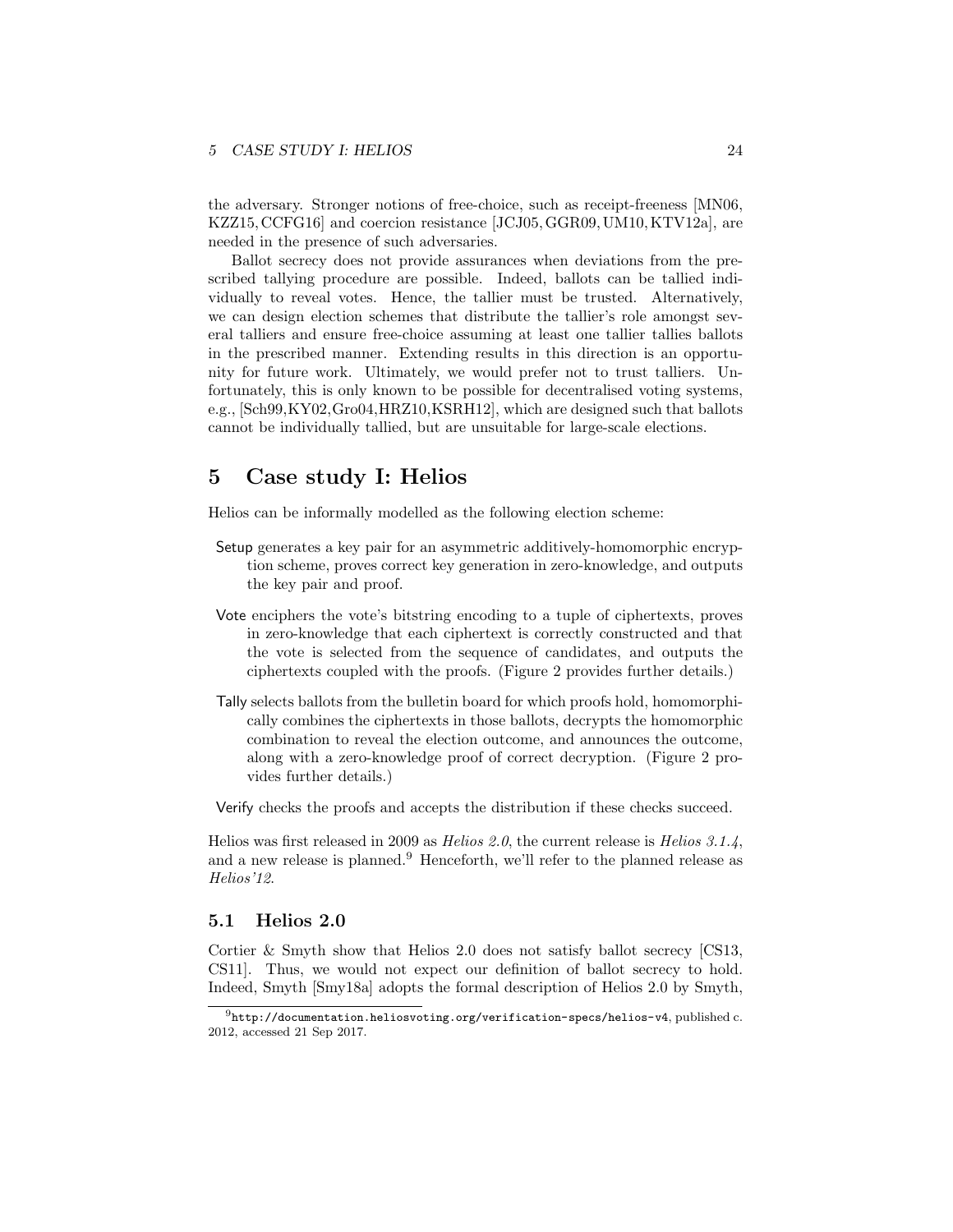#### 5 CASE STUDY I: HELIOS 25

#### Figure 2 Helios: Ballot construction and tallying

Algorithm Vote inputs a vote v selected from candidates  $1, \ldots, nc$  and computes ciphertexts  $c_1, \ldots, c_{nc-1}$  such that if  $v < nc$ , then ciphertext  $c_v$  contains plaintext 1 and the remaining ciphertexts contain plaintext 0, otherwise, all ciphertexts contain plaintext 0. The algorithm also computes proofs  $\sigma_1, \ldots, \sigma_{nc}$ demonstrating correct computation. Proof  $\sigma_j$  demonstrates that ciphertext  $c_j$ contains 0 or 1, where  $1 \leq j \leq nc - 1$ . And proof  $\sigma_{nc}$  demonstrates that the homomorphic combination of ciphertexts  $c_1 \otimes \cdots \otimes c_{nc-1}$  contains 0 or 1. The algorithm outputs the ciphertexts and proofs.

Algorithm Tally inputs a bulletin board bb; selects all the ballots  $b_1, \ldots, b_k \in$ bb for which proofs hold, i.e., ballots  $b_i = \text{Enc}(pk, m_{i,1}), \ldots, \text{Enc}(pk, m_{i,nc-1}),$  $\sigma_{i,1}, \ldots, \sigma_{i,nc}$  such that proofs  $\sigma_{i,1}, \ldots, \sigma_{i,nc}$  hold, where  $1 \leq i \leq k$ ; forms a matrix of the encapsulated ciphertexts, i.e.,

$$
\begin{array}{ll}\n\text{Enc}(pk, m_{1,1}), \quad \ldots, \quad \text{Enc}(pk, m_{1,nc-1}) \\
\vdots \\
\text{Enc}(pk, m_{k,1}), \quad \ldots, \quad \text{Enc}(pk, m_{k,nc-1});\n\end{array}
$$

homomorphically combines the ciphertexts in each column to derive the encrypted outcome, i.e.,

$$
\text{Enc}(pk, \Sigma_{i=1}^k m_{i,1}), \ldots, \text{Enc}(pk, \Sigma_{i=1}^k m_{i,nc-1});
$$

decrypts the homomorphic combinations to reveal the frequency of votes  $1, \ldots, nc - 1$ , i.e.,

$$
\sum_{i=1}^{k} m_{i,1}, \ldots, \sum_{i=1}^{k} m_{i,nc-1};
$$

computes the frequency of vote  $nc$  by subtracting the frequency of any other vote from the number of ballots for which proofs hold, i.e.,  $k - \sum_{j=1}^{n^c-1} \sum_{i=1}^k m_{i,j}$ ; and announces the outcome as those frequencies, along with a proof demonstrating correctness of decryption.

Frink & Clarkson [SFC17] and uses that description to prove that Ballot-Secrecy is not satisfied.

#### Theorem 6. Helios 2.0 does not satisfy Ballot-Secrecy.

Cortier & Smyth attribute the vulnerability to tallying meaningfully related ballots. Indeed, Helios uses malleable ballots: Given a ballot  $c_1, \ldots, c_{nc-1}$ ,  $\sigma_1, \ldots, \sigma_{nc}$ , we have  $c_{\chi(1)}, \ldots, c_{\chi(nc-1)}, \sigma_{\chi(1)}, \ldots, \sigma_{\chi(nc-1)}, \sigma_{nc}$  is a ballot for all permutations  $\chi$  on  $\{1, \ldots, nc - 1\}$ . Thus, ballots are malleable, which is incompatible with ballot secrecy (§4.3).

*Proof sketch.* Suppose an adversary queries the oracle with inputs  $v_0$  and  $v_1$ to derive a ballot for  $v_\beta$ , where bit  $\beta$  is chosen by the challenger. Further suppose the adversary abuses malleability to derive a related ballot b for  $v_\beta$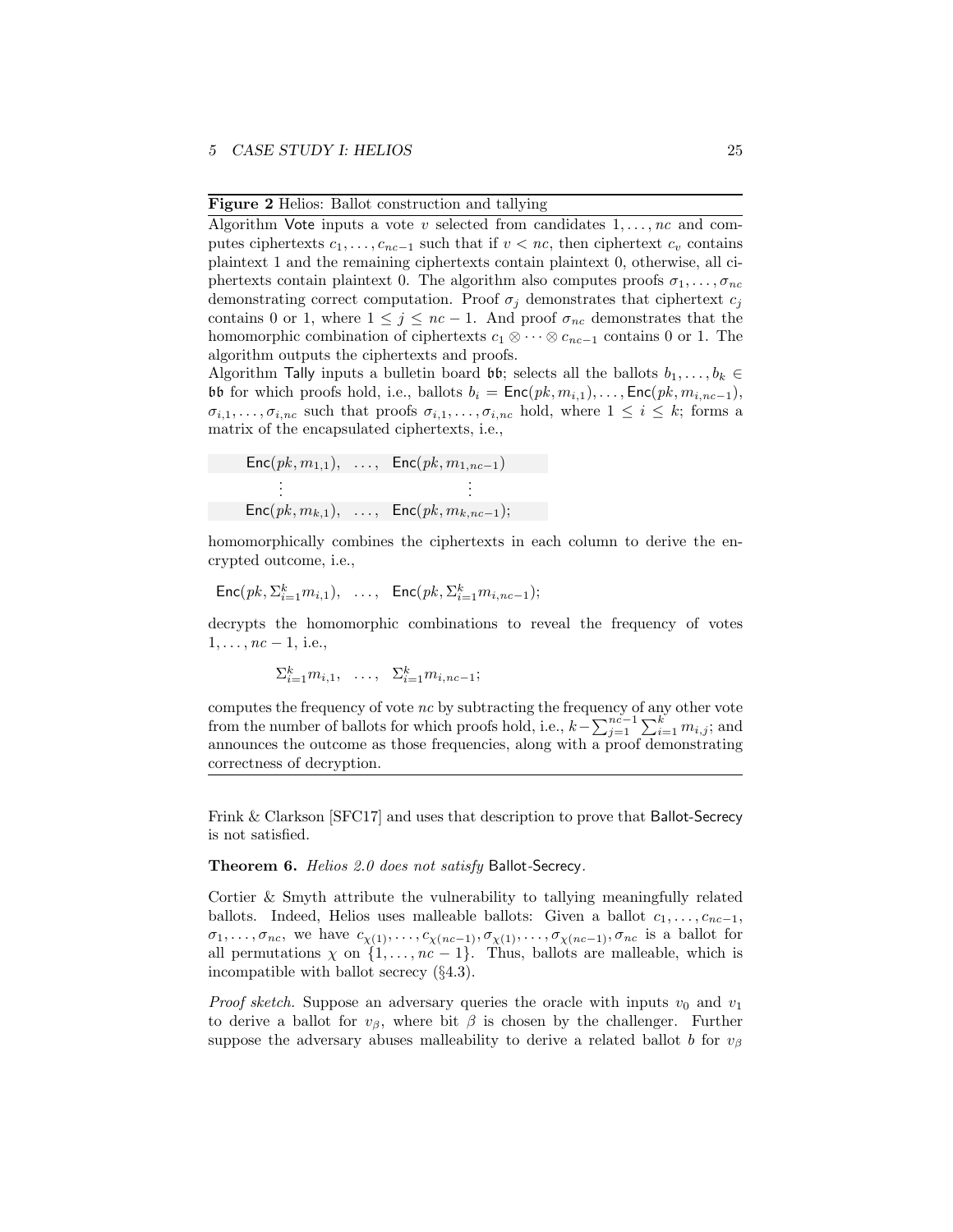and outputs bullet in board  $\{b\}$ . The board is balanced, because it does not contain the ballot output by the oracle. Suppose the adversary performs the following computation on input of election outcome v: if  $\nu[v_0] = 1$ , then output 0, otherwise, output 1. Since b is a ballot for  $v_{\beta}$ , it follows by correctness that  $\nu[v] = 1$  iff  $\beta = 0$ , and  $\nu[v_1] = 1$  iff  $\beta = 1$ , hence, the adversary wins the game.  $\Box$ 

For simplicity, the proof sketch considers an adversary that omits ballots from the bulletin board. Voters might detect such an adversary, because Helios satisfies individual verifiability, hence, voters can discover if their ballot is omitted. The proof sketch can be extended to avoid such detection: Let  $b_1$  be the ballot output by the oracle in the proof sketch and suppose  $b_2$  is the ballot output by a (second) oracle query with inputs  $v_1$  and  $v_0$ . Further suppose the adversary outputs (the balanced) bulletin board  $\{b, b_1, b_2\}$  and performs the following computation on input of election outcome **v**: if  $\mathfrak{v}[v_0] = 2$ , then output 0, otherwise, output 1. Hence, the adversary wins the game.

Chang-Fong & Essex show that Helios 2.0 does not satisfy universal verifiability [CE16, §4.1], and Smyth, Frink & Clarkson use their result to prove that the completeness aspect of Universal-Verifiability is not satisfied  $[SFC17]$ <sup>10</sup>

#### Theorem 7. Helios 2.0 does not satisfy Completeness.

Chang-Fong & Essex attribute the vulnerability to not checking the suitability of cryptographic parameters nor checking that ballots are constructed from such parameters.

Proof sketch. Suppose an adversary computes a ciphertext and masks a term of that ciphertext. Moreover, suppose the adversary falsifies a proof of correct construction in a manner that hides malice. In particular, the adversary computes the proof such that an exponent will evaluate to zero during verification, which causes cancellation of the mask. (This is possible because verification does not check that ballots are constructed from suitable cryptographic parameters.) Suppose the adversary computes a bulletin board containing the masked ciphertext and proof. Moreover, suppose that the challenger tallies that board. The masked ciphertext will be homomorphically combined with other ciphertexts and decrypted, because the proof holds. Yet, the prove of correct decryption constructed by the challenger will fail, due to the masked ciphertext, hence, the adversary wins the game.  $\Box$ 

The vulnerability was mitigated against in Helios 3.1.4 by performing the necessary checks.

<sup>&</sup>lt;sup>10</sup>Chang-Fong & Essex present a vulnerability [CE16, §4.2] that should violate **Soundness**, proving this result is left as an exercise for the reader.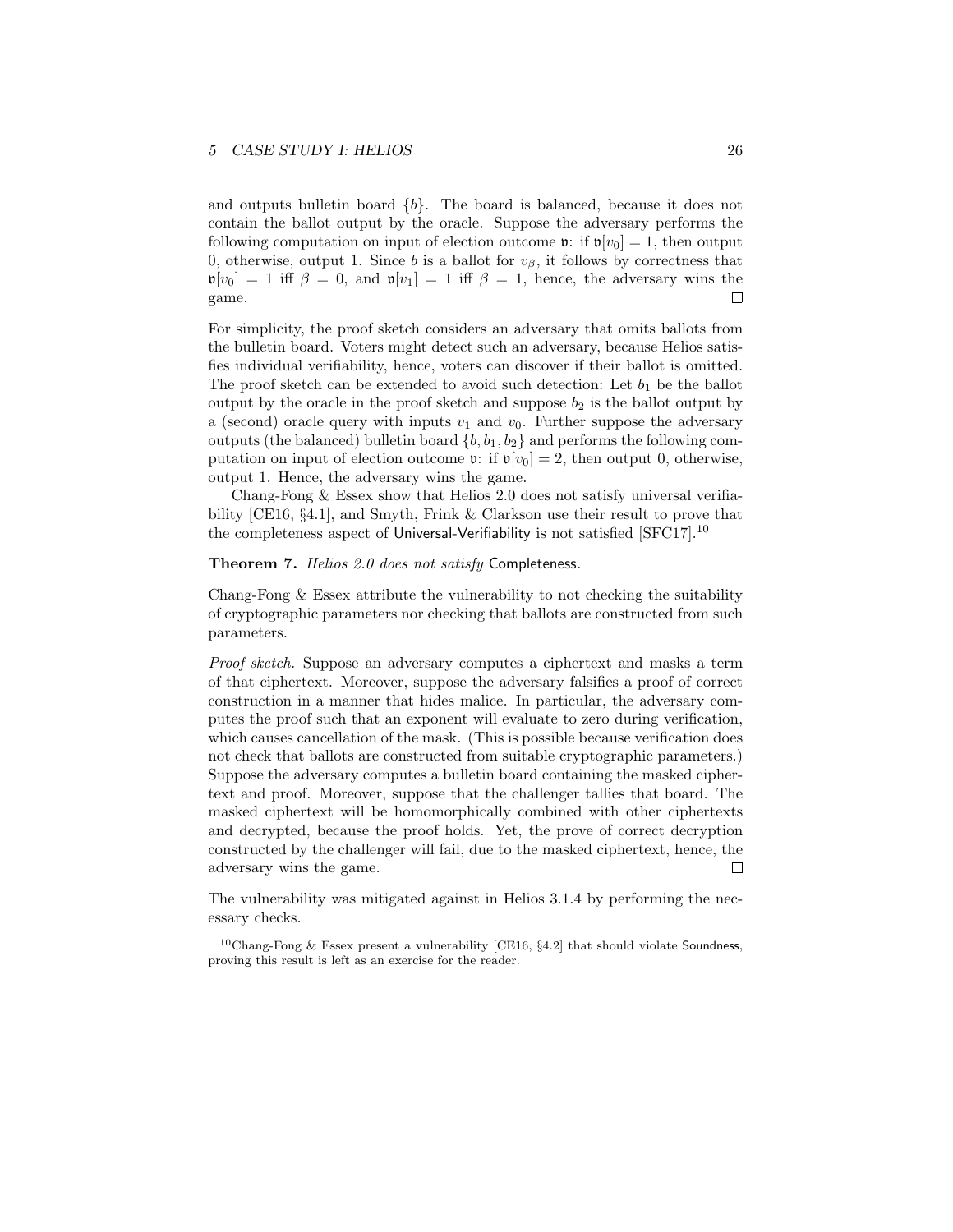## 5.2 Helios 3.1.4

Ballots remain malleable in Helios 3.1.4, hence, ballot secrecy is not satisfied, and Smyth [Smy18a] proves that Ballot-Secrecy is not satisfied, using the formal description of Helios 3.1.4 by Smyth, Frink & Clarkson [SFC17].

#### Corollary 8. Helios 3.1.4 does not satisfy Ballot-Secrecy.

A proof of Corollary 8 follows from Theorem 6, because Helios 3.1.4 does not address issues arising from related ballots.

Bernhard, Pereira & Warinschi show that Helios 3.1.4 does not satisfy universal verifiability [BPW12, §3], and Smyth, Frink & Clarkson use their result to prove that the soundness aspect of Universal-Verifiability is not satisfied.<sup>11</sup>

#### Theorem 9. Helios 3.1.4 does not satisfy Soundness.

Bernhard et al. attribute vulnerabilities to application of the Fiat-Shamir transformation without inclusion of statements in hashes (i.e., weak Fiat-Shamir).

Proof sketch. Suppose an adversary partially computes a proof of ciphertext construction, before computing a ciphertext and without computing a key pair. In particular, suppose the adversary computes the challenge hash. (This is possible because weak Fiat-Shamir does not include statements in hashes, hence, ciphertexts are not included in hashes.) Further suppose the adversary computes a private key as a function of that hash, challenges as functions of the hash and the private key, and responses as functions of the challenges and some coins. Moreover, suppose the adversary computes a public key (from the private key) and a proof of correct key generation. That proof is valid, because the private key could have been correctly computed. Suppose the adversary enciphers some plaintext m (such that  $m > 1$ ) to a ciphertext, using the aforementioned coins. Further suppose the adversary proves correct decryption of that ciphertext. That proof is valid, because the ciphertext is well-formed. Finally, suppose the adversary claims  $(m, m - 1)$  is the election outcome corresponding to the ballot containing the ciphertext and falsified proof of correct construction. The verification procedure will accept that outcome, because all proofs hold, yet the election outcome is clearly invalid, hence, the adversary wins the game.  $\Box$ 

#### 5.3 Helios'12

Helios'12 is intended to mitigate against vulnerabilities. In particular, the specification incorporates the Fiat-Shamir transformation (rather than weak Fiat-Shamir), and there are plans to incorporate ballot weeding, i.e., to omit meaningfully related ballots from tallying. Smyth, Frink & Clarkson show that Helios'12

<sup>11</sup>Bernhard, Pereira & Warinschi present a vulnerability [CE16, p632] that should violate Completeness, proving this result is left as an exercise for the reader.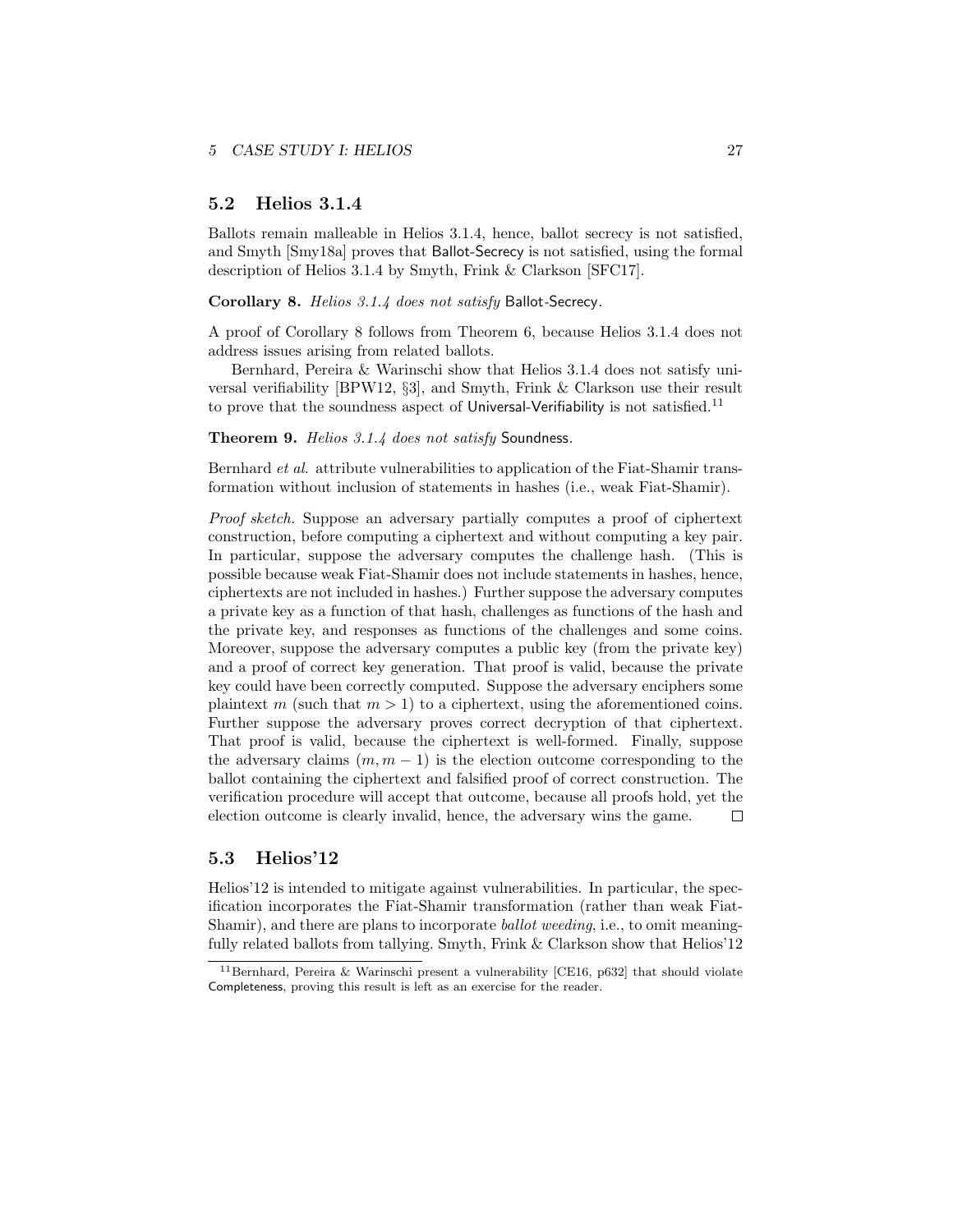### 5 CASE STUDY I: HELIOS 28

does not satisfy universal verifiability [SFC17], and Smyth shows that ballot secrecy is not satisfied either [Smy18a].<sup>12</sup>

### Remark 10. Helios'12 does not satisfy Soundness.

Proof sketch. Suppose an adversary constructs a ballot. Further suppose the adversary abuses malleability to derive a related ballot. Moreover, suppose those ballots are tallied by the adversary. Ballot weeding will omit at least one of those ballots. (Helios'12 does not yet define a particular ballot weeding mechanism, hence, the precise behaviour is unknown. Nonetheless, we are assured that at least one ballot will be omitted, because the ballots are related.) Hence, tallying produces an election outcome that omits a vote, which soundness forbids, thus, the adversary wins the game.  $\Box$ 

#### Remark 11. Helios'12 does not satisfy Ballot-Secrecy.

Proof sketch. Neither ballot weeding nor the Fiat-Shamir transformation eliminate the vulnerability we identified in Helios 3.1.4, because related ballots need not be tallied (as shown in the proof sketch of Theorem 6). Hence, we conclude by Corollary 8.  $\Box$ 

## 5.4 Helios'16

Smyth, Frink & Clarkson [SFC17] propose Helios'16, a variant of Helios that uses the Fiat-Shamir transformation and non-malleable ballots, to overcome the aforementioned vulnerabilities. They prove that Helios'16 satisfies verifiability, and Smyth [Smy18a] proves that ballot secrecy is satisfied too.

Theorem 12. Helios'16 satisfies both Individual-Verifiability and Universal-Verifiability.

Proof sketch. Smyth et al. [SFC17, Smy18c] prove that El Gamal produces ciphertexts that do not collide for correctly generated keys. Hence, Helios'16 ballots do not collide, because they contain El Gamal ciphertexts constructed using such keys. Thus, Helios'16 satisfies Individual-Verifiability. Smyth, Frink & Clarkson also prove that Universal-Verifiability is satisfied. Their proof shows that tallying discards ill-formed ballots and that the remaining ballots all contain ciphertexts that encipher bitstring encodings of votes, hence, the homomorphic combination of those ciphertexts contain the encrypted outcome, which is decrypted to reveal the correct outcome (Soundness). Moreover, they show that such outcomes are always accepted (Completeness).  $\Box$ 

Theorem 13. Helios'16 satisfies Ballot-Secrecy.

<sup>&</sup>lt;sup>12</sup>Remarks 10 & 11 are stated informally, because there is no formal description of Helios'12. Such a description can be derived as a straightforward variant of Helios 3.1.4 that uses ballot weeding and applies the Fiat-Shamir transformation (rather than the weak Fiat-Shamir transformation). But, these details provide little value, so we do not pursue them.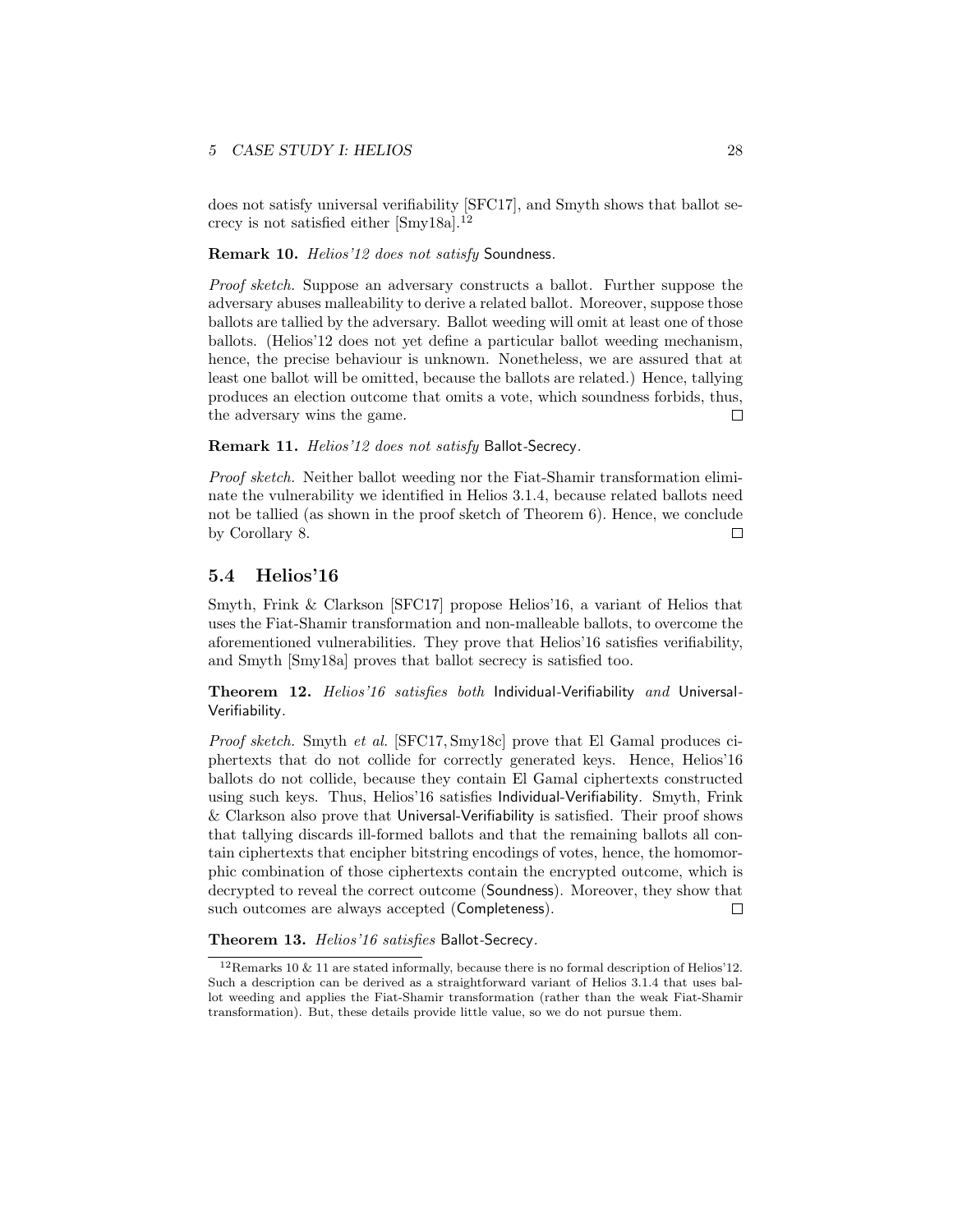#### 6 CASE STUDY II: HELIOS MIXNET 29

|                          | Helios 2.0   Helios 3.1.4   Helios $12$   Helios $16$ |  |
|--------------------------|-------------------------------------------------------|--|
| Ballot secrecy           |                                                       |  |
| Individual verifiability |                                                       |  |
| Universal verifiability  |                                                       |  |

Cortier & Smyth identify a secrecy vulnerability in Helios 2.0 and Helios 3.1.4 [CS13], and Smyth shows the vulnerability is exploitable in Helios'12 when the adversary controls ballot collection [Smy18a]. Moreover, Smyth proves that Helios'16 satisfies ballot secrecy. Bernhard, Pereira & Warinschi identify universal-verifiability vulnerabilities in Helios 2.0 and Helios 3.1.4 [BPW12], Chang-Fong & Essex identify vulnerabilities in Helios 2.0 [CE16], and Smyth, Frink, & Clarkson identify a vulnerability in Helios'12 [SFC17]. Moreover, Smyth, Frink, & Clarkson prove that Helios'16 satisfies individual and universal verifiability.

Table 1: Summary of Helios security results

Proof sketch. Smyth proves that Helios'16 satisfies IND-CVA [Smy18a, Proposition 25] and Smyth, Frink & Clarkson prove that Universal-Verifiability is satisfied too (Theorem 12), moreover, Smyth proves that Helios'16 uses zero-knowledge tallying proofs, which suffices for Ballot-Secrecy (§4.3).  $\Box$ 

These results (summarised in Table 1) provide strong motivation for future Helios releases being based upon Helios'16, since it is the only variant of Helios which is proven to satisfy both ballot secrecy and verifiability.<sup>13</sup>

# 6 Case study II: Helios Mixnet

Helios Mixnet can be informally modelled as the following election scheme:

- Setup generates a key pair for an asymmetric homomorphic encryption scheme, proves correct key generation in zero-knowledge, and outputs the key pair and proof.
- Vote enciphers the vote to a ciphertext, proves correct ciphertext construction in zero-knowledge, and outputs the ciphertext coupled with the proof.
- Tally selects ballots from the bulletin board for which proofs hold, mixes the ciphertexts in those ballots, decrypts the ciphertexts output by the mix to reveal the election outcome (i.e., the distribution of votes) and any ill-formed votes (i.e., votes that are not selected from the sequence of candidates), and announces that outcome, along with zero-knowledge proofs demonstrating correct decryption.

Verify checks the proofs and accepts the distribution if these checks succeed.

Neither Adida [Adi08] nor Bulens, Giry & Pereira [BGP11] have released an implementation of Helios Mixnet. Tsoukalas et al. [TPLT13] released Zeus as a fork of Helios spliced with mixnet code to derive an implementation, and

<sup>13</sup>Beyond secrecy and verifiability, eligibility is known not to be satisfied [SP13,SP15,MS17].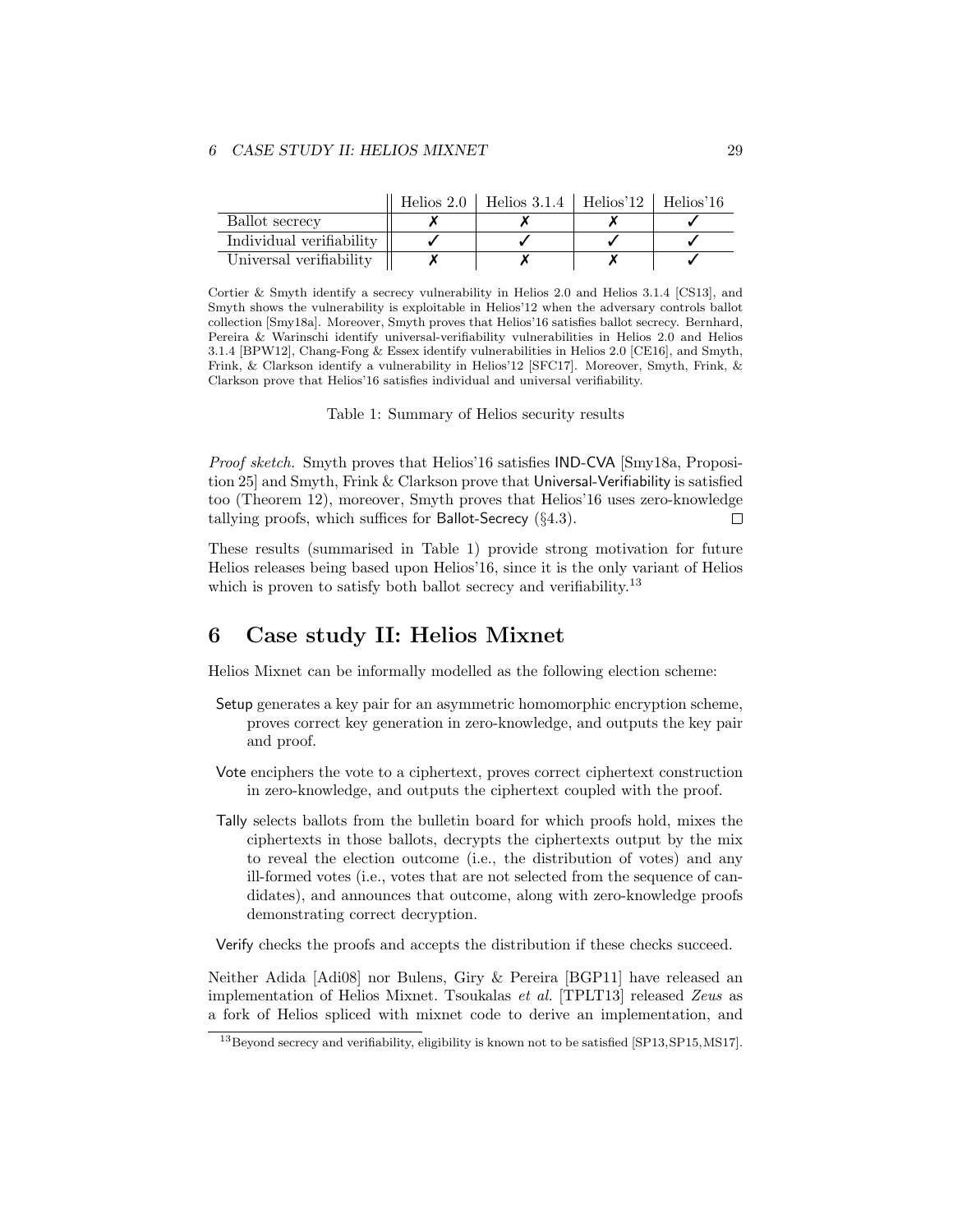#### 6 CASE STUDY II: HELIOS MIXNET 30

Yingtong Li released *helios-server-mixnet* as an extension of Zeus with threshold asymmetric encryption and some other minor changes.

We have seen that Helios 2.0 does not satisfy completeness (Theorem 7), hence, implementations of Helios Mixnet did not satisfy completeness until Helios was patched (because the implementations fork Helios and do not add code to check cryptographic parameters). Moreover, Smyth [Smy18b, Smy18c] identifies a soundness vulnerability in Helios Mixnet.

Remark 14. Zeus does not satisfy Soundness.

Smyth attributes the vulnerability to the weak Fiat-Shamir transformation.

Proof sketch. Suppose an adversary constructs some ballots and mixes the ciphertexts in those ballots. Further suppose the adversary decrypts the ciphertexts output by the mix to reveal the distribution of votes, selects some ciphertexts that decrypt to a (strict) subdistribution, proves correct decryption of those ciphertexts, and falsifies proofs that the remaining ciphertexts decrypt to arbitrary elements of the message space (by exploiting a vulnerability against Helios [BPW12], which exists due to the weak Fiat-Shamir transformation). Finally, suppose the adversary claims the subdistribution of votes is the election outcome. The verification procedure will accept that outcome, because all proofs hold, yet the election outcome excludes votes, hence, the adversary wins the game.  $\Box$ 

Similarly, voting system helios-server-mixnet does not satisfy Soundness when a  $(n, n)$ -threshold is used [Smy18b, Smy18c].

Smyth proposes a formal description of Helios Mixnet that uses the Fiat-Shamir transformation and proves that Ballot-Secrecy, Individual-Verifiability, and Universal-Verifiability are satisfied [Smy18a, Smy18c].

Theorem 15. Helios Mixnet satisfies both Individual-Verifiability and Universal-Verifiability.

Proof sketch. As per Helios (Theorem 12), ballots do not collide, because they contain El Gamal ciphertexts constructed using correctly generated keys, hence, Individual-Verifiability is satisfied. Moreover, Universal-Verifiability is satisfied too, because tallying discards ill-formed ballots and votes, hence, the mix outputs the correct outcome (Soundness), and such outcomes are always accepted (Completeness).  $\Box$ 

Theorem 16. Helios Mixnet satisfies Ballot-Secrecy.

Proof sketch. Smyth [Smy18c,Smy18b] shows that Helios Mixnet can be derived from  $Enc2Vote(\Pi)$  using suitable tallying and verification algorithms, moreover, he proves that Universal-Verifiability is satisfied, which suffices for Ballot-Secrecy  $(\S4.3)$ , assuming  $\Pi$  satisfies IND-PA0 and well-definedness.  $\Box$ 

Smyth reported these findings to the developers of Zeus and helios-servermixnet, who promptly adopted and deployed the proposed fix [Smy18c, §4].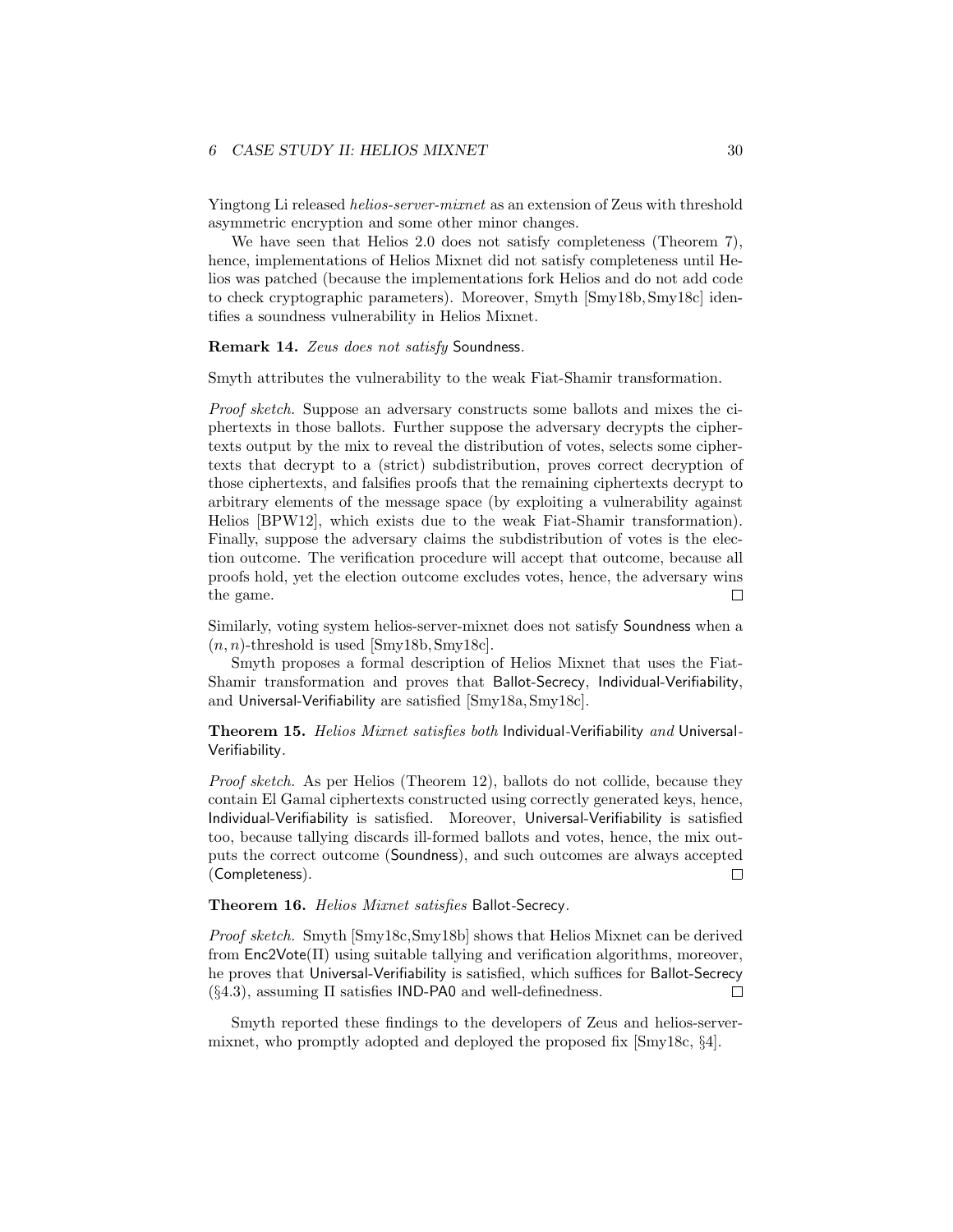## 7 Reflection

We have studied definitions of secrecy and verifiability, and shown how these definitions can be used to detect subtle vulnerabilities in the Helios and Helios Mixnet voting systems. Moreover, we have seen how analysis drives development and ultimately leads to systems that are proven secure. Thereby demonstrating the necessity of security definitions and accompanying analysis to ensure security of voting systems, especially those used in binding elections. I hope this manuscript advances the reader's understanding of these matters and, ultimately, aids democracy-builders in deploying their systems securely.

# A Asymmetric encryption

Definition 11 (Asymmetric encryption scheme [KL07, SFC17]). An asymmetric encryption scheme is a tuple of probabilistic polynomial-time algorithms (Gen, Enc, Dec), such that:

- Gen, denoted  $(pk, sk, m) \leftarrow Gen(\kappa)$ , inputs a security parameter  $\kappa$  and outputs a key pair  $(pk, sk)$  and message space  $m$ .
- Enc, denoted  $c \leftarrow \text{Enc}(pk, m)$ , inputs a public key pk and message  $m \in \mathfrak{m}$ , and outputs a ciphertext c.
- Dec, denoted  $m \leftarrow \text{Dec}(sk, c)$ , inputs a private key sk and ciphertext c, and outputs a message m or an error symbol. We assume Dec is deterministic.

Moreover, the scheme must be correct: there exists a negligible function negl, such that for all security parameters  $\kappa$  and messages m, we have  $Pr[(pk, sk, \mathfrak{m})]$  $\leftarrow$  Gen $(\kappa); c \leftarrow$  Enc $(\mathit{pk}, \mathit{m}): \mathit{m} \in \mathfrak{m} \Rightarrow$  Dec $(\mathit{sk}, c) = \mathit{m}$  $> 1 - \mathsf{negl}(\kappa)$ .

**Definition 12** (IND-PA0 [BS99]). Let  $\Pi = (Gen, Enc, Dec)$  be an asymmetric encryption scheme,  $A$  be an adversary,  $\kappa$  be the security parameter, and IND-PA0( $\Pi$ ,  $\mathcal{A}$ ,  $\kappa$ ) be the following game.

IND-PA0( $\Pi$ ,  $\mathcal{A}$ ,  $\kappa$ ) =

 $1$   $(pk, sk, m) \leftarrow Gen(\kappa);$  $2(m_0, m_1) \leftarrow \mathcal{A}(pk, \mathfrak{m}, \kappa);$  $\mathbf{3} \quad \beta \leftarrow_R \{0,1\};$  $4\ c \leftarrow \mathsf{Enc}(pk, m_B);$ 5  $c \leftarrow \mathcal{A}(c);$ 6  $\mathbf{m} \leftarrow (\mathsf{Dec}(sk, \mathbf{c}[1]), \dots, \mathsf{Dec}(sk, \mathbf{c}[[\mathbf{c}]]);$ 7  $g \leftarrow \mathcal{A}(\mathbf{m});$ 8 return  $g = \beta \wedge \bigwedge_{1 \leq i \leq |\mathbf{c}|} c \neq \mathbf{c}[i];$ 

In the above game, we require  $m_0, m_1 \in \mathfrak{m}$  and  $|m_0| = |m_1|$ . We say  $\Pi$  satisfies indistinguishability under parallel attack (IND-PA0), if for all probabilistic polynomial-time adversaries  $A$ , there exists a negligible function negl, such that for all security parameters  $\kappa$ , we have  $\mathsf{Succ}(\mathsf{IND}\text{-}\mathsf{PAO}(\Pi,\mathcal{A},\kappa)) \leq \frac{1}{2} + \mathsf{negl}(\kappa)$ .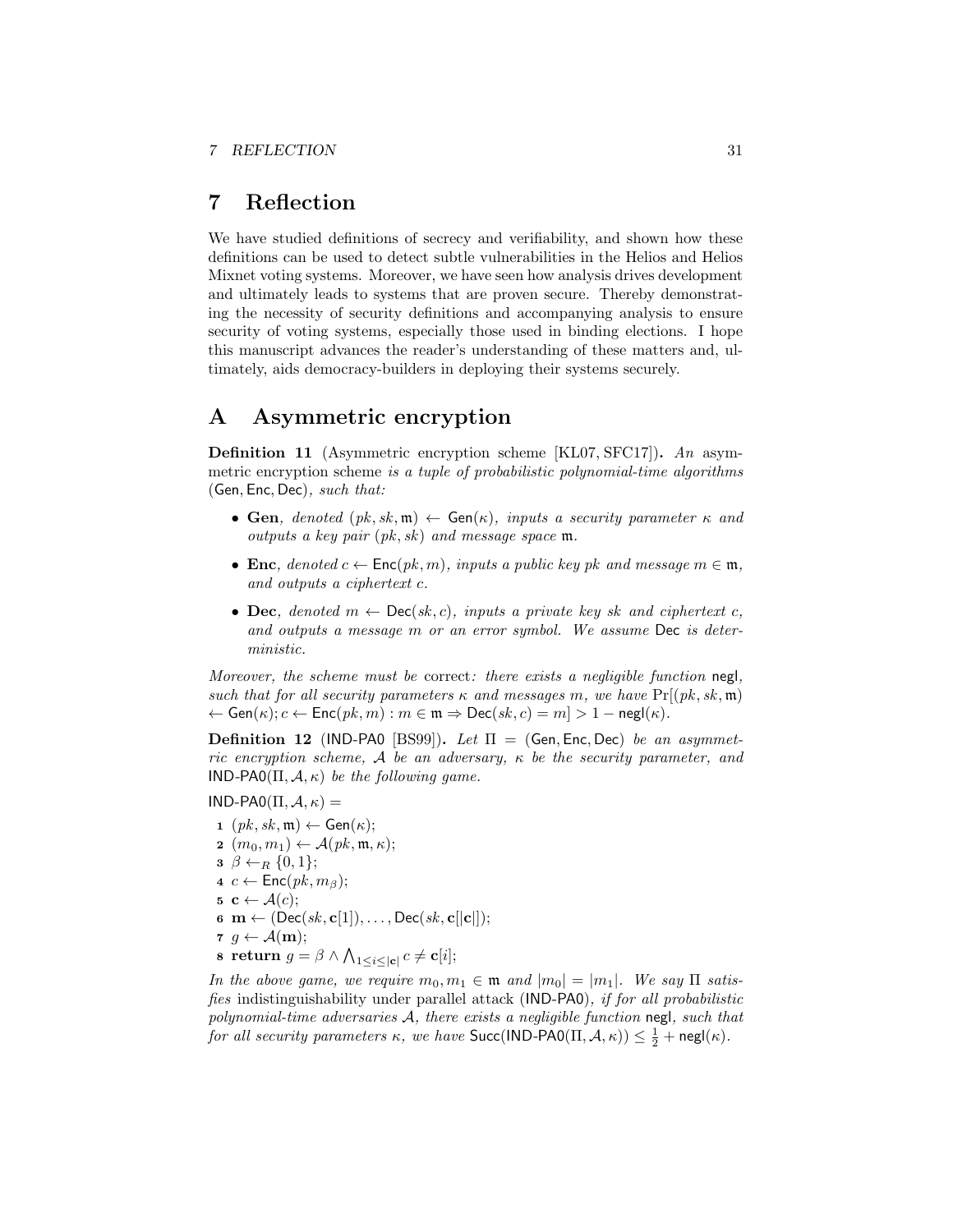## References

- [ABR12] Myrto Arapinis, Sergiu Bursuc, and Mark Ryan. Reduction of Equational Theories for Verification of Trace Equivalence: Reencryption, Associativity and Commutativity. In *POST'12: First* Conference on Principles of Security and Trust, volume 7215 of LNCS, pages 169–188. Springer, 2012.
- [Adi08] Ben Adida. Helios: Web-based Open-Audit Voting. In USENIX Security'08: 17th USENIX Security Symposium, pages 335–348. USENIX Association, 2008.
- [AH10] R. Michael Alvarez and Thad E. Hall. *Electronic Elections: The* Perils and Promises of Digital Democracy. Princeton University Press, 2010.
- [AMPQ09] Ben Adida, Olivier de Marneffe, Olivier Pereira, and Jean-Jacques Quisquater. Electing a University President Using Open-Audit Voting: Analysis of Real-World Use of Helios. In EVT/WOTE'09: Electronic Voting Technology Workshop/Workshop on Trustworthy Elections. USENIX Association, 2009.
- [AN06] Ben Adida and C. Andrew Neff. Ballot casting assurance. In EVT'06: Electronic Voting Technology Workshop. USENIX Association, 2006.
- [BBP07] Romain Bertrand, Jean-Louis Briquet, and Peter Pels. Introduction: Towards a Historical Ethnography of Voting. In The Hidden History of the Secret Ballot. Indiana University Press, 2007.
- [BCG<sup>+</sup>15] David Bernhard, Véronique Cortier, David Galindo, Olivier Pereira, and Bogdan Warinschi. SoK: A comprehensive analysis of game-based ballot privacy definitions. In S&P'15: 36th Security and Privacy Symposium, pages 499–516. IEEE Computer Society, 2015.
- [Ben96] Josh Benaloh. Verifiable Secret-Ballot Elections. PhD thesis, Department of Computer Science, Yale University, 1996.
- [BGP11] Philippe Bulens, Damien Giry, and Olivier Pereira. Running Mixnet-Based Elections with Helios. In EVT/WOTE'11: Electronic Voting Technology Workshop/Workshop on Trustworthy Elections. USENIX Association, 2011.
- [Bjo04] Eric C. Bjornlund. Beyond Free and Fair: Monitoring Elections and Building Democracy. Woodrow Wilson Center Press / Johns Hopkins University Press, 2004.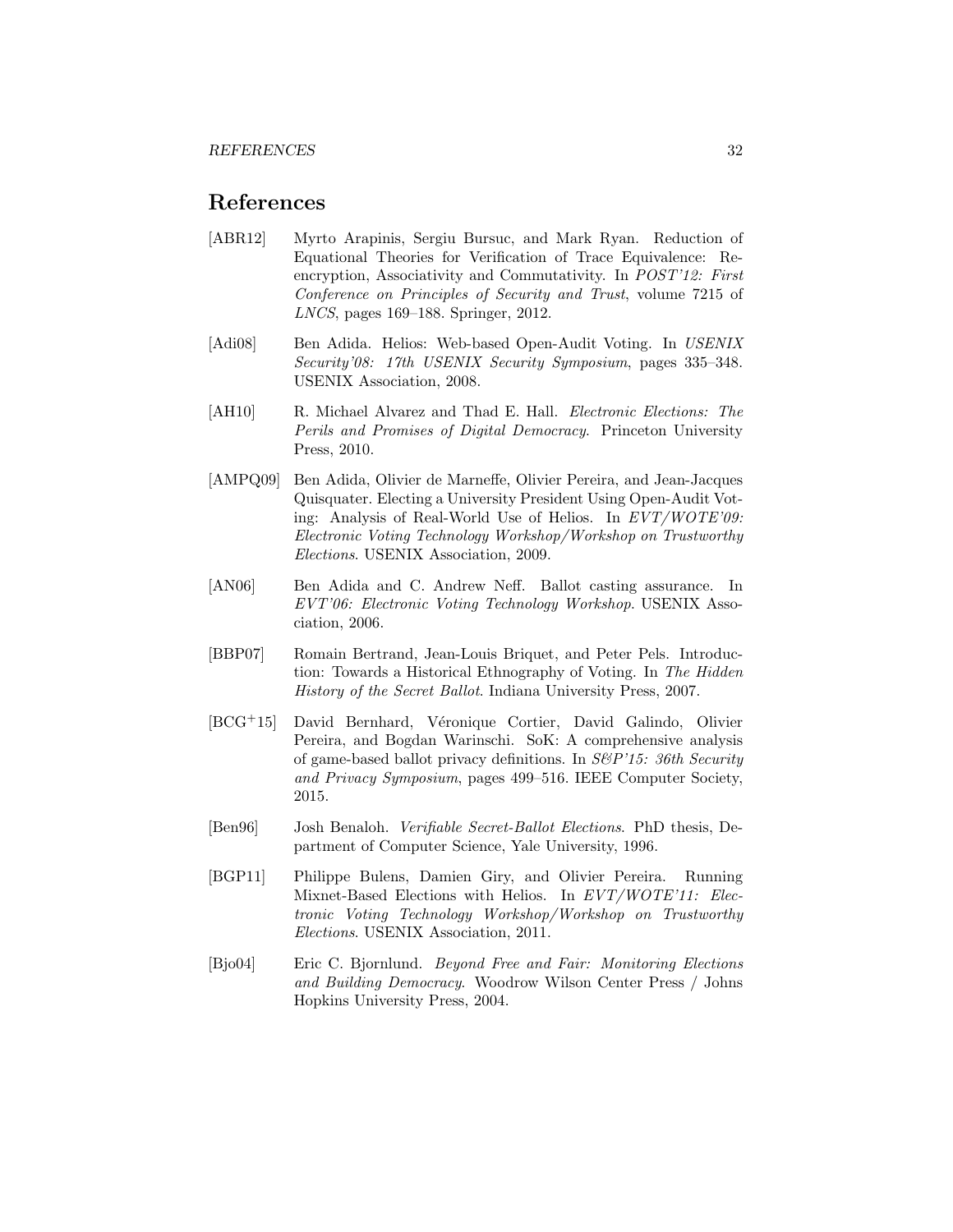- [Bow07] Debra Bowen. Secretary of State Debra Bowen Moves to Strengthen Voter Confidence in Election Security Following Top-to-Bottom Review of Voting Systems. California Secretary of State, press release DB07:042, August 2007.
- [BPW12] David Bernhard, Olivier Pereira, and Bogdan Warinschi. How Not to Prove Yourself: Pitfalls of the Fiat-Shamir Heuristic and Applications to Helios. In ASIACRYPT'12: 18th International Conference on the Theory and Application of Cryptology and Information Security, volume 7658 of LNCS, pages 626–643. Springer, 2012.
- [Bre06] Peter Brent. The Australian ballot: Not the secret ballot. Australian Journal of Political Science, 41(1):39–50, 2006.
- [BS99] Mihir Bellare and Amit Sahai. Non-malleable Encryption: Equivalence between Two Notions, and an Indistinguishability-Based Characterization. In CRYPTO'99: 19th International Cryptology Conference, volume 1666 of LNCS, pages 519–536. Springer, 1999.
- [BS16] Bruno Blanchet and Ben Smyth. Automated reasoning for equivalences in the applied pi calculus with barriers. In CSF'16: 29th Computer Security Foundations Symposium, pages 310–324. IEEE Computer Society, 2016.
- [BS17] Bruno Blanchet and Ben Smyth. Automated reasoning for equivalences in the applied pi calculus with barriers. Journal of Computer Security, 2017. To appear.
- [BSCS16] Bruno Blanchet, Ben Smyth, Vincent Cheval, and Marc Sylvestre. ProVerif 1.96: Automatic Cryptographic Protocol Verifier, User Manual and Tutorial, 2016.
- [BT94a] Josh Benaloh and Dwight Tuinstra. Receipt-free secret-ballot elections (extended abstract). In STOC '94: Twenty-sixth Annual ACM Symposium on Theory of Computing, pages 544–553, New York, NY, USA, 1994. ACM Press.
- [BT94b] Josh Cohen Benaloh and Dwight Tuinstra. Receipt-free secretballot elections. In *STOC*'94: 26th Theory of computing Symposium, pages 544–553. ACM Press, 1994.
- [BVQ10] Josh Benaloh, Serge Vaudenay, and Jean-Jacques Quisquater. Final Report of IACR Electronic Voting Committee. International Association for Cryptologic Research. http://www.iacr.org/ elections/eVoting/finalReportHelios\_2010-09-27.html, Sept 2010.
- [BY86] Josh Benaloh and Moti Yung. Distributing the Power of a Government to Enhance the Privacy of Voters. In PODC'86: 5th Principles of Distributed Computing Symposium, pages 52–62. ACM Press, 1986.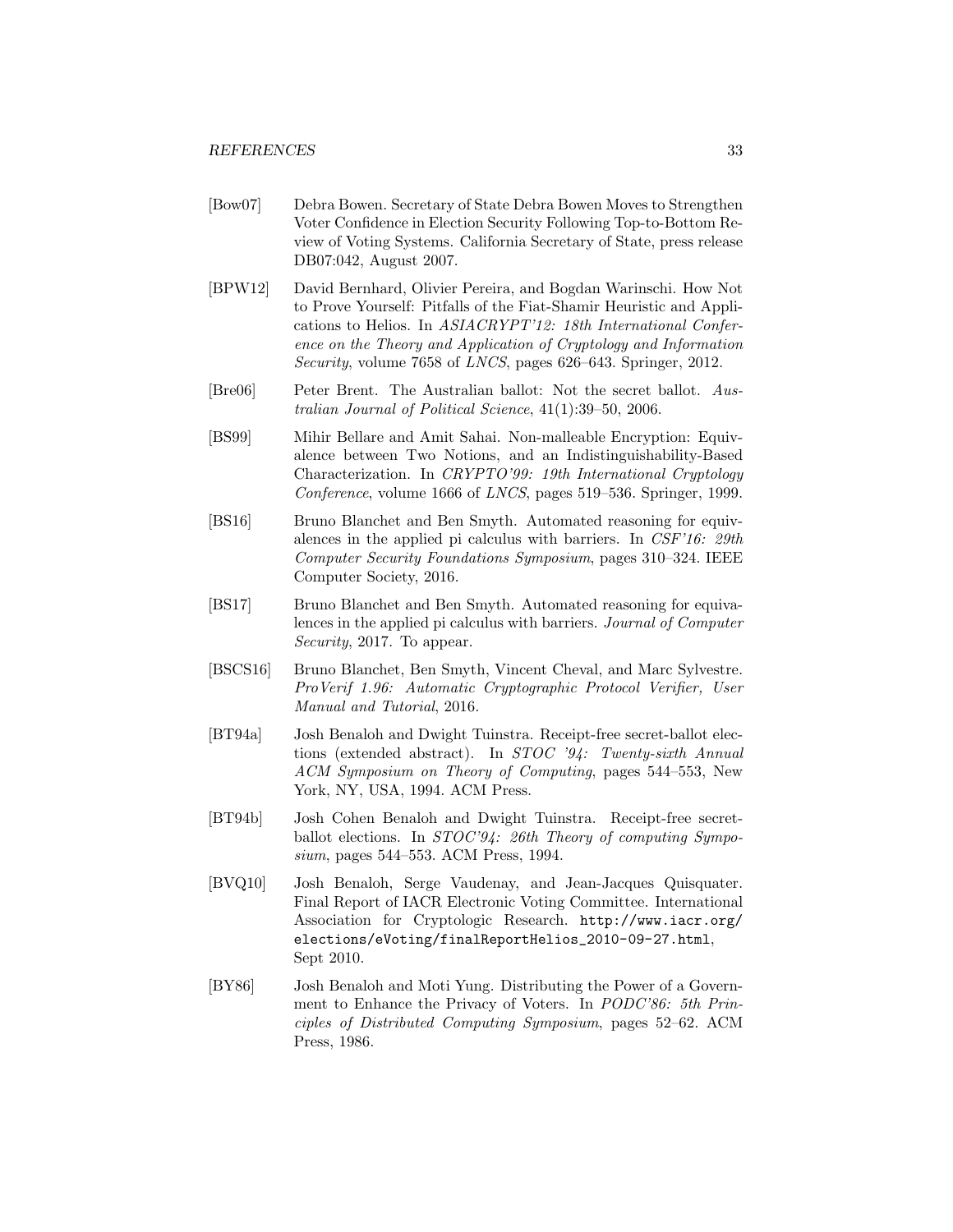- [CCC+08] David Chaum, Richard Carback, Jeremy Clark, Aleksander Essex, Stefan Popoveniuc, Ronald L. Rivest, Peter Y. A. Ryan, Emily Shen, and Alan T. Sherman. Scantegrity II: End-to-end verifiability for optical scan election systems using invisible ink confirmation codes. In EVT'08: Electronic Voting Technology Workshop. USENIX Association, 2008.
- [CCFG16] Pyrros Chaidos, Véronique Cortier, Georg Fuschbauer, and David Galido. BeleniosRF: A Non-interactive Receipt-Free Electronic Voting Scheme. In CCS'16: 23rd ACM Conference on Computer and Communications Security, pages 1614–1625. ACM Press, 2016.
- [CE16] Nicholas Chang-Fong and Aleksander Essex. The Cloudier Side of Cryptographic End-to-end Verifiable Voting: A Security Analysis of Helios. In ACSAC'16: 32nd Annual Conference on Computer Security Applications, pages 324–335. ACM Press, 2016.
- [CF85] Josh Daniel Cohen and Michael J. Fischer. A Robust and Verifiable Cryptographically Secure Election Scheme. In FOCS'85: 26th Symposium on Foundations of Computer Science, pages 372–382. IEEE Computer Society, 1985.
- [CGGI14] Véronique Cortier, David Galindo, Stephane Glondu, and Malika Izabachène. Election Verifiability for Helios under Weaker Trust Assumptions. In ESORICS'14: 19th European Symposium on Research in Computer Security, volume 8713 of LNCS, pages 327–344. Springer, 2014.
- [CGK+16] Veronique Cortier, David Galindo, Ralf Küsters, Johannes Mueller, and Tomasz Truderung. SoK: Verifiability Notions for E-Voting Protocols. In S&P'16: 37th IEEE Symposium on Security and Privacy, pages 779–798. IEEE Computer Society, 2016.
- [CH17] Cas Cremers and Lucca Hirschi. Improving Automated Symbolic Analysis for E-voting Protocols: A Method Based on Sufficient Conditions for Ballot Secrecy. arXiv, Report 1709.00194, 2017.
- [Cha81] David L. Chaum. Untraceable electronic mail, return addresses, and digital pseudonyms. Communications of the ACM, 24:84–90, 1981.
- [CRS05] David Chaum, Peter Y. A. Ryan, and Steve Schneider. A Practical Voter-Verifiable Election Scheme. In ESORICS'05: 10th European Symposium On Research In Computer Security, volume 3679 of LNCS, pages 118–139. Springer, 2005.
- [CS11] Véronique Cortier and Ben Smyth. Attacking and fixing Helios: An analysis of ballot secrecy. In CSF'11: 24th Computer Security Foundations Symposium, pages 297–311. IEEE Computer Society, 2011.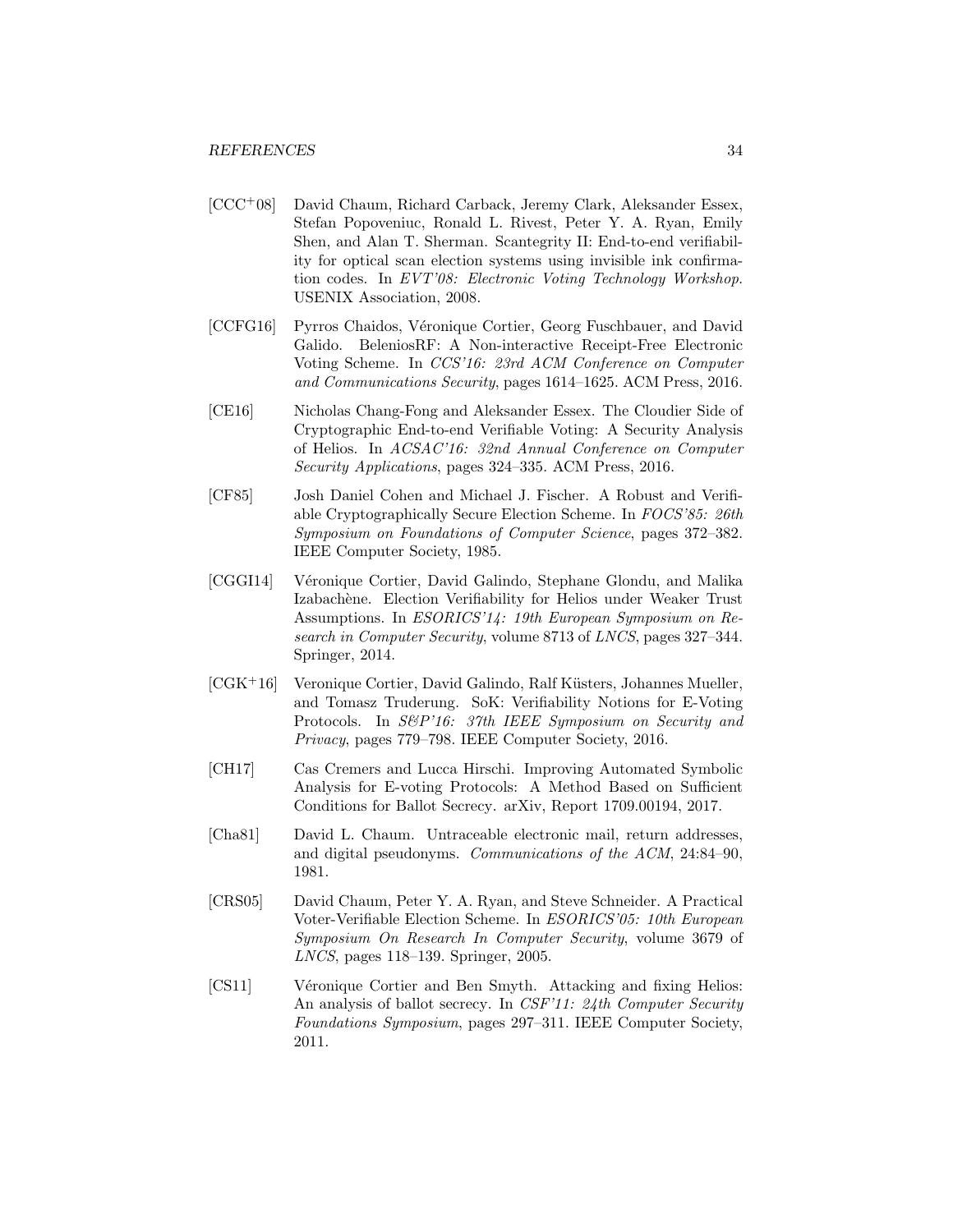- [CS13] Véronique Cortier and Ben Smyth. Attacking and fixing Helios: An analysis of ballot secrecy. Journal of Computer Security, 21(1):89– 148, 2013.
- [CSD+17] Véronique Cortier, Benedikt Schmidt, Constantin Cătălin Drăgan, Pierre-Yves Strub, Francois Dupressoir, and Bogdan Warinschi. Machine-Checked Proofs of Privacy for Electronic Voting Protocols. In S&P'17: 37th IEEE Symposium on Security and Privacy. IEEE Computer Society, 2017.
- [DKR09] Stéphanie Delaune, Steve Kremer, and Mark D. Ryan. Verifying privacy-type properties of electronic voting protocols. Journal of Computer Security, 17(4):435–487, July 2009.
- [DKRS11] Stéphanie Delaune, Steve Kremer, Mark D. Ryan, and Graham Steel. Formal analysis of protocols based on TPM state registers. In CSF'11: 24th Computer Security Foundations Symposium, pages 66–80. IEEE Computer Society, 2011.
- [DRS08] St´ephanie Delaune, Mark D. Ryan, and Ben Smyth. Automatic verification of privacy properties in the applied pi-calculus. In IFIPTM'08: 2nd Joint iTrust and PST Conferences on Privacy, Trust Management and Security, volume 263 of International Federation for Information Processing (IFIP), pages 263– 278. Springer, 2008.
- [FOO92] Atsushi Fujioka, Tatsuaki Okamoto, and Kazuo Ohta. A Practical Secret Voting Scheme for Large Scale Elections. In AUSCRYPT'92: Workshop on the Theory and Application of Cryptographic Techniques, volume 718 of LNCS, pages 244–251. Springer, 1992.
- [Ger09] Bundesverfassungsgericht (Germany's Federal Constitutional Court). Use of voting computers in 2005 Bundestag election unconstitutional, March 2009. Press release 19/2009.
- [GGR09] Ryan W. Gardner, Sujata Garera, and Aviel D. Rubin. Coercion Resistant End-to-end Voting. In FC'09: 13th International Conference on Financial Cryptography and Data Security, volume 5628 of LNCS, pages 344–361. Springer, 2009.
- [GH07] Rop Gonggrijp and Willem-Jan Hengeveld. Studying the Nedap/Groenendaal ES3B Voting Computer: A Computer Security Perspective. In EVT'07: Electronic Voting Technology Workshop. USENIX Association, 2007.
- [Gro04] Jens Groth. Efficient maximal privacy in boardroom voting and anonymous broadcast. In FC'04: 8th International Conference on Financial Cryptography, volume 3110 of LNCS, pages 90–104. Springer, 2004.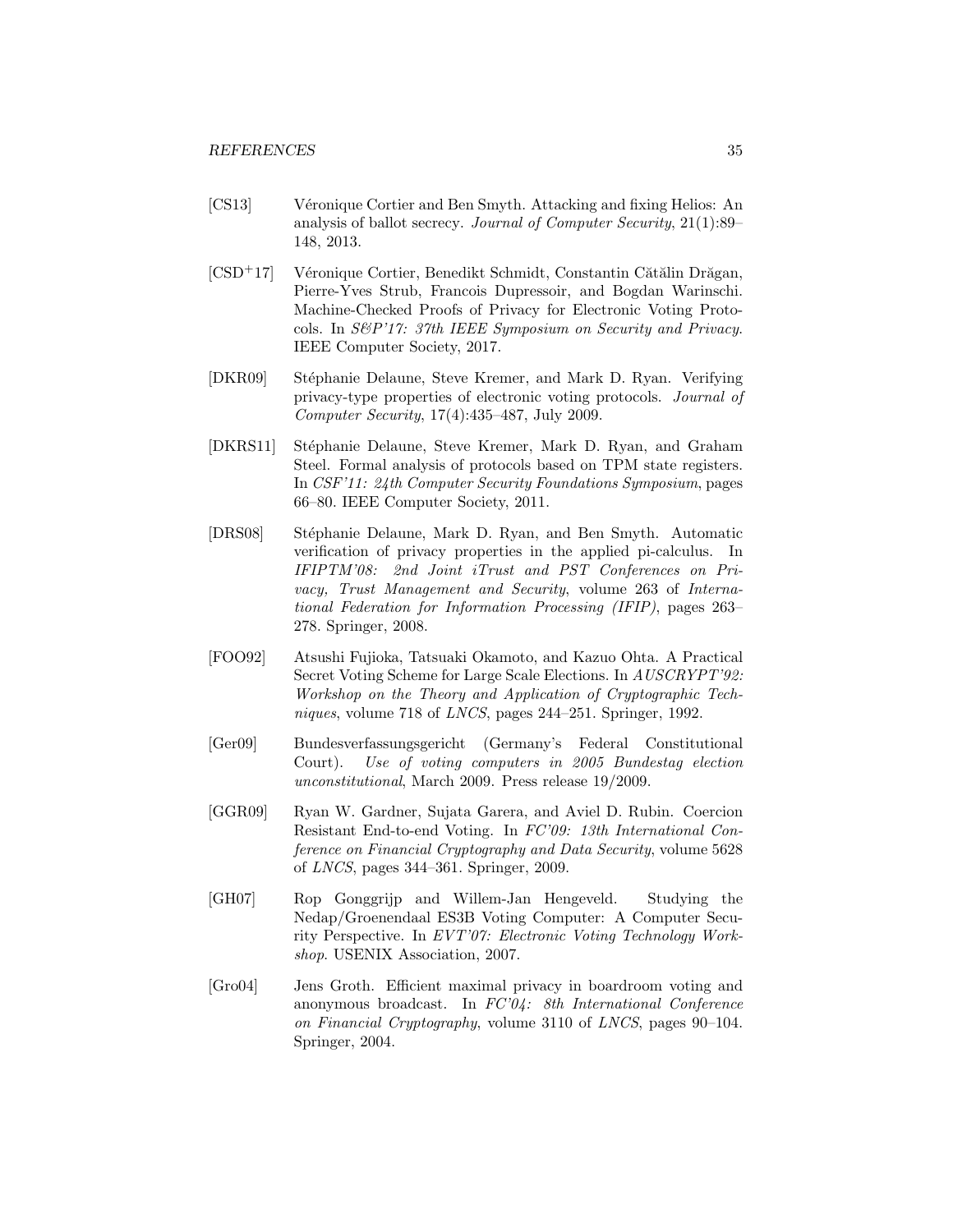- [Gum05] Andrew Gumbel. Steal This Vote: Dirty Elections and the Rotten History of Democracy in America. Nation Books, 2005.
- [HBH10] Stuart Haber, Josh Benaloh, and Shai Halevi. The Helios e-Voting Demo for the IACR. International Association for Cryptologic Research. http://www.iacr.org/elections/eVoting/heliosDemo. pdf, May 2010.
- [HRZ10] Fao Hao, Peter Y. A. Ryan, and Piotr Zieliński. Anonymous voting by two-round public discussion. Journal of Information Security,  $4(2):62 - 67, 2010.$
- [JCJ05] Ari Juels, Dario Catalano, and Markus Jakobsson. Coercion-Resistant Electronic Elections. In WPES'05: 4th Workshop on Privacy in the Electronic Society, pages 61–70. ACM Press, 2005.
- [JCJ10] Ari Juels, Dario Catalano, and Markus Jakobsson. Coercion-Resistant Electronic Elections. In David Chaum, Markus Jakobsson, Ronald L. Rivest, and Peter Y. A. Ryan, editors, Towards Trustworthy Elections: New Directions in Electronic Voting, volume 6000 of LNCS, pages 37–63. Springer, 2010.
- [JS12] Douglas W. Jones and Barbara Simons. Broken Ballots: Will Your Vote Count?, volume 204 of CSLI Lecture Notes. Center for the Study of Language and Information, Stanford University, 2012.
- [Kel12] Judith G. Kelley. Monitoring Democracy: When International Election Observation Works, and Why It Often Fails. Princeton University Press, 2012.
- [KL07] Jonathan Katz and Yehuda Lindell. *Introduction to Modern Cryp*tography. Chapman & Hall/CRC, 2007.
- [KRS10] Steve Kremer, Mark D. Ryan, and Ben Smyth. Election verifiability in electronic voting protocols. In ESORICS'10: 15th European Symposium on Research in Computer Security, volume 6345 of LNCS, pages 389–404. Springer, 2010.
- [KSRH12] Dalia Khader, Ben Smyth, Peter Y. A. Ryan, and Feng Hao. A Fair and Robust Voting System by Broadcast. In EVOTE'12: 5th International Conference on Electronic Voting, volume 205 of Lecture Notes in Informatics, pages 285–299. Gesellschaft für Informatik, 2012.
- [KSRW04] Tadayoshi Kohno, Adam Stubblefield, Aviel D. Rubin, and Dan S. Wallach. Analysis of an Electronic Voting System. In  $S\&P'04: 25th$ Security and Privacy Symposium, pages 27–40. IEEE Computer Society, 2004.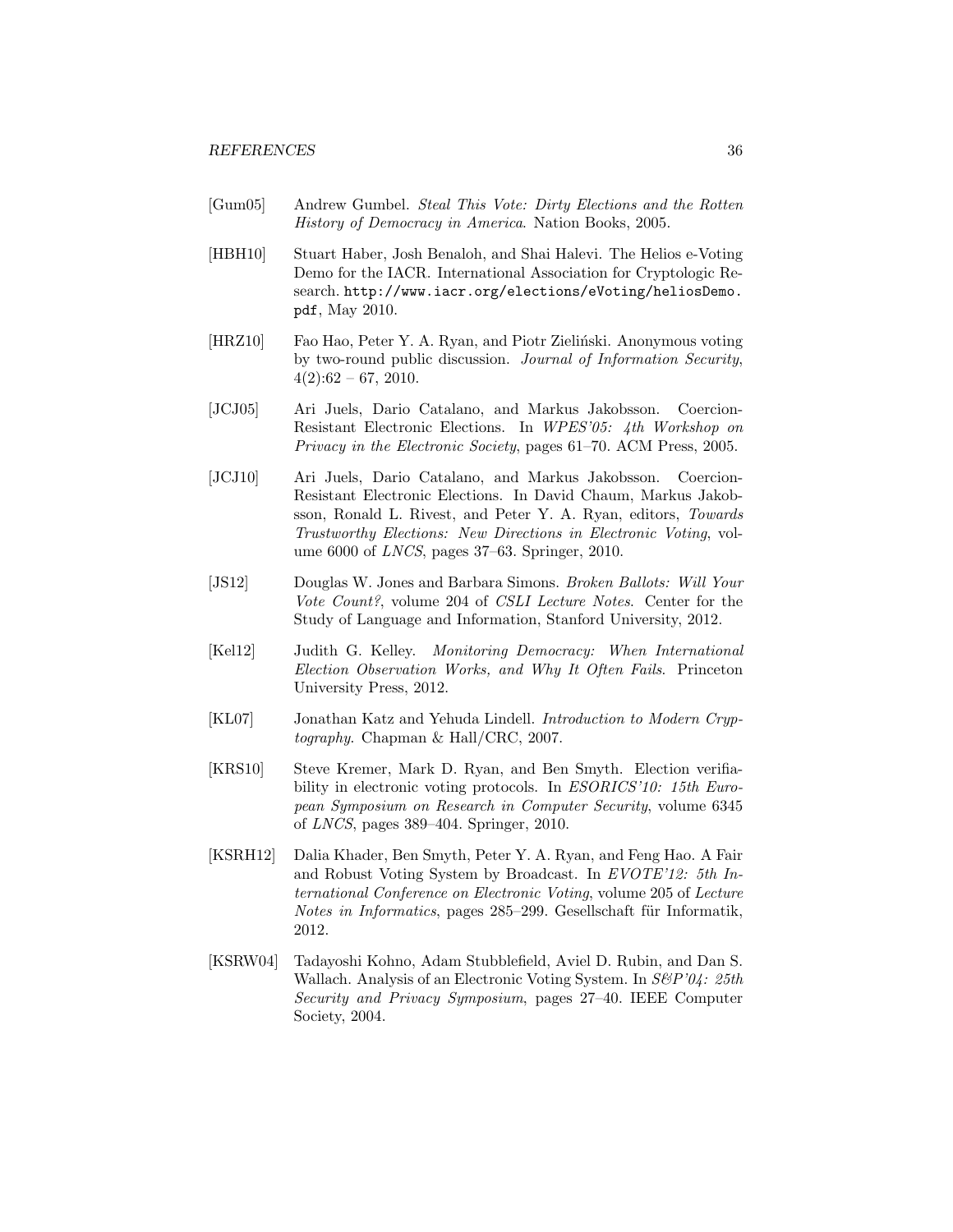- [KTV10] Ralf Küsters, Tomasz Truderung, and Andreas Vogt. Accountability: Definition and relationship to verifiability. In CCS'10: 17th ACM Conference on Computer and Communications Security, pages 526–535. ACM Press, 2010.
- [KTV11] Ralf Küsters, Tomasz Truderung, and Andreas Vogt. Verifiability, Privacy, and Coercion-Resistance: New Insights from a Case Study. In S&P'11: 32nd IEEE Symposium on Security and Privacy, pages 538–553. IEEE Computer Society, 2011.
- [KTV12a] Ralf Küsters, Tomasz Truderung, and Andreas Vogt. A Game-Based Definition of Coercion-Resistance and its Applications. Journal of Computer Security, 20(6):709–764, 2012.
- [KTV12b] Ralf Küsters, Tomasz Truderung, and Andreas Vogt. Clash Attacks on the Verifiability of E-Voting Systems. In S&P'12: 33rd IEEE Symposium on Security and Privacy, pages 395–409. IEEE Computer Society, 2012.
- [KTV15] Ralf Küsters, Tomasz Truderung, and Andreas Vogt. Accountability: Definition and relationship to verifiability. Cryptology ePrint Archive, Report 2010/236 (version 20150202:163211), 2015.
- [KY02] Aggelos Kiayias and Moti Yung. Self-tallying elections and perfect ballot secrecy. In PKC'01: 3rd International Workshop on Practice and Theory in Public Key Cryptography, volume 2274 of LNCS, pages 141–158. Springer, 2002.
- [KZZ15] Aggelos Kiayias, Thomas Zacharias, and Bingsheng Zhang. Endto-end verifiable elections in the standard model. In EURO-CRYPT'15: 34th International Conference on the Theory and Applications of Cryptographic Techniques, volume 9057 of LNCS, pages 468–498. Springer, 2015.
- [Lep08] Jill Lepore. Rock, Paper, Scissors: How we used to vote. Annals of Democracy, The New Yorker, October 2008.
- [LG84] Arend Lijphart and Bernard Grofman. Choosing an electoral system: Issues and Alternatives. Praeger, 1984.
- [Mil30] James Mill. The Ballot. In The Westminster Review, volume 13. Robert Heward, 1830.
- [MN06] Tal Moran and Moni Naor. Receipt-Free Universally-Verifiable Voting with Everlasting Privacy. In CRYPTO'06: 26th International Cryptology Conference, volume 4117 of LNCS, pages 373– 392. Springer, 2006.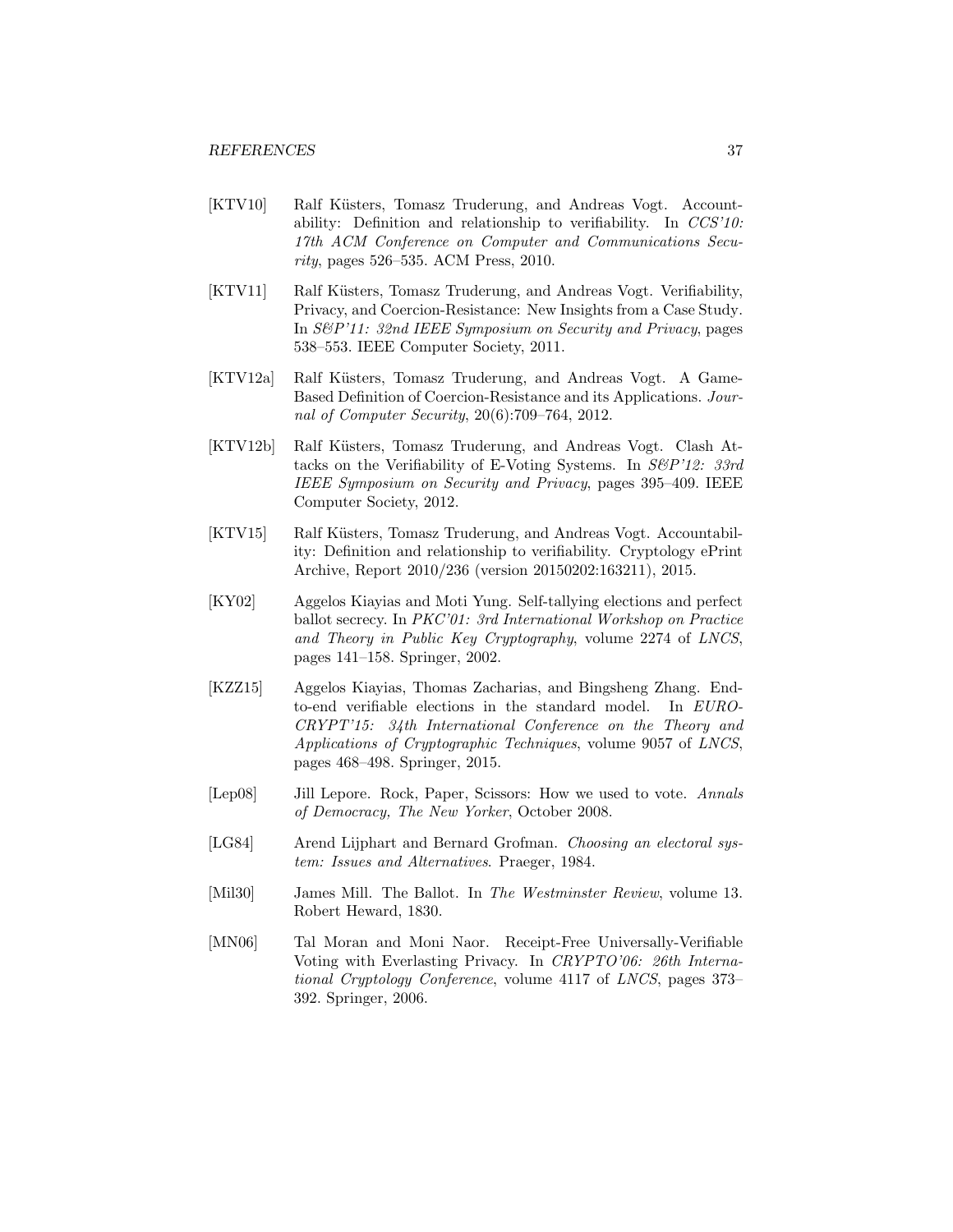- [MS17] Maxime Meyer and Ben Smyth. An attack against the helios election system that exploits re-voting. arXiv, Report 1612.04099, 2017.
- [NA03] C. Andrew Neff and Jim Adler. Verifiable e-Voting: Indisputable electronic elections at polling places. Technical report, VoteHere, 2003.
- [Nef04] C. Andrew Neff. Practical high certainty intent verification for encrypted votes. Technical report, VoteHere, 2004.
- [Nor15] Pippa Norris. Why Elections Fail. Cambridge University Press, 2015.
- [OAS69] Organization of American States. American Convention on Human Rights, "Pact of San Jose, Costa Rica", 1969.
- [OSC90] Organization for Security and Co-operation in Europe. Document of the Copenhagen Meeting of the Conference on the Human Dimension of the CSCE, 1990.
- [PB12] Miriam Paiola and Bruno Blanchet. Verification of Security Protocols with Lists: From Length One to Unbounded Length. In POST'12: First Conference on Principles of Security and Trust, volume 7215 of LNCS, pages 69–88. Springer, 2012.
- [QS18a] Elizabeth A. Quaglia and Ben Smyth. Authentication with weaker trust assumptions for voting systems. In AFRICACRYPT'17: 9th International Conference on Cryptology in Africa, LNCS. Springer, 2018.
- [QS18b] Elizabeth A. Quaglia and Ben Smyth. Secret, verifiable auctions from elections. Cryptology ePrint Archive, Report 2015/1204, 2018.
- [RS07] Ronald L. Rivest and Warren D. Smith. Three Voting Protocols: ThreeBallot, VAV, and Twin. In EVT'07: Electronic Voting Technology Workshop. USENIX Association, 2007.
- [Saa95] Thomas Saalfeld. On Dogs and Whips: Recorded Votes. In Herbert Döring, editor, Parliaments and Majority Rule in Western Europe, chapter 16. St. Martin's Press, 1995.
- [SB13] Ben Smyth and David Bernhard. Ballot secrecy and ballot independence coincide. In ESORICS'13: 18th European Symposium on Research in Computer Security, volume 8134 of LNCS, pages 463–480. Springer, 2013.
- [SB14] Ben Smyth and David Bernhard. Ballot secrecy and ballot independence: definitions and relations. Cryptology ePrint Archive, Report 2013/235 (version 20141010:082554), 2014.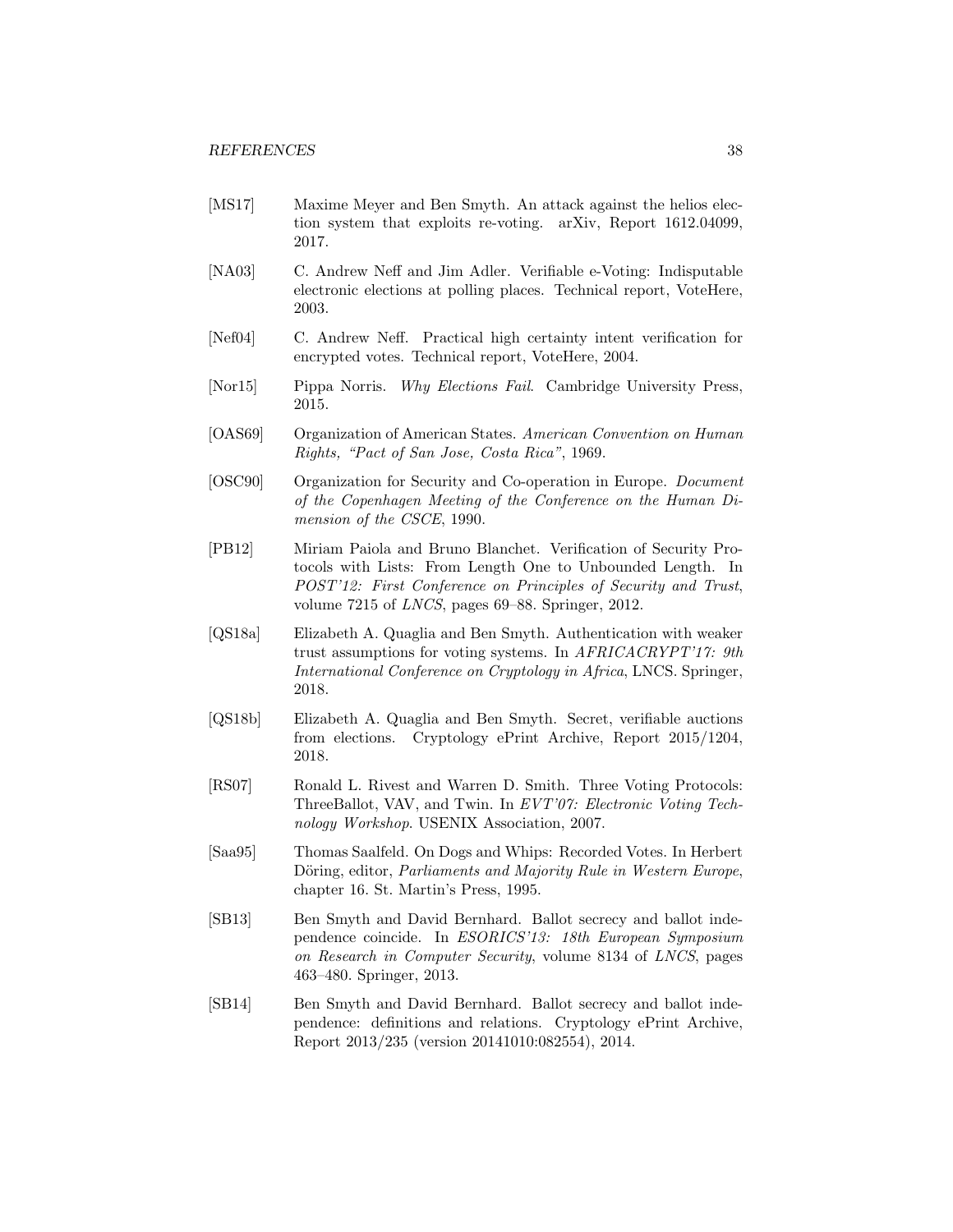- [Sch99] Berry Schoenmakers. A simple publicly verifiable secret sharing scheme and its application to electronic voting. In CRYPTO'99: 19th International Cryptology Conference, volume 1666 of LNCS, pages 148–164. Springer, 1999.
- [Sch05] Nicole Schweikardt. Arithmetic, first-order logic, and counting quantifiers. ACM Transactions on Computational Logic, 6(3):634– 671, July 2005.
- [SFC17] Ben Smyth, Steven Frink, and Michael R. Clarkson. Election Verifiability: Cryptographic Definitions and an Analysis of Helios and JCJ. Cryptology ePrint Archive, Report 2015/233 (version 20170213:132559), 2017.
- [SFD+14] Drew Springall, Travis Finkenauer, Zakir Durumeric, Jason Kitcat, Harri Hursti, Margaret MacAlpine, and J. Alex Halderman. Security Analysis of the Estonian Internet Voting System. In CCS'14: 21st ACM Conference on Computer and Communications Security, pages 703–715. ACM Press, 2014.
- [SK95] Kazue Sako and Joe Kilian. Receipt-Free Mix-Type Voting Scheme - A Practical Solution to the Implementation of a Voting Booth. In EUROCRYPT'95: 12th International Conference on the Theory and Applications of Cryptographic Techniques, volume 921 of LNCS, pages 393–403. Springer, 1995.
- [Smy11] Ben Smyth. Formal verification of cryptographic protocols with automated reasoning. PhD thesis, School of Computer Science, University of Birmingham, 2011.
- [Smy17] Ben Smyth. First-past-the-post suffices for ranked voting. https://bensmyth.com/publications/2017-FPTP-sufficesfor-ranked-voting/, 2017.
- [Smy18a] Ben Smyth. Ballot secrecy: Security definition, sufficient conditions, and analysis of Helios. Cryptology ePrint Archive, Report 2015/942, 2018.
- [Smy18b] Ben Smyth. Verifiability of Helios Mixnet. In Voting'18: 3rd Workshop on Advances in Secure Electronic Voting, LNCS. Springer, 2018.
- [Smy18c] Ben Smyth. Verifiability of Helios Mixnet. Cryptology ePrint Archive, Report 2018/017, 2018.
- [SP13] Ben Smyth and Alfredo Pironti. Truncating TLS Connections to Violate Beliefs in Web Applications. In WOOT'13: 7th USENIX Workshop on Offensive Technologies. USENIX Association, 2013. (First appeared at Black Hat USA 2013.).